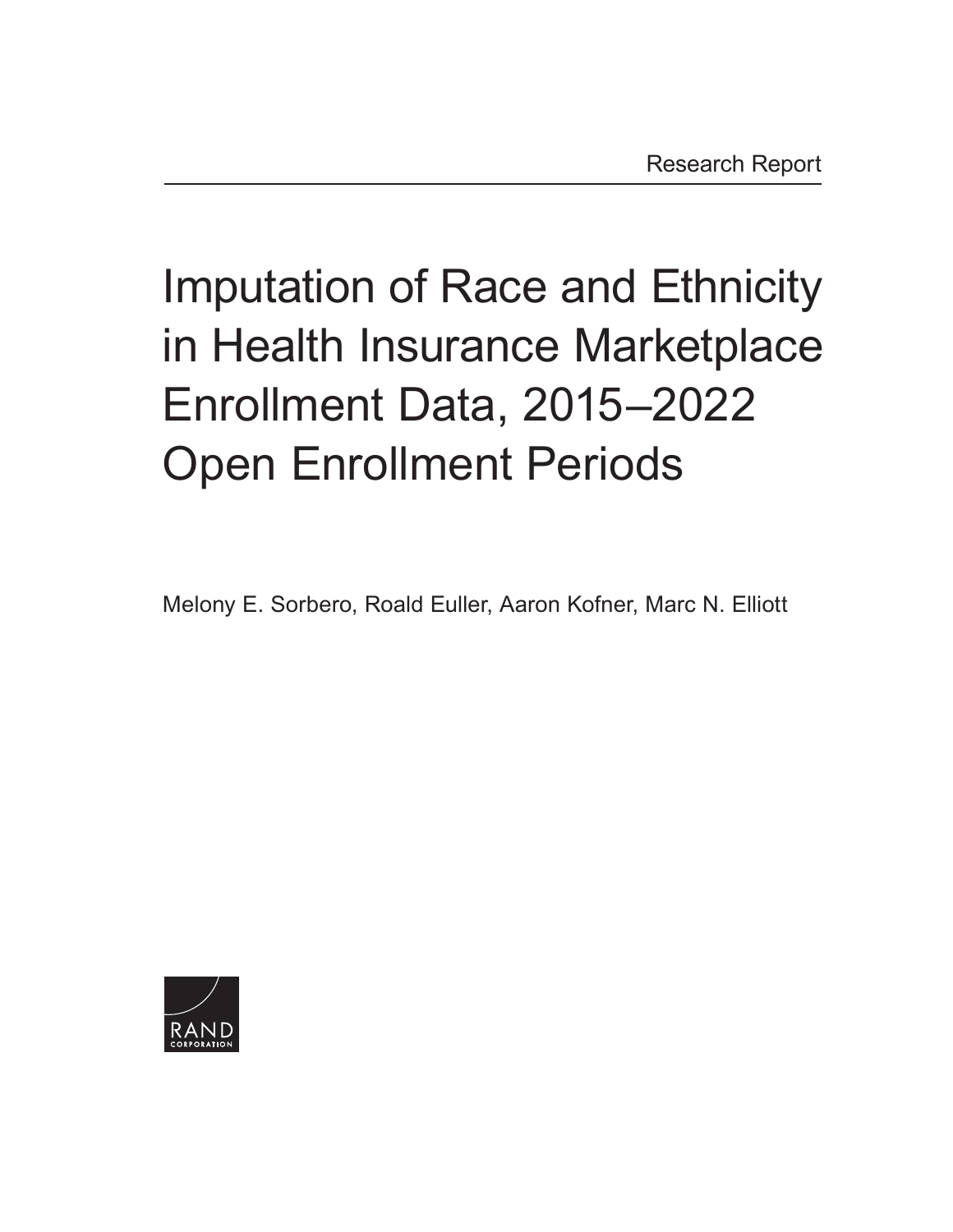For more information on this publication, visit **[www.rand.org/t/RRA1853-1](http://www.rand.org/t/RRA1853-1)**.

#### About RAND

The RAND Corporation is a research organization that develops solutions to public policy challenges to help make communities throughout the world safer and more secure, healthier and more prosperous. RAND is nonprofit, nonpartisan, and committed to the public interest. To learn more about RAND, visit [www.rand.org](http://www.rand.org).

#### Research Integrity

Our mission to help improve policy and decisionmaking through research and analysis is enabled through our core values of quality and objectivity and our unwavering commitment to the highest level of integrity and ethical behavior. To help ensure our research and analysis are rigorous, objective, and nonpartisan, we subject our research publications to a robust and exacting quality-assurance process; avoid both the appearance and reality of financial and other conflicts of interest through staff training, project screening, and a policy of mandatory disclosure; and pursue transparency in our research engagements through our commitment to the open publication of our research findings and recommendations, disclosure of the source of funding of published research, and policies to ensure intellectual independence. For more information, visit [www.rand.org/about/principles.](http://www.rand.org/about/principles)

RAND's publications do not necessarily reflect the opinions of its research clients and sponsors.

Published by the RAND Corporation, Santa Monica, Calif. © 2022 RAND Corporation RAND<sup>®</sup> is a registered trademark.

#### Limited Print and Electronic Distribution Rights

This document and trademark(s) contained herein are protected by law. This representation of RAND intellectual property is provided for noncommercial use only. Unauthorized posting of this publication online is prohibited. Permission is given to duplicate this document for personal use only, as long as it is unaltered and complete. Permission is required from RAND to reproduce, or reuse in another form, any of its research documents for commercial use. For information on reprint and linking permissions, please visit [www.rand.org/pubs/permissions.](http://www.rand.org/pubs/permissions)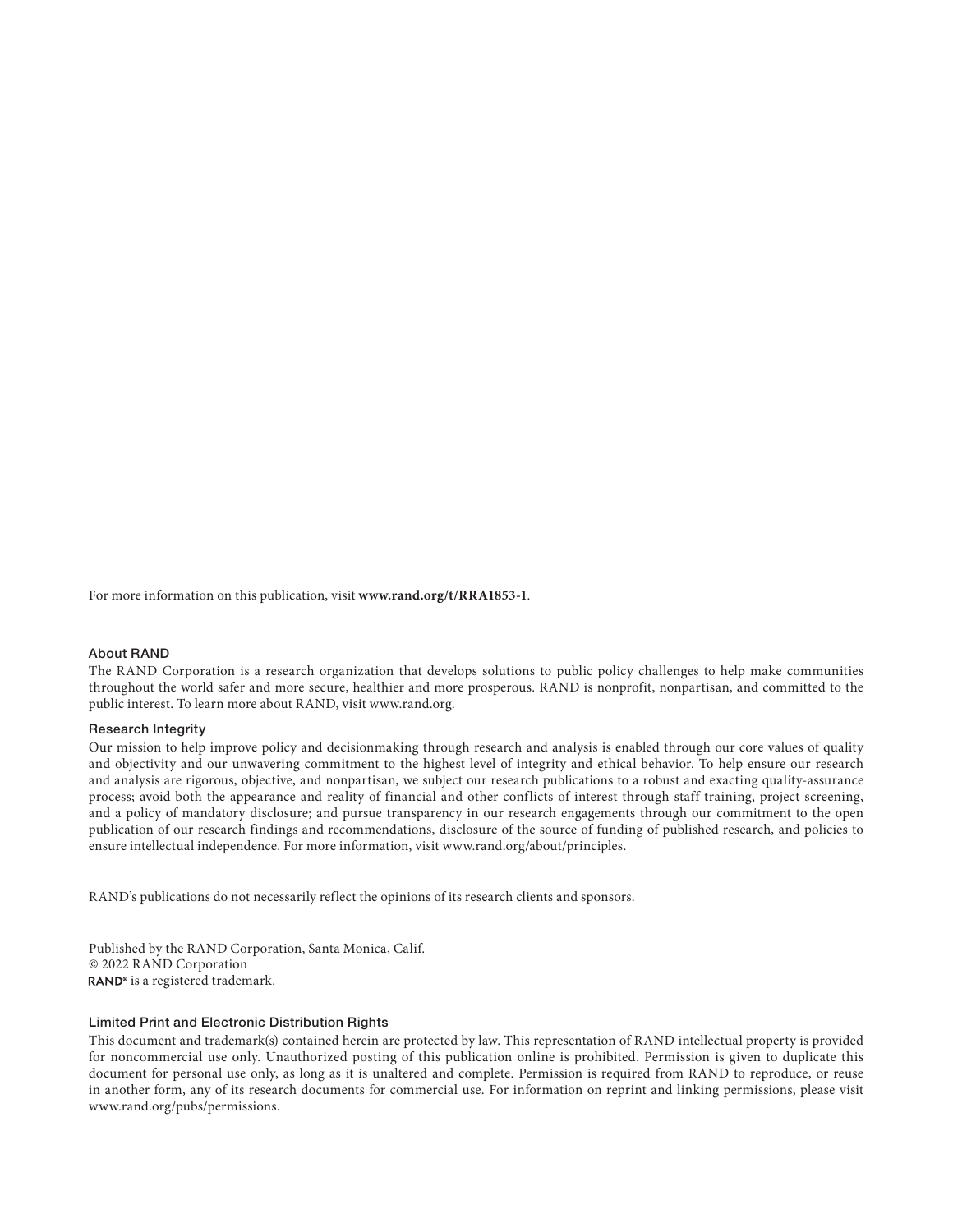Information on the race and ethnicity of individuals enrolled through the Health Insurance Marketplaces is critical for assessing past enrollment efforts and determining whether outreach campaigns should be modified or tailored moving forward. However, approximately one-third of insurance applicants do not complete the race and Hispanic ethnicity questions on the Marketplace application. This report presents the results of imputing race and ethnicity for enrollees from 2015 through 2022 using the modified Bayesian Improved First Name Surname and Geocoding method, developed by the RAND Corporation, which uses surnames, first names, and residential addresses to indirectly estimate race and ethnicity. These findings should be useful to staff at the Office of the Assistant Secretary for Planning and Evaluation and the Centers for Medicare and Medicaid Services.

This research was funded by the Office of the Assistant Secretary for Planning and Evaluation and carried out within the Payment, Cost, and Coverage Program in RAND Health Care.

RAND Health Care, a division of the RAND Corporation, promotes healthier societies by improving health care systems in the United States and other countries. We do this by providing health care decisionmakers, practitioners, and consumers with actionable, rigorous, objective evidence to support their most complex decisions. For more information, see [www.rand.org/health-care,](http://www.rand.org/health-care) or contact:

### **RAND Health Care Communications**

1776 Main Street P.O. Box 2138 Santa Monica, CA 90407-2138 (310) 393-0411, ext. 7775 RAND\_Health-Care@rand.org

### Acknowledgments

We extend thanks to Keith Branham, Kenneth Finegold, Lucy Chen, and Cinthya Alberto at the Office of the Assistant Secretary for Planning and Evaluation and Christine Eibner and Paul Koegel from the RAND Corporation for reviewing a draft of this report and providing helpful comments. We also thank Kathleen Call and Giovann Alarcon from SHADAC at the University of Minnesota and Justin Timbie from RAND for their reviews of this report.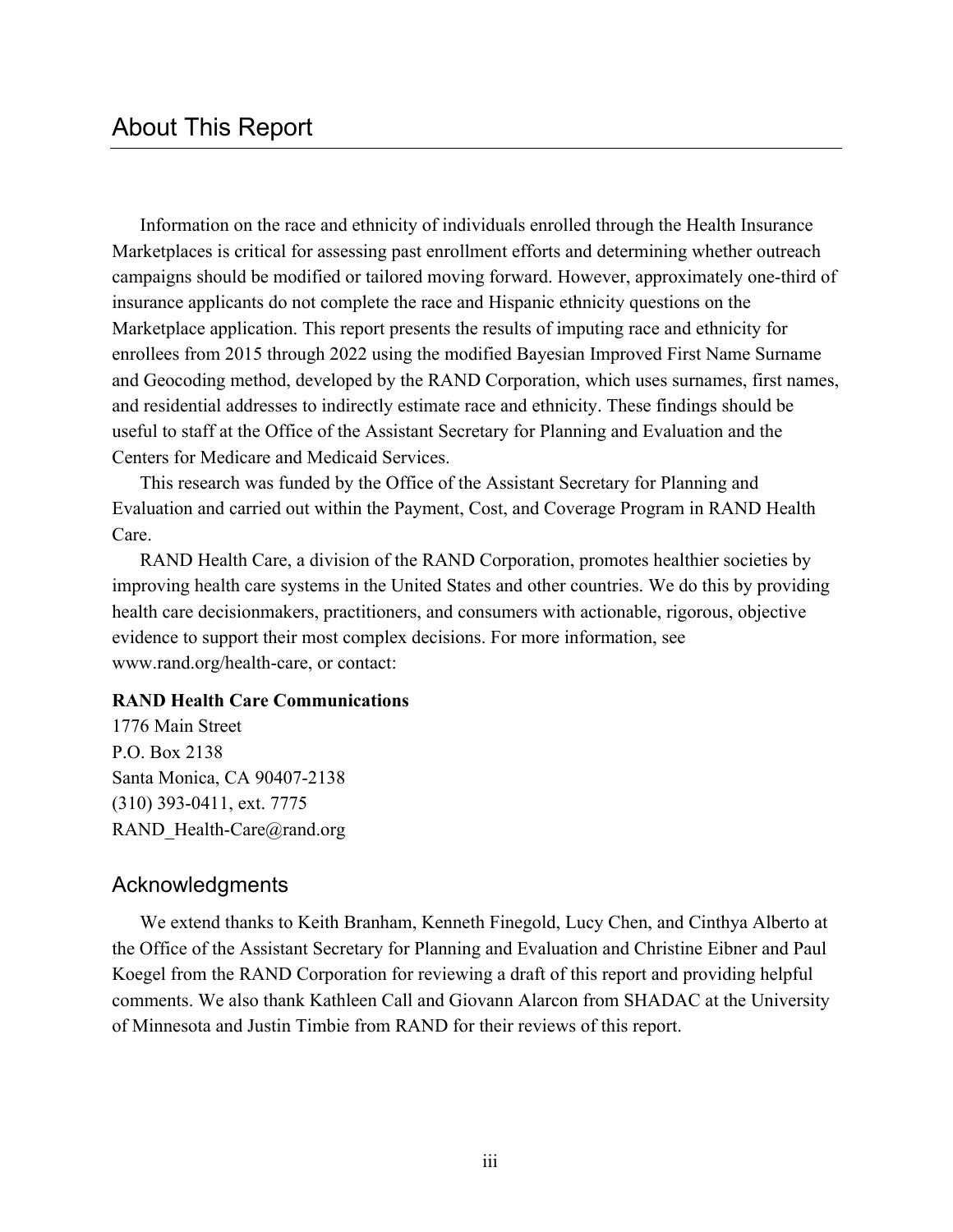# Summary

Information on the race and ethnicity of individuals enrolling through the Health Insurance Marketplaces is critical for assessing past enrollment efforts, determining whether outreach campaigns should be modified or tailored moving forward, and identifying where to target outreach activities. However, approximately one-third of insurance applicants do not complete the race and Hispanic ethnicity questions on the Marketplace application.

The RAND Corporation's modified Bayesian Improved First Name Surname and Geocoding (BIFSG) method uses surnames, first names, and residential addresses to indirectly estimate race and ethnicity. We used 2015–2022 data from the Centers for Medicare and Medicaid Services Multidimensional Insurance Data Analytics System (MIDAS), which contains person-year level data for Marketplace enrollees. The surname and first name for each individual were used to estimate initial probabilities for each of the six mutually exclusive racial and ethnic groups: American Indian/Alaskan Native (AI/AN); Asian American, Native Hawaiian, and Pacific Islander (AANHPI); Black; Hispanic; Multiracial; and White. Geocoded address information was used to refine these estimations and generate final probabilities.

Self-reported race and ethnicity were missing for 32.5 percent of the 71,610,609 records across the eight years of MIDAS enrollment data (2015 through 2022). Using enrollees' records from other years to replace missing race and ethnicity reduced the level of missingness to 23.5 percent. Enrollees who self-reported race and ethnicity were more likely to be AANHPI than nonreporting enrollees for whom race and ethnicity were imputed (9.4 percent versus 6.7 percent) or White (59.5 percent versus 49.3 percent) and less likely to be Black (10.9 percent versus 15.7 percent) or Hispanic (17.9 percent versus 26.1 percent). When combining selfreported race and ethnicity data with the imputed race and ethnicity probabilities for enrollees who did not report their race and ethnicity, we estimated that 8.7 percent of Marketplace enrollees were AANHPI; 0.6 percent were AI/AN; 12.0 percent were Black; 19.8 percent were Hispanic; 1.8 percent were Multiracial; and 57.1 percent were White.

Based on conventional standards for C-statistics, the ability of the modified BIFSG to differentiate AANHPI, Black, Hispanic, and White enrollees from other groups was "excellent." It did not reach an "acceptable" level for AI/AN or Multiracial enrollees.<sup>1</sup> Currently, we recommend that modified BIFSG-imputed race and ethnicity not be used to make inferences about AI/AN or Multiracial enrollees.

<sup>&</sup>lt;sup>1</sup> A C-statistic of 0.7 is considered "acceptable"; 0.8 is considered "strong" (Hosmer and Lemeshow, 2000); and 0.9 or higher is considered "excellent" (per authors).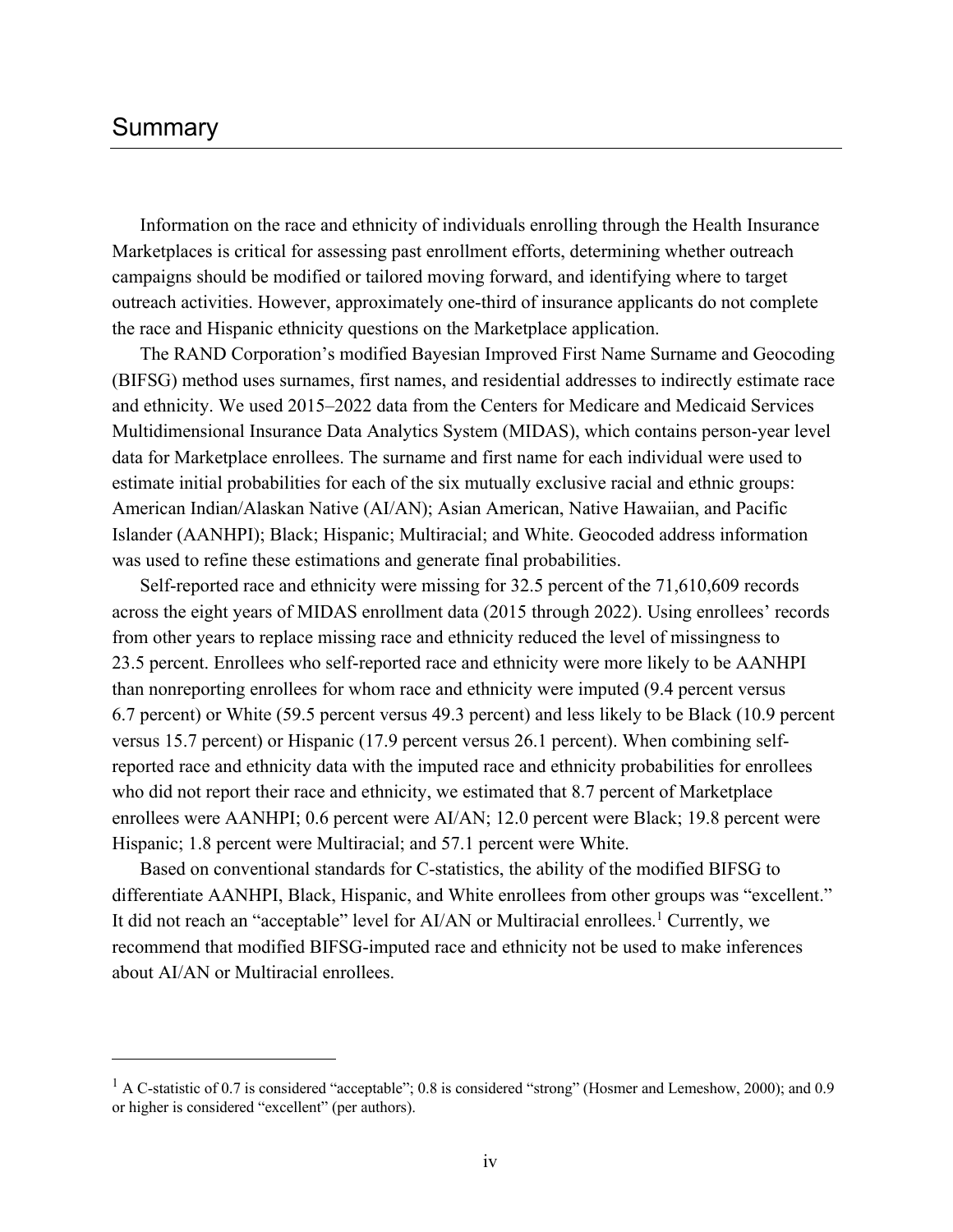This report describes the modified BIFSG and the steps involved in its application; presents the results of the imputation; and provides an assessment of the algorithm's performance, both overall and for subgroups of Marketplace enrollees.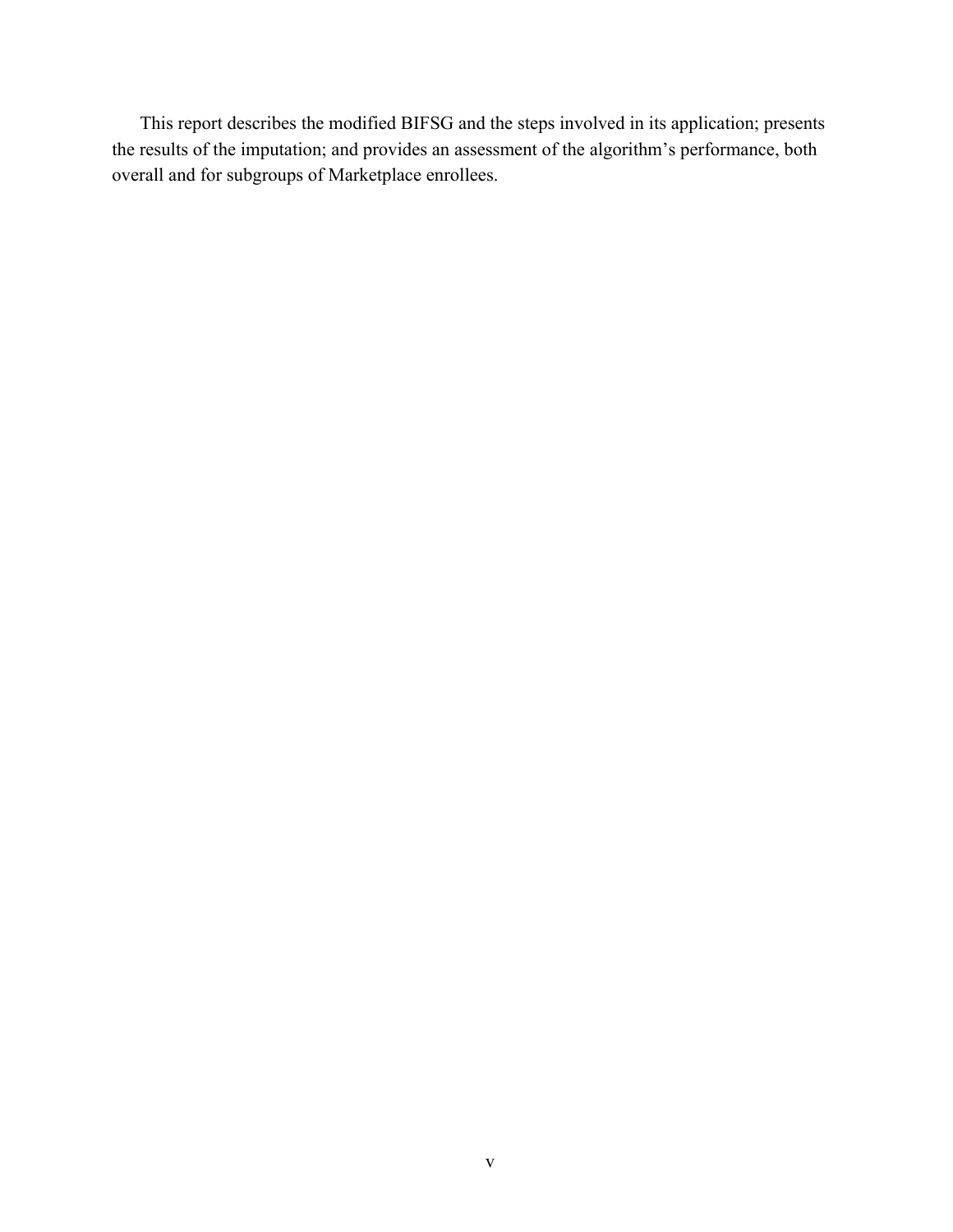# Contents

| Appendix A. States Participating in the Federally Facilitated Marketplaces and    |
|-----------------------------------------------------------------------------------|
|                                                                                   |
|                                                                                   |
| Appendix C. Inconsistencies in Self-Reported Race and Ethnicity Across Years  35  |
|                                                                                   |
| Appendix E. Self-Reported Race and Ethnicity Prior to Implementing Modified BIFSG |
|                                                                                   |
|                                                                                   |
|                                                                                   |
|                                                                                   |
|                                                                                   |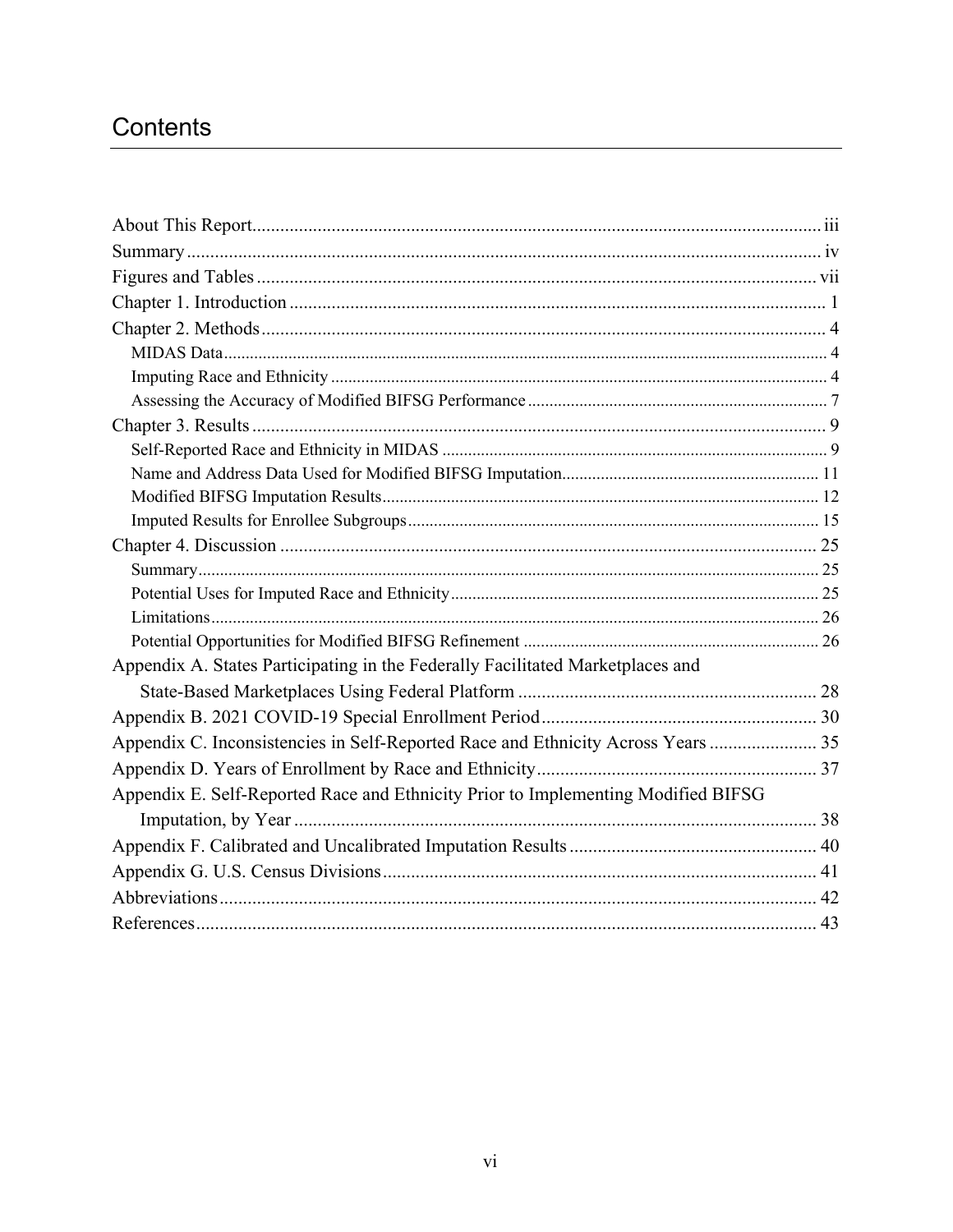# Figures

Figure 3.1. Missing Self-Reported Race and Ethnicity Among Marketplace Enrollees .............. 10

# Tables

| Table 1.1. Race and Ethnicity Percentages for the Ten Most-Common Surnames in the             |
|-----------------------------------------------------------------------------------------------|
|                                                                                               |
| Table 3.1. Self-Reported Race and Ethnicity Prior to Implementing Modified BIFSG              |
|                                                                                               |
|                                                                                               |
| Table 3.3. Ability to Impute Race and Ethnicity by Self-Reported Race and Ethnicity Status 12 |
| Table 3.4. Comparison of Overall Self-Reported and Modified BIFSG-Imputed Racial and          |
| Ethnic Distributions Among Enrollees with Self-Reported Race and Ethnicity  13                |
| Table 3.5. Comparison of Race and Ethnicity Distribution for Enrollees Who Do and Do Not      |
|                                                                                               |
| Table 3.6. Racial and Ethnic Distribution of the Overall Marketplace Enrollee Sample 14       |
| Table 3.7. Comparison of Self-Reported and Modified BIFSG-Imputed Racial and Ethnic           |
|                                                                                               |
| Table 3.8. Comparison of Self-Reported and Modified BIFSG-Imputed Racial and Ethnic           |
|                                                                                               |
| Table 3.9. Comparison of Self-Reported and Modified BIFSG-Imputed Racial and Ethnic           |
|                                                                                               |
| Table 3.10. Comparison of Self-Reported and Modified BIFSG-Imputed Racial and Ethnic          |
|                                                                                               |
| Table 3.11. Comparison of Self-Reported and Modified BIFSG-Imputed Racial and Ethnic          |
| Distributions Among Marketplace Enrollees Residing in the East North Central Census           |
|                                                                                               |
| Table 3.12. Comparison of Self-Reported and Modified BIFSG-Imputed Racial and Ethnic          |
| Distributions Among Marketplace Enrollees Residing in the East South Central Census           |
|                                                                                               |
| Table 3.13. Comparison of Self-Reported and Modified BIFSG-Imputed Racial and Ethnic          |
| Distributions Among Marketplace Enrollees Residing in the Middle Atlantic Census              |
|                                                                                               |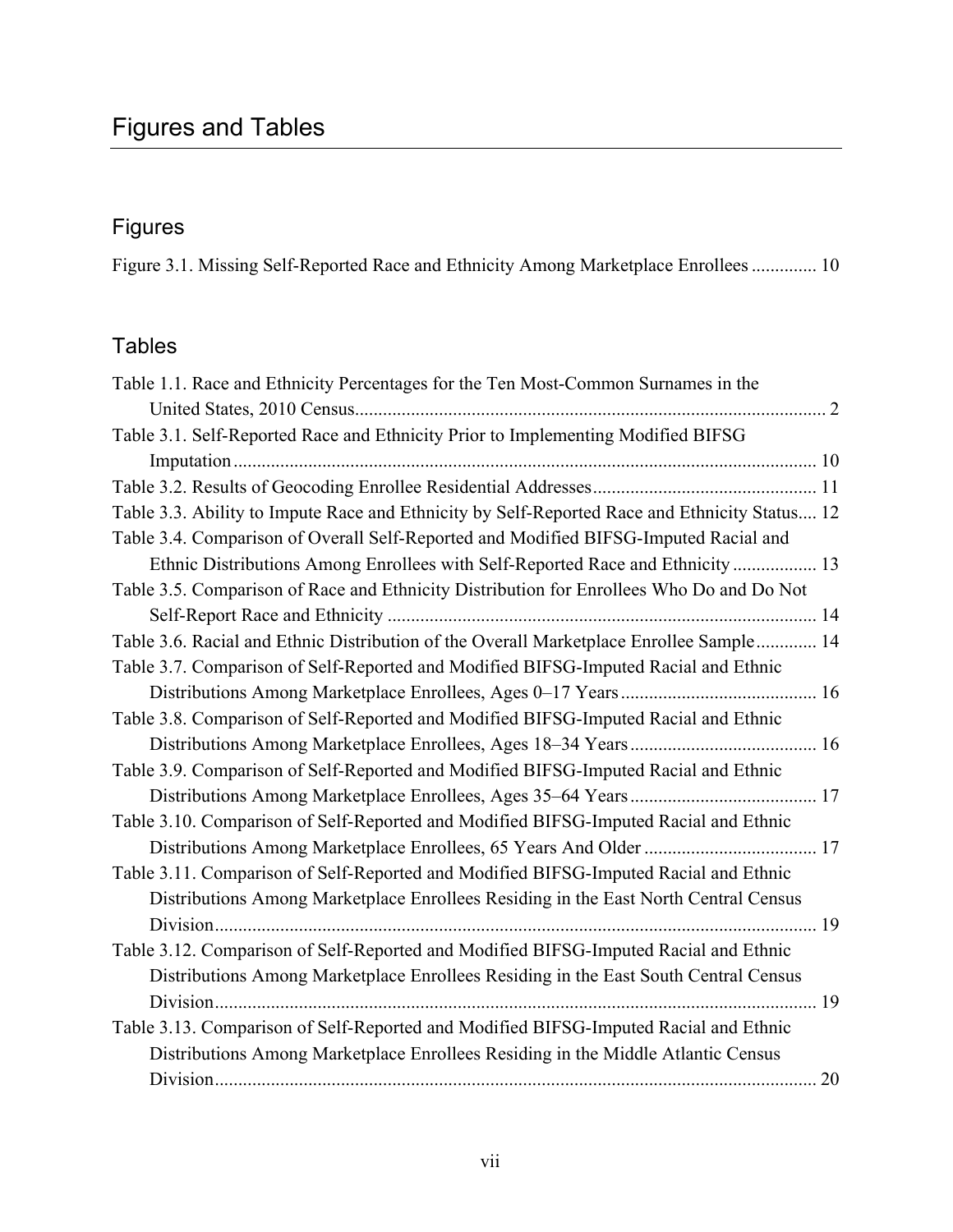| Table 3.14. Comparison of Self-Reported and Modified BIFSG-Imputed Racial and            |    |
|------------------------------------------------------------------------------------------|----|
| Ethnic Distributions Among Marketplace Enrollees Residing in the Mountain Census         |    |
|                                                                                          | 20 |
| Table 3.15. Comparison of Self-Reported and Modified BIFSG-Imputed Racial and Ethnic     |    |
| Distributions Among Marketplace Enrollees Residing in the New England Census             |    |
|                                                                                          |    |
| Table 3.16. Comparison of Self-Reported and Modified BIFSG-Imputed Racial and Ethnic     |    |
| Distributions Among Marketplace Enrollees Residing in the Pacific Census Division 21     |    |
| Table 3.17. Comparison of Self-Reported and Modified BIFSG-Imputed Racial and Ethnic     |    |
| Distributions Among Marketplace Enrollees Residing in the South Atlantic Census          |    |
| Division                                                                                 | 22 |
| Table 3.18. Comparison of Self-Reported and Modified BIFSG-Imputed Racial and Ethnic     |    |
| Distributions Among Marketplace Enrollees Residing in the West North Central             |    |
|                                                                                          | 22 |
| Table 3.19. Comparison of Self-Reported and Modified BIFSG-Imputed Racial and Ethnic     |    |
| Distributions Among Marketplace Enrollees Residing in the West South Central             |    |
|                                                                                          | 23 |
| Table 3.20. Comparison of Self-Reported and Modified BIFSG-Imputed Racial and Ethnic     |    |
| Distributions Among Marketplace Enrollees in Plans with Fewer Than 60 Percent of         |    |
|                                                                                          | 24 |
| Table 3.21. Comparison of Self-Reported and Modified BIFSG-Imputed Racial and Ethnic     |    |
| Distributions Among Marketplace Enrollees in Plans with at Least 60 Percent of           |    |
|                                                                                          |    |
| Table A.1. States Participating in a Federally Facilitated Marketplace or State-Based    |    |
|                                                                                          | 28 |
| Table B.1. Self-Reported Race and ethnicity Prior to Implementing Modified BIFSG         |    |
|                                                                                          |    |
|                                                                                          |    |
| Table B.3. Ability to Impute Race And Ethnicity by Self-Reported Race and Ethnicity      |    |
|                                                                                          |    |
| Table B.4. Comparison of Overall Self-Reported and Modified BIFSG Imputed Racial and     |    |
| Ethnic Distributions Among Enrollees with Self-Reported Race And Ethnicity 32            |    |
| Table B.5. Comparison of Race and Ethnicity Distribution for Enrollees Who Do and Do     |    |
|                                                                                          |    |
| Table B.6. Racial and Ethnic Distribution of the Overall Marketplace Enrollee Sample  34 |    |
|                                                                                          |    |
| Table C.2. Most-Common Changes in Self-Reported Race and Ethnicity 36                    |    |
| Table D.1. Distribution of Years Enrolled in Marketplaces by Race and Ethnicity (%) 37   |    |
|                                                                                          |    |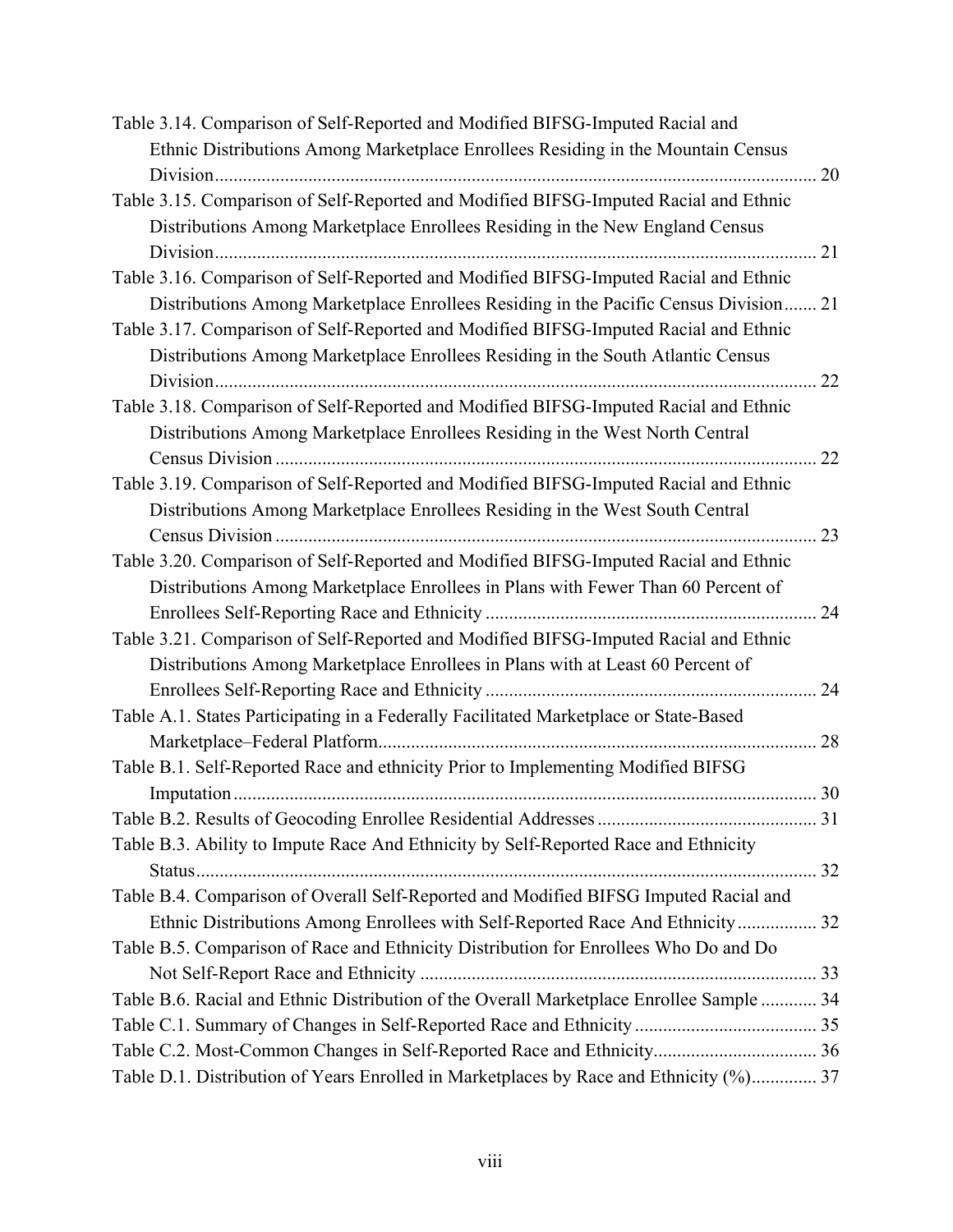| Table E.1. Self-Reported Race and Ethnicity Without Missing Replacement with Other       |  |
|------------------------------------------------------------------------------------------|--|
|                                                                                          |  |
| Table E.2. Self-Reported Race and Ethnicity with Missing Replacement with Other          |  |
|                                                                                          |  |
| Table E.3. Combined Self-Reported and Modified BIFSG-Imputed Results for Nonreporters 39 |  |
| Table F.1. Comparison of Overall Self-Reported and Modified BIFSG-Imputed Racial and     |  |
| Ethnic Distributions Among Enrollees with Self-Reported Race and Ethnicity,              |  |
|                                                                                          |  |
|                                                                                          |  |
|                                                                                          |  |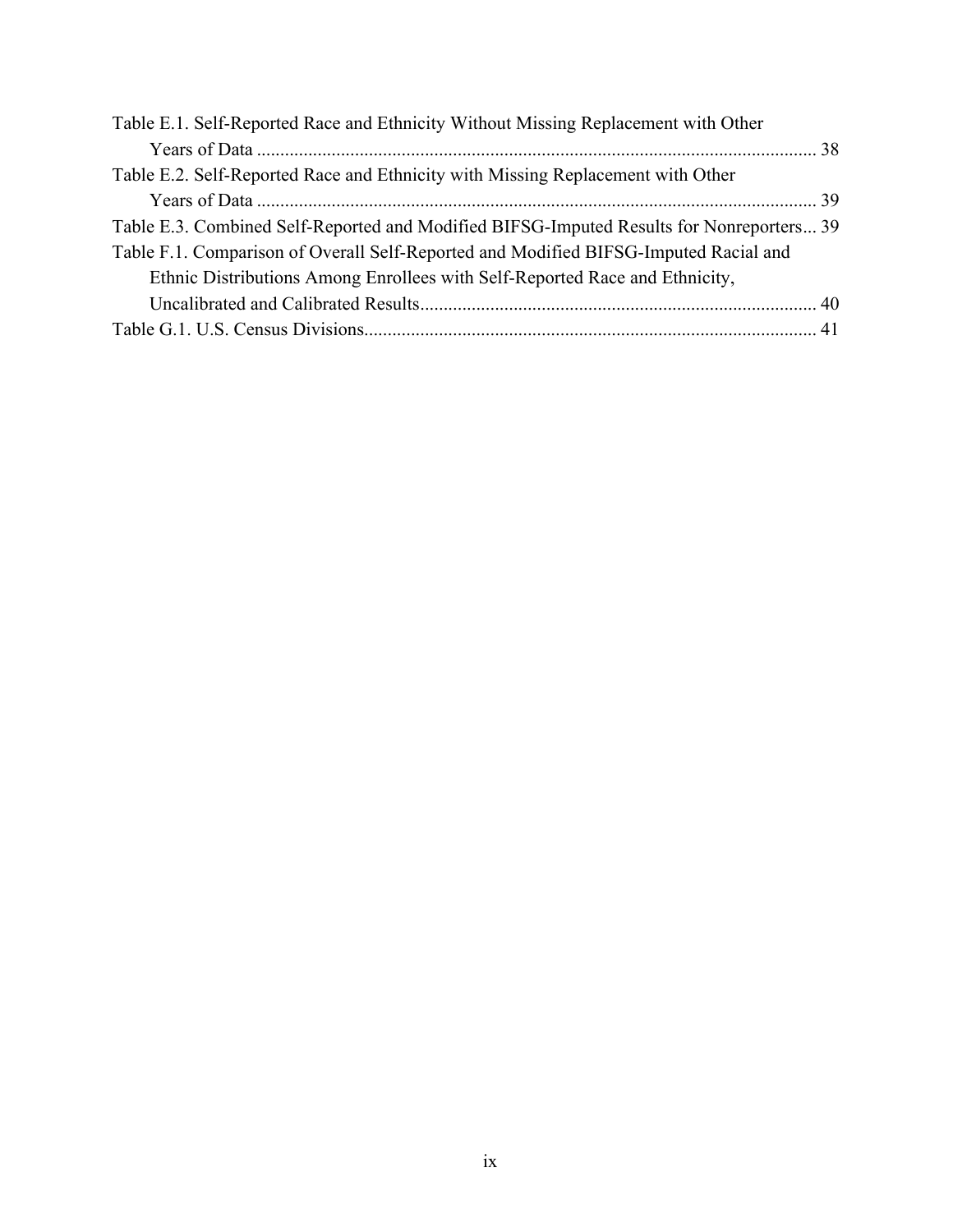Information on the race and ethnicity of individuals enrolling through the Health Insurance Marketplace is critical for assessing past enrollment efforts, determining whether outreach campaigns should be modified or tailored moving forward, identifying where to target outreach activities, and multiple other potential policy uses. However, approximately one-third of insurance applicants do not complete two optional questions on race and Hispanic ethnicity on the application.

When self-reported race and ethnicity information is missing, other information about an individual can be used to infer race and ethnicity with some range of uncertainty, such as surnames, first names, and addresses (as we will explain later in this chapter), with each characteristic contributing meaningfully to the identification of each group.

For the first time, in 2007, the U.S. Census Bureau released a tabulation of more than 6 million unique surnames with their associated percentages in six race and ethnicity groups. The tabulation was based on self-reported data from the 2000 Census and subsequently updated for the 2010 Census (U.S. Census Bureau, undated). Surnames are particularly useful for distinguishing people who identify as Hispanic and Asian American, Native Hawaiian, and Pacific Islander (AANHPI) from other racial and ethnic groups, which is highlighted by the fact that more than 90 percent of people with the very common last names of Garcia, Martinez, and Rodriguez (Table 1.1) self-identified as Hispanic. Similarly, 94 percent of people with the surname Kim self-identified as AANHPI (not included in Table 1.1).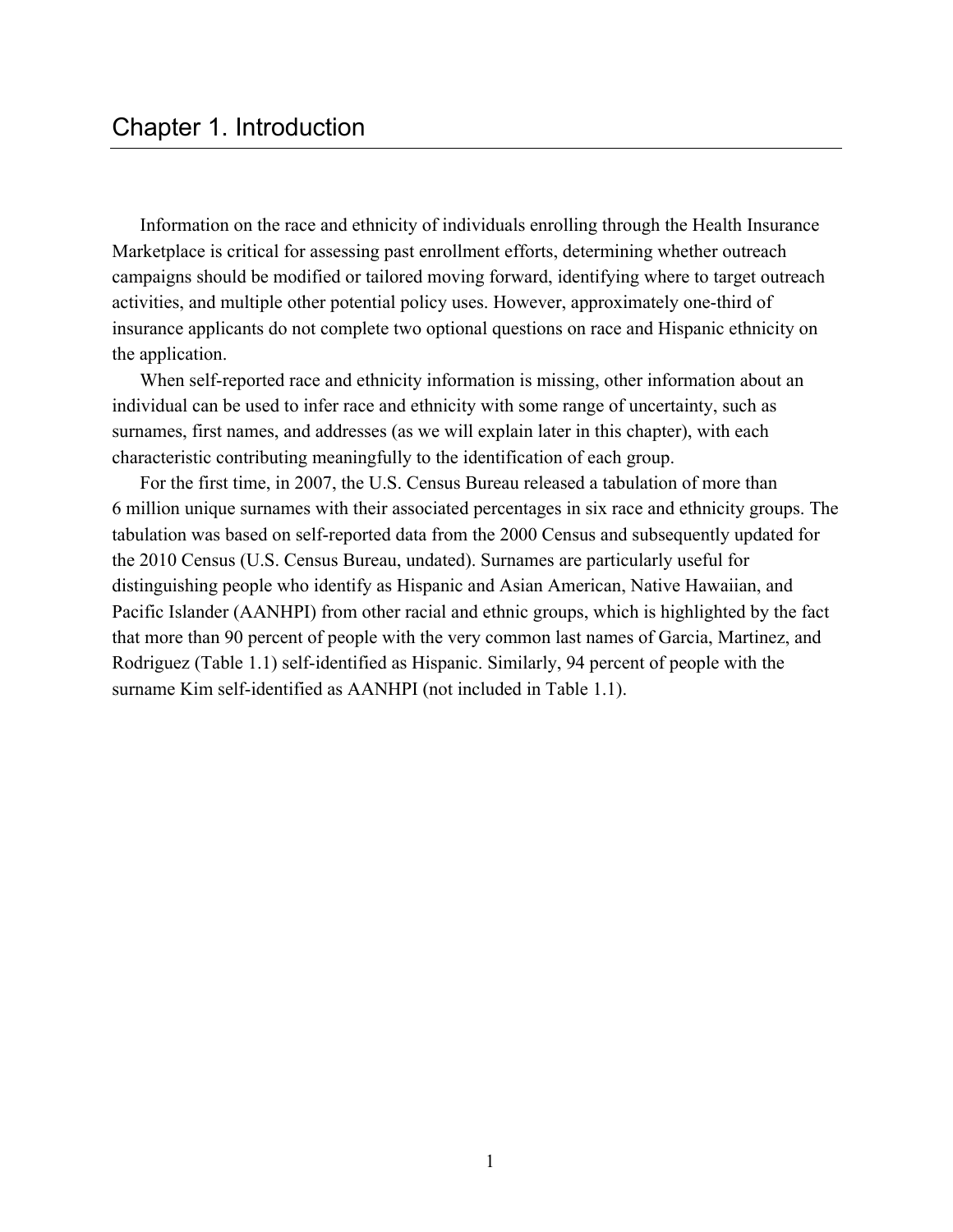| <b>Name</b> | Rank | American<br>Indian/Alaskan<br>Native (Al/AN) | <b>AANHPI</b> | <b>Black</b> | <b>Hispanic</b> | <b>Multiracial</b> | White |
|-------------|------|----------------------------------------------|---------------|--------------|-----------------|--------------------|-------|
| Smith       | 1    | 0.89                                         | 0.50          | 23.11        | 2.40            | 2.19               | 70.90 |
| Johnson     | 2    | 0.94                                         | 0.54          | 34.63        | 2.36            | 2.56               | 58.97 |
| Williams    | 3    | 0.82                                         | 0.46          | 47.68        | 2.49            | 2.81               | 45.75 |
| Brown       | 4    | 0.87                                         | 0.51          | 35.60        | 2.52            | 2.55               | 57.95 |
| Jones       | 5    | 1.00                                         | 0.44          | 38.48        | 2.29            | 2.61               | 55.19 |
| Garcia      | 6    | 0.47                                         | 1.41          | 0.45         | 92.03           | 0.26               | 5.38  |
| Miller      | 7    | 0.66                                         | 0.54          | 10.76        | 2.17            | 1.77               | 84.11 |
| Davis       | 8    | 0.82                                         | 0.49          | 31.60        | 2.44            | 2.45               | 62.20 |
| Rodriguez   | 9    | 0.18                                         | 0.57          | 0.54         | 93.77           | 0.18               | 4.75  |
| Martinez    | 10   | 0.51                                         | 0.60          | 0.49         | 92.91           | 0.22               | 5.28  |

# **Table 1.1. Race and Ethnicity Percentages for the Ten Most-Common Surnames in the United States, 2010 Census**

NOTE: The data source is the 2010 Census (U.S. Census Bureau, undated). Percentages are calculated from responses to questions on race and Hispanic ethnicity and the names that are provided when people complete the Census form. Percentages may not sum to 100 because of rounding.

Information on residential addresses can be geocoded to Census block groups and linked to racial and ethnic distributions from the most recently available decennial Census. These data are particularly useful in distinguishing Black and White individuals who frequently reside in racially segregated neighborhoods. However, the predictive power of an address does vary by location. For example, Detroit, Michigan, is a highly segregated city, while Las Vegas, Nevada, is much less segregated (Frey, 2018).

The Bayesian Improved Surname and Geocoding (BISG) method, developed by the RAND Corporation, uses both surnames and residential addresses to indirectly estimate race and ethnicity of health plan enrollees (Elliott et al., 2008; Elliott et al., 2009; Fremont et al., 2016). In brief, a surname is used to estimate the prior probabilities for each of six mutually exclusive racial and ethnic groups for each individual: AANHPI, AI/AN, Black, Hispanic, Multiracial, and White.<sup>2</sup> Geocoded address information is used to refine these estimations and generate posterior probabilities.

Validation studies found that BISG has an average accuracy of 93 percent by the common area under the curve (AUC) measure in commercial populations (Elliott et al., 2013; Grundmeier et al., 2015); performance may be higher in Medicare populations. RAND researchers have adapted the BISG methodology to Medicare data by incorporating additional administrative data, including Centers for Medicare and Medicaid Services (CMS) administrative data on race and

<sup>&</sup>lt;sup>2</sup> Individuals reporting Hispanic ethnicity are categorized as Hispanic. All race categories are restricted to individuals not reporting Hispanic ethnicity.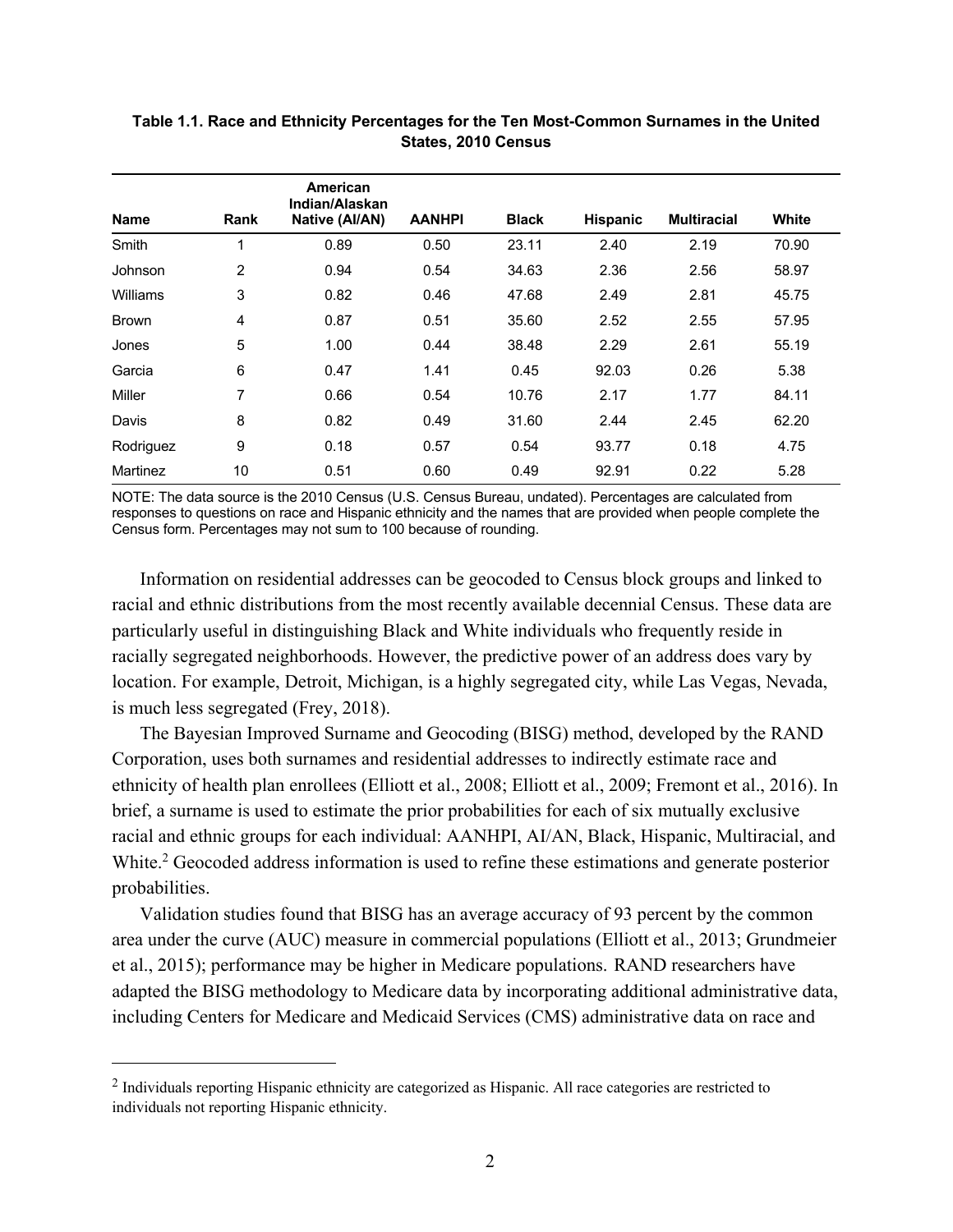ethnicity, in the imputation methodology, which results in an AUC accuracy of 99 percent for Black, 98 percent for AANHPI, 96 percent for White, and 95 percent for Hispanic Medicare beneficiaries (Dembosky et al., 2019; Haas et al., 2019; CMS, Office of Minority Health, 2021).

Including first names in the BISG further improves the method's accuracy (Voicu, 2018; Haas et al., 2019; CMS, Office of Minority Health, 2021), reducing false negative rates by up to 3.3 percent and false positive rates by up to 4 percent, depending on the racial and ethnic group (Voicu, 2018). The addition of first names to the BISG uses data that contain the estimated probability of each of the six racial and ethnic groups for 4,250 unique first names that were drawn from almost 2.5 million mortgage applications in 2007 and 2010 along with self-reported race and ethnicity from the applications (Tzioumis, 2018). For example, 96 percent of people with the first name Andreas self-identified as White, while 83 percent of people with the first name Andres self-identified as Hispanic. When a first name is included in the race and ethnicity imputation method, it is referred to as the *Bayesian Improved First Name Surname and Geocoding* (BIFSG) method. Additional RAND refinements to the BISG methodology improved the use of compound and rare surnames, as described in Chapter 2, in addition to the inclusion of first names, and also improved its accuracy (Haas et al., 2019). The version used for this report, which includes both use of first names and improved use of surnames, is referred to as the *modified BIFSG*.

This project built on 2017 work from Justin Timbie performed for the Office of the Assistant Secretary for Planning and Evaluation (ASPE) that applied the BISG Marketplace enrollment data from to 2014 through 2016. Our report describes the results of applying the modified BIFSG to individuals who enrolled in health insurance plans through the Health Insurance Marketplaces during the open enrollment periods (OEPs) from 2015 through 2022. Imputed probabilities of race and ethnicity from the modified BIFSG are used to fill in missing race and ethnicity information for enrollees who do not self-report race and ethnicity in any year they enrolled.

In Chapter 2, we describe the data used to impute race and ethnicity and the steps involved in implementing the modified BIFSG methodology. In Chapter 3, we present the results of performing the imputation and assess the accuracy of the imputation compared with self-reported race and ethnicity. In Chapter 4, we highlight potential uses for imputed race and ethnicity, discuss limitations of the modified BIFSG methodology, and describe refinements that could be implemented in the future.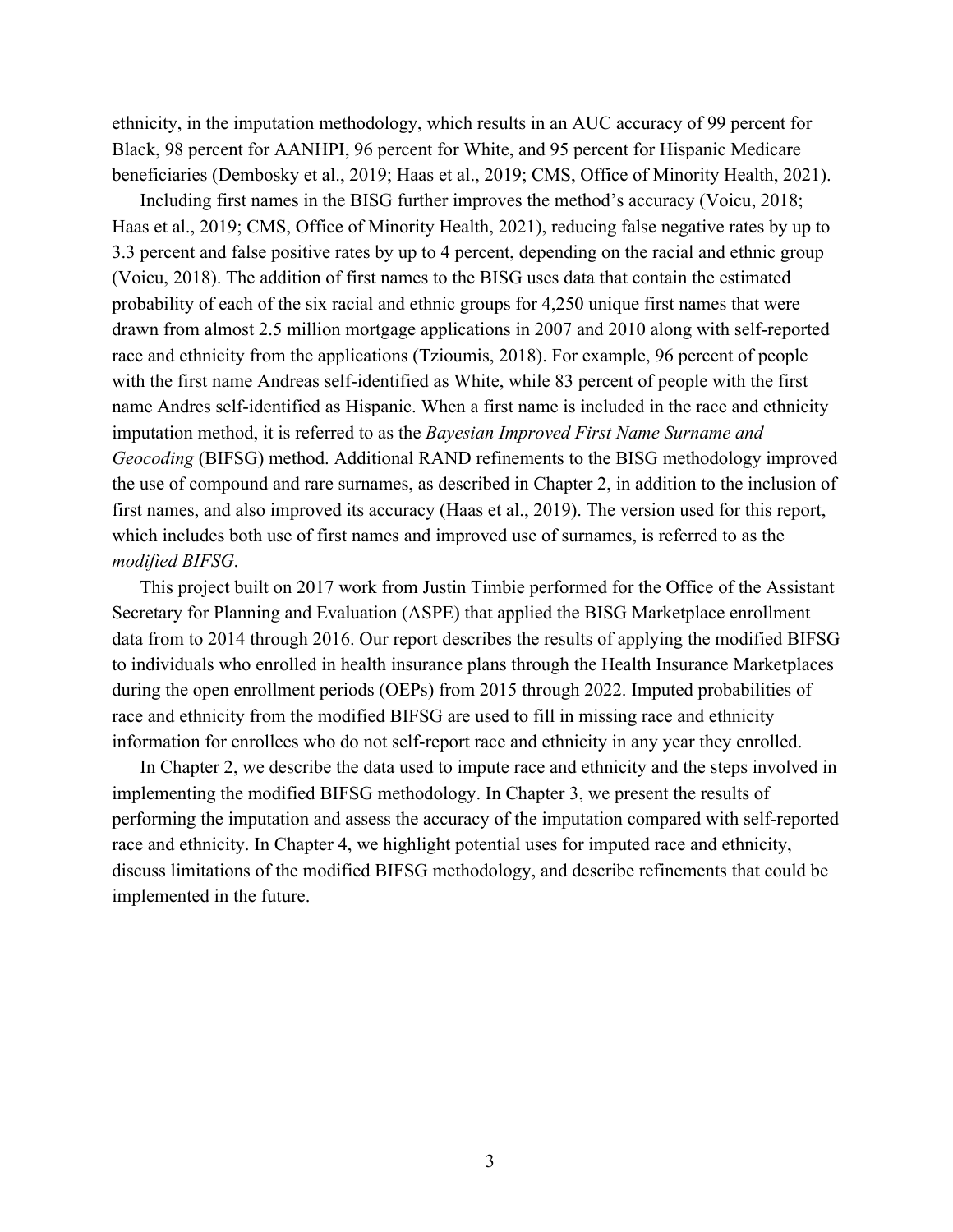In this chapter, we describe the data used to impute race and ethnicity estimates. We then describe the steps involved in implementing the modified BIFSG.

# MIDAS Data

Our project used an extract of data from the Multidimensional Insurance Data Analytic System (MIDAS), which contains person-year–level records for enrollees in health plans offered by Federally Facilitated Marketplaces and purchased through [HealthCare.gov](http://HealthCare.gov) or State-Based Marketplaces (also referred to as *State-Based Exchanges*) that use the federal platform. Both Federally Facilitated Marketplaces and State-Based Exchanges on the federal platform are included in this project. For simplicity, we refer to them jointly as *Marketplaces* throughout the remainder of this report. MIDAS captures purchases and plan selections made during OEPs, during special enrollment periods, and in response to qualifying events, such as marriages, divorces, and new births. The states participating in the Marketplaces varied by year (see Appendix A). The analyses for this project included plan selections made during the OEPs for 2015 through 2022. Information for the 2021 COVID-19 Special Enrollment Period (SEP) is included in Appendix B.

MIDAS contains a variety of information about enrollees and the plans they select, such as self-reported race and ethnicity information collected using separate questions on race and Hispanic ethnicity. Enrollees are not required to complete these questions when they purchase insurance through Marketplaces, resulting in these fields having more missing data than other variables in MIDAS.

### Imputing Race and Ethnicity

We used two approaches to impute race and ethnicity when these questions were not completed by Marketplace enrollees: replacement with self-reported data from another year and imputations using the modified BIFSG.

#### *Replacing with Self-Reported Race and Ethnicity from Another Year*

When self-reported race and ethnicity information was missing in a given year, we assessed whether self-reported race and ethnicity information was available for the enrollee in a different year because we could have up to eight years of data for each enrollee. If we had self-reported race and ethnicity from a different year, this value replaced the missing race and ethnicity. We refer to this as *missing replacement* in this report. If we had more than one race and ethnicity value for an enrollee, which occurred for approximate 0.5 percent of enrollees, we examined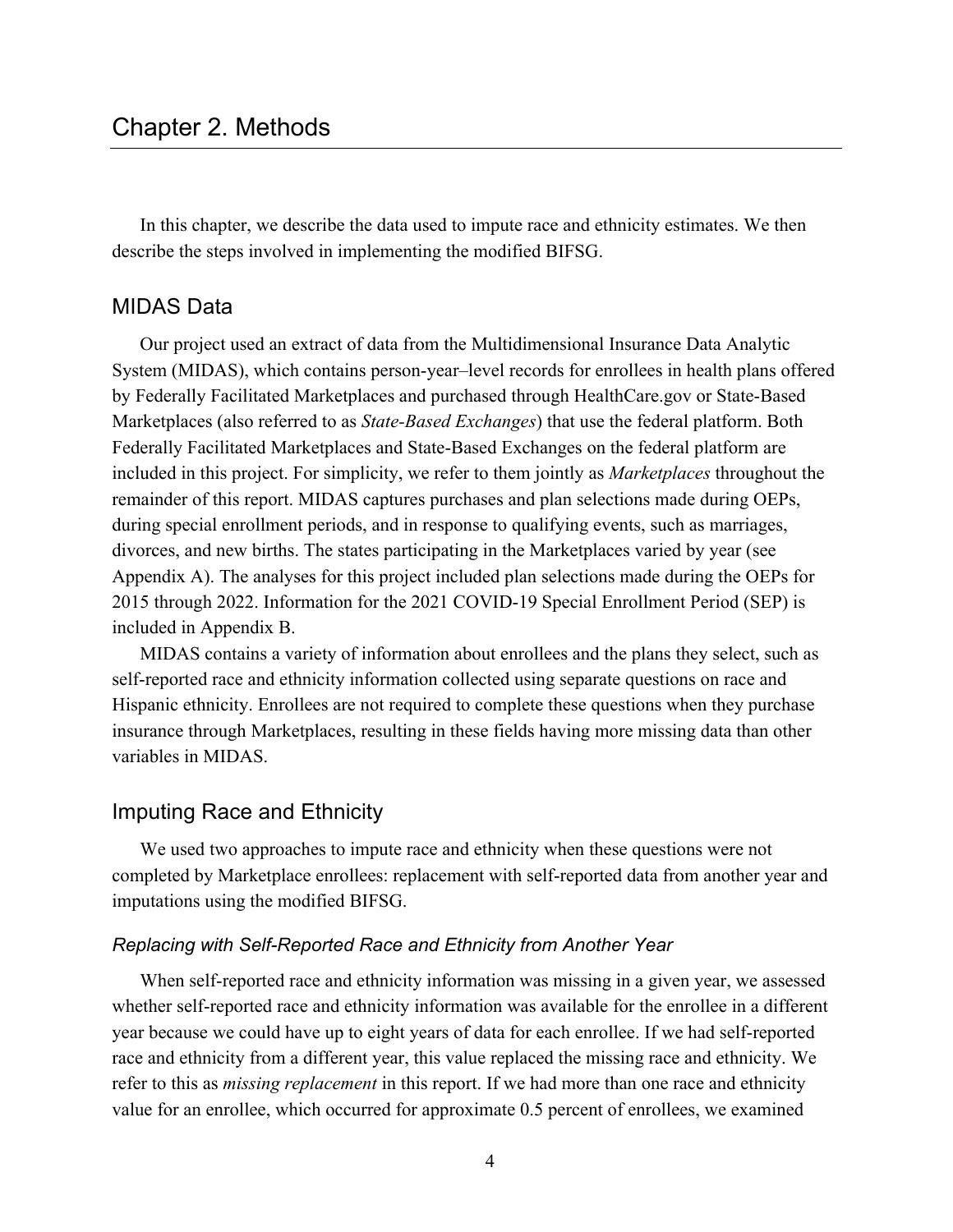prior years of enrollment data and used the self-reported race and ethnicity that were most proximate to the year for which we were missing self-reported race and ethnicity. If all prior years were missing race and ethnicity information, we used the most proximate subsequent year with available self-reported race and ethnicity. See Appendix C for additional information on the changes in self-reported information.

# *Indirect Race and Ethnicity Imputation with the Modified BIFSG*

The main steps required to generate indirect race and ethnicity estimates are as follows:

- 1. **Prepare the race and ethnicity variables**. Existing self-reported race and ethnicity data from separate questions on race and Hispanic ethnicity were grouped into six mutually exclusive categories (AI/AN, AANHPI, Black, Hispanic, Multiracial, and White).<sup>3</sup> Indirect estimates of race and ethnicity can be generated for these six categories only. The Multiracial category consists of people who reported two or more of the following: AI/AN, AANHPI, Black, or White. People who report Hispanic ethnicity and one race category are not classified as multiple races. Thus, the first step is to map the existing self-reported race and ethnicity data in MIDAS into the six mutually exclusive groups using the following rules:
	- a. Enrollees who reported Hispanic ethnicity were categorized as Hispanic regardless of races reported.
	- b. Non-Hispanic respondents who reported two or more races were categorized as Multiracial, with the exception of those who selected two or more from among the following options (but no other race): Chinese, Filipino, Guamanian or Chamorro, Hawaiian, Indian, Japanese, Korean, Multiple Asian, Multiple Pacific Islander, Other Asian, Other Pacific Islander, Samoan, or Vietnamese. These enrollees were categorized as AANHPI.
	- c. Non-Hispanic respondents who reported exactly one race were categorized as AANHPI, AI/AN, Black, or White, according to their responses.
- 2. **Geocode address-related variables to derive each enrollee's Census block group**. The BISG methodology was developed using race and ethnicity data from the 2010 Census reported by Census block group, which is the most granular level of geography available to the public. Data from the 2020 Census were not publicly available when our work was performed. We geocoded address information to derive the most granular geographic information supported by the available data for each record;
	- a. When full addresses were available, we geocoded these addresses to longitude and latitude using ArcGIS. Longitude and latitude were then mapped to the 12-digit Federal Information Processing System (FIPS) code corresponding to each enrollee's Census block group. In a small number of cases, we had to map to an intersection rather than an exact address. For individuals with incomplete address information or whose address could not be mapped to a longitude and latitude, we used less precise available ZIP code information.

<sup>&</sup>lt;sup>3</sup> All race and ethnicity categories other than Hispanic are non-Hispanic.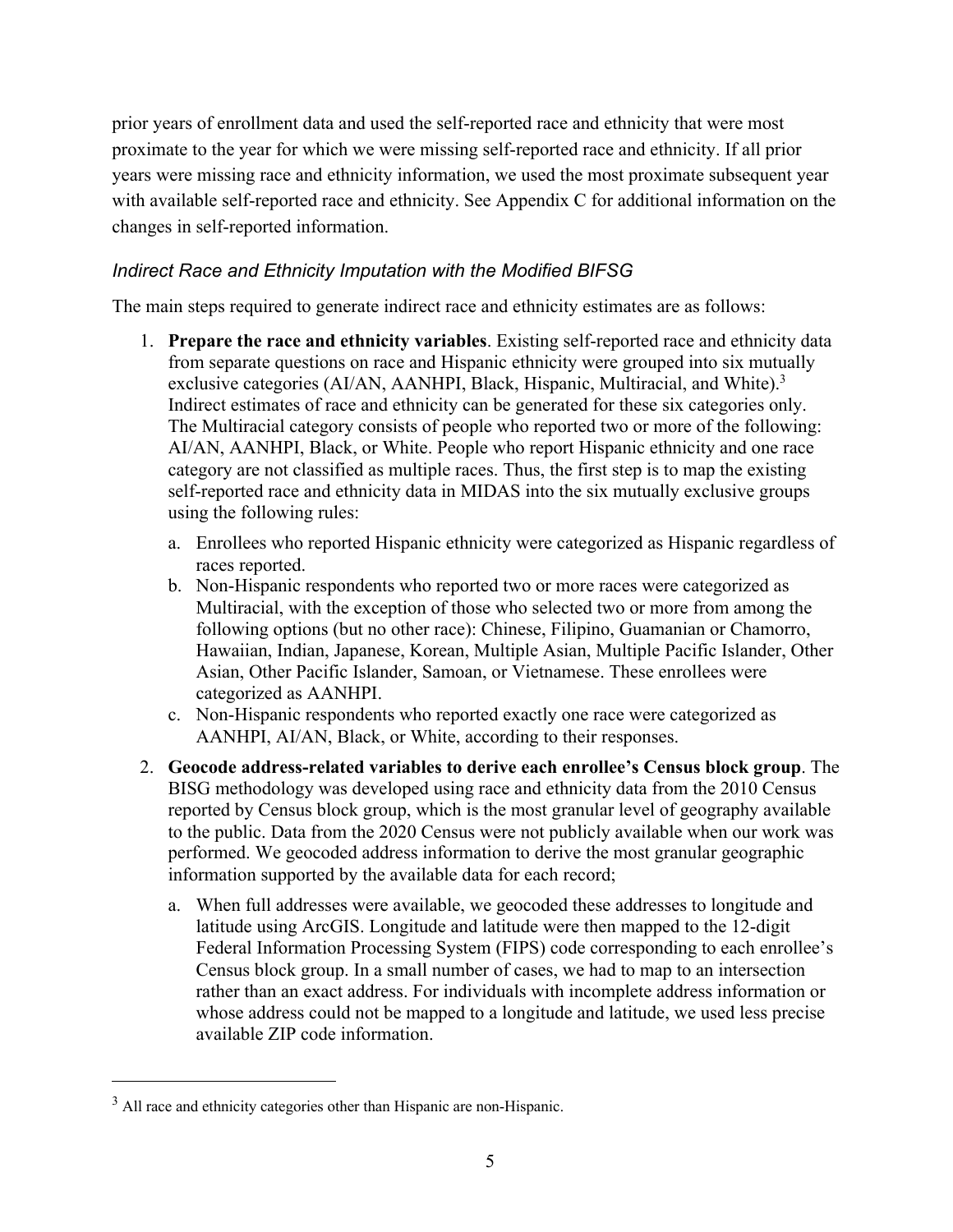- b. If a full address was either not available or could not be mapped to longitude and latitude (e.g., addresses in new developments), we cross-walked nine-digit ZIP codes to the 12-digit FIPS codes. The cross-walk file contains ZIP codes and 12-digit FIPS codes corresponding to the geographic center of each ZIP code. When nine-digit ZIP code were unavailable, we cross-walked five-digit ZIP codes to the centroid of the Census tract and used U.S. Census Bureau data for the Census tract. Using ZIP codes produces less accurate indirect race and ethnicity estimates because the ZIP code centroid may not correctly identify an enrollee's true Census block group, and race and ethnicity patterns may differ considerably across Census block groups within a ZIP code. Based on our experience, nine-digit ZIP codes offer a significant improvement over five-digit ZIP codes and provide a similar level of accuracy as full addresses because both full address and nine-digit ZIP codes can be mapped to Census block groups, while five-digit ZIP codes can be mapped to Census tracts.
- 3. **Create "clean" versions of enrollee surnames and first names.** This step facilitates merging the data to a Census data set containing surname-specific race and ethnicity percentages for thousands of surnames for the six race and ethnicity groups with the data to the list of first names. For hyphenated or compound surnames, we first removed hyphenations, concatenated the components, and attempted to match the concatenated surname to the Census list. If this was unsuccessful, we then attempted to match each component to the Census list and kept the set of six race and ethnicity probabilities associated with each component name matched. We used the highest Hispanic probability among the matched components of the surname and then rescaled the means of the surname components for the other race and ethnicity probabilities so the sum of the set of six probabilities was 100 (Haas et al., 2019). The surname file includes a row with race and ethnicity probabilities for all other surnames not appearing in the file, which is used when a surname does not match to names in the data. In the event that a first name was not available or did not map to one of the 4,250 names included in the first-name data set, race and ethnicity probability values for "all other first names" were used in the imputation.
- 4. **Generate uncalibrated race and ethnicity probabilities.** The modified BIFSG methodology applies Bayes' Theorem to update surname-based prior probabilities of each racial and ethnic group using first-name–based probabilities and address-based probabilities to produce posterior probabilities that combine the surname, first name, and address information (Voicu, 2018). Specifically, the modified BIFSG algorithm calculates

$$
p(r|s, f, g) = \frac{p(r|s) * p(f|r) * p(g|r)}{\sum_{r=1}^{6} p(r|s) * p(f|r) * p(g|r)},
$$

where  $p(r|s, f, g)$  is the posterior probability of being in a specific racial and ethnic group *r* conditional on a specific surname (*s*), first name (*f*), and geographic location (*g)*; *p(r*|*s)* is the probability that the person is a specific race and ethnicity *r* conditional on the person's surname *s*; *p(f*|*r)* is the probability of a specific first name conditional on identifying as a specific race and ethnicity  $r$ ;  $p(g|r)$  is the probability that a person resides in a specific geographic area *g* conditional on identifying as a specific race *r*; and the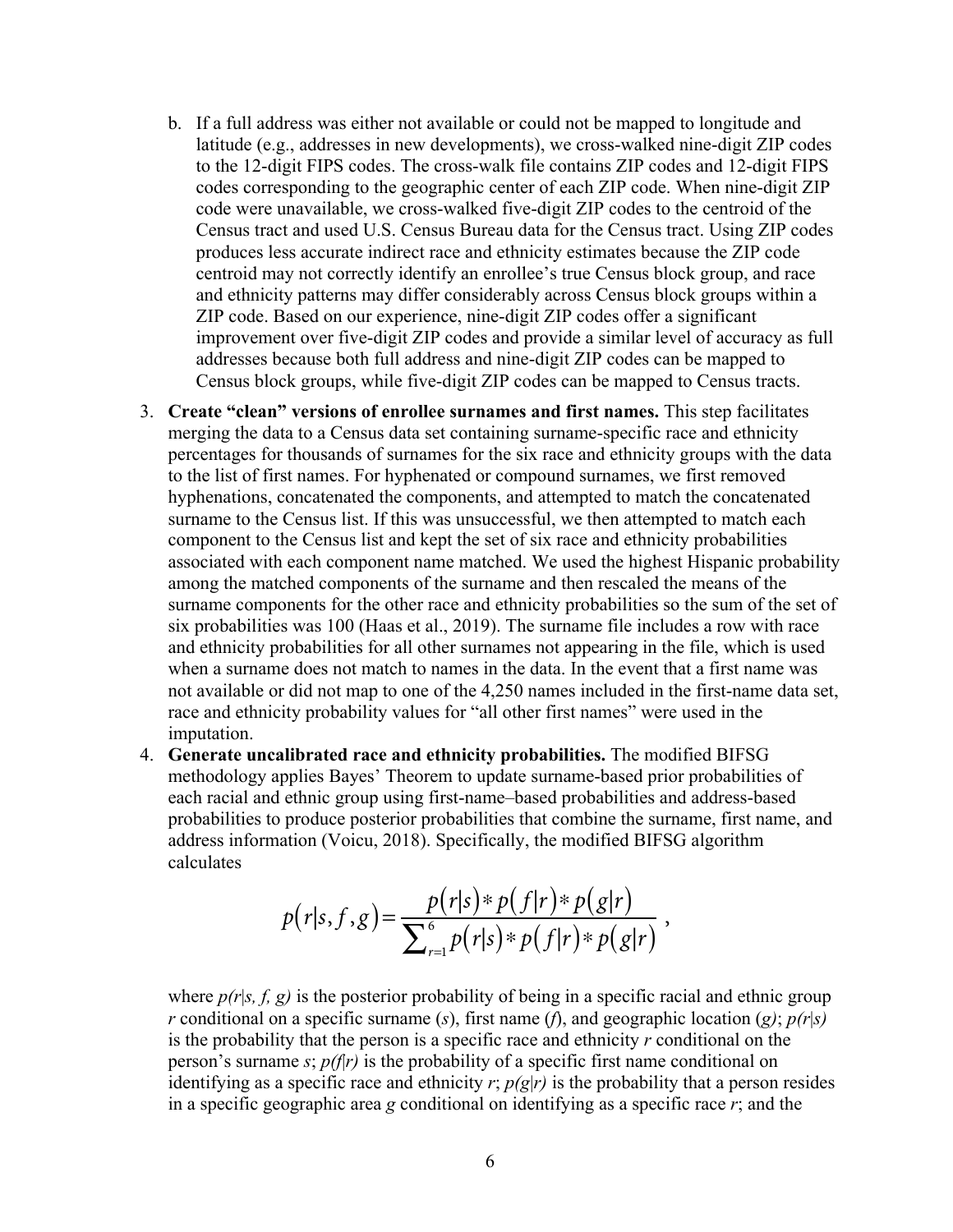denominator is the summation of the described factors over the six racial and ethnic categories.

**5. Calibrate race and ethnicity probabilities.** The underlying probabilities that relate surnames, first names, and addresses to racial and ethnic groups are based on national averages (surname and first name) and block group averages (address). The racial and ethnic distribution among Marketplace enrollees for a specific surname and block group may differ from the U.S. average. We calibrated the imputations to better match the racial and ethnic distribution of Marketplace enrollees based on the information from those enrollees who did self-report race and ethnicity. Calibrating imputations to the distribution of self-reported race and ethnicity among Marketplace enrollees helps make the imputed results better reflect the observed data, but it also assumes that the unobserved racial and ethnic distribution of nonreporters (conditional on surname and block group) is more similar to Marketplace enrollees residing in the block group who self-report race and ethnicity than to all residents in the block group, which is the reference population for the BISG. However, calibration does not assume that the distribution of surnames and block groups is the same among nonreporters as Marketplace enrollees who self-report race and ethnicity. Although the distribution of imputed race and ethnicity among those reporting race and ethnicity is expected to mirror their self-reported race and ethnicity, the distribution of imputed race and ethnicity among nonreporters may be different because of differences in their surnames and where they live.

The BISG was designed as a set of six race and ethnicity probabilities rather than as single classifications. Classification-based assignments are less accurate than using the race and ethnicity probabilities directly at the population level (or as the basis of a formal multiple imputation) and may overestimate the probabilities of race and ethnicities with higher prevalence (e.g., White) and underestimate the probabilities of race and ethnicities with lower prevalence (e.g., AANHPI), resulting in biased estimates (McCaffrey and Elliott, 2008). Thus, we do not recommend using single classification-based imputations based on the largest probability across the six mutually exclusive racial and ethnic groups.

### Assessing the Accuracy of Modified BIFSG Performance

To assess the accuracy of the modified BIFSG algorithm, we applied the algorithm not only to records missing self-reported race and ethnicity but also to records with self-reported race and ethnicity, including those records in which missing race and ethnicity were replaced for the enrollees using self-reported information from another year. Comparing Marketplace selfreported race and ethnicity data with imputed race and ethnicity enables the assessment of the performance of the modified BIFSG methodology in the Marketplace population. We examined two properties of the imputed results: calibration and discrimination (the ability to differentiate between groups).

*Calibration* refers to the agreement between a model's predicted outcome and observed outcomes. With a well-calibrated prediction algorithm, the means for the six sets of race and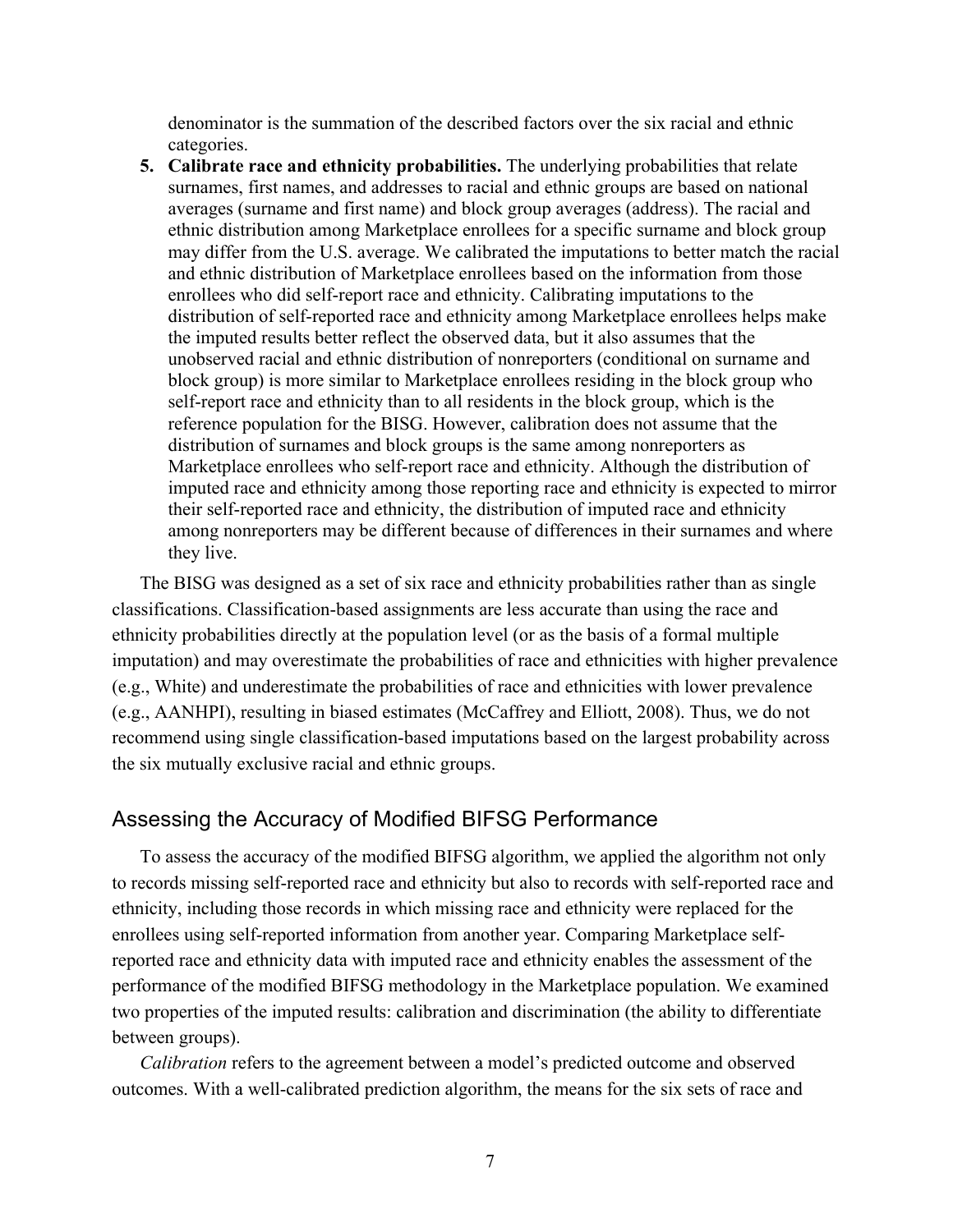ethnicity probabilities closely match the means of the self-reported race and ethnicity with missing replacement for individuals who complete these questions when enrolling in a Marketplace plan.

An algorithm that differentiates well will also produce a higher probability for an individual's true racial and ethnic group than for all other racial and ethnicity groups. We assessed discrimination using the C-statistic, which is the result of performing an AUC analysis. To conduct the AUC analysis, we fit six separate logistic regression models—one for each racial and ethnic group—in which each dependent variable is a binary indication for the specific racial and ethnic group versus all other groups (1 if in the specific group; 0 otherwise) with independent variables that were each enrollee's set of six race and ethnicity probabilities. We calculated the C-statistic for each racial and ethnic category and an overall C-statistic. The Cstatistic ranges from 0.5 (no better than chance) to 1.0 (predicts perfectly). In general contexts, a C-statistic of 0.7 is considered "acceptable," 0.8 is considered "strong" (Hosmer and Lemeshow, 2000), and 0.9 or higher is considered "excellent" (per authors).

We examined calibration and discrimination both overall and within strata defined by categories of enrollee characteristics, including age (0–17 years, 18–34 years, 35–64 years, and 65 and older), Census division (East North Central, East South Central, Middle Atlantic, Mountain, New England, Pacific, South Atlantic, West North Central, and West South Central), and percentage of Marketplace plans' enrollees self-reporting race and ethnicity (fewer than 60 percent of the plans' enrollees self-report race and ethnicity, and at least 60 percent of the plans' enrollees self-report race and ethnicity) to assess the method's accuracy within enrollee subgroups.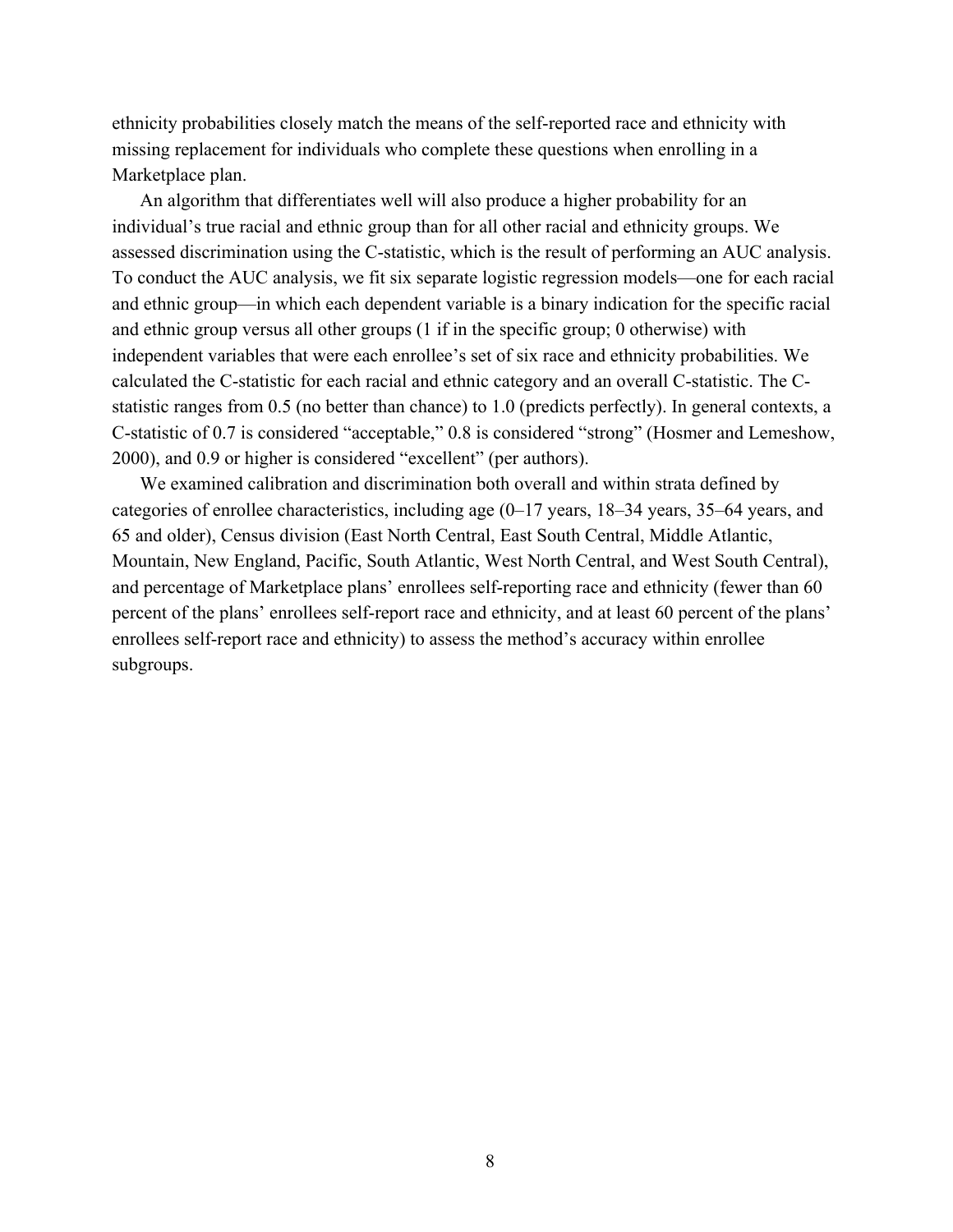The analyses included 71,610,609 records across the eight years of MIDAS enrollment data, from 2015 through 2022. The annual number of records ranged from 8,250,833 in 2021 to 10,255,632 in 2022. Individuals were enrolled through Marketplaces for a mean of 4.1 years (see Appendix D for additional results).

# Self-Reported Race and Ethnicity in MIDAS

Self-reported information on race and ethnicity was missing for 32.5 percent of records, ranging from 26.3 percent in 2019 to 38.7 percent in 2022 (see Figure 3.1; see also Table E.1 in Appendix E). Among the records with self-reported race and ethnicity information, White enrollees constituted the large group (40.8 percent of all records), followed by Hispanic enrollees (11.8 percent), Black enrollees (7.0 percent) and AANHPI enrollees (6.4 percent). Multiracial and AI/AN enrollees each constituted fewer than 2 percent of enrollees (Table 3.1).

Using enrollees' records from other years to replace missing race and ethnicity reduced missingness to 23.5 percent, approximately a 28-percent reduction in missingness (see Figure 3.1; see also Table E.2 in Appendix E). Although replacing missing self-reported race and ethnicity with other years of self-reported data increased the percentage of enrollees identified as AANHPI, Black, Hispanic and White, it had little effect on the percentage identified as AI/AN or Multiracial.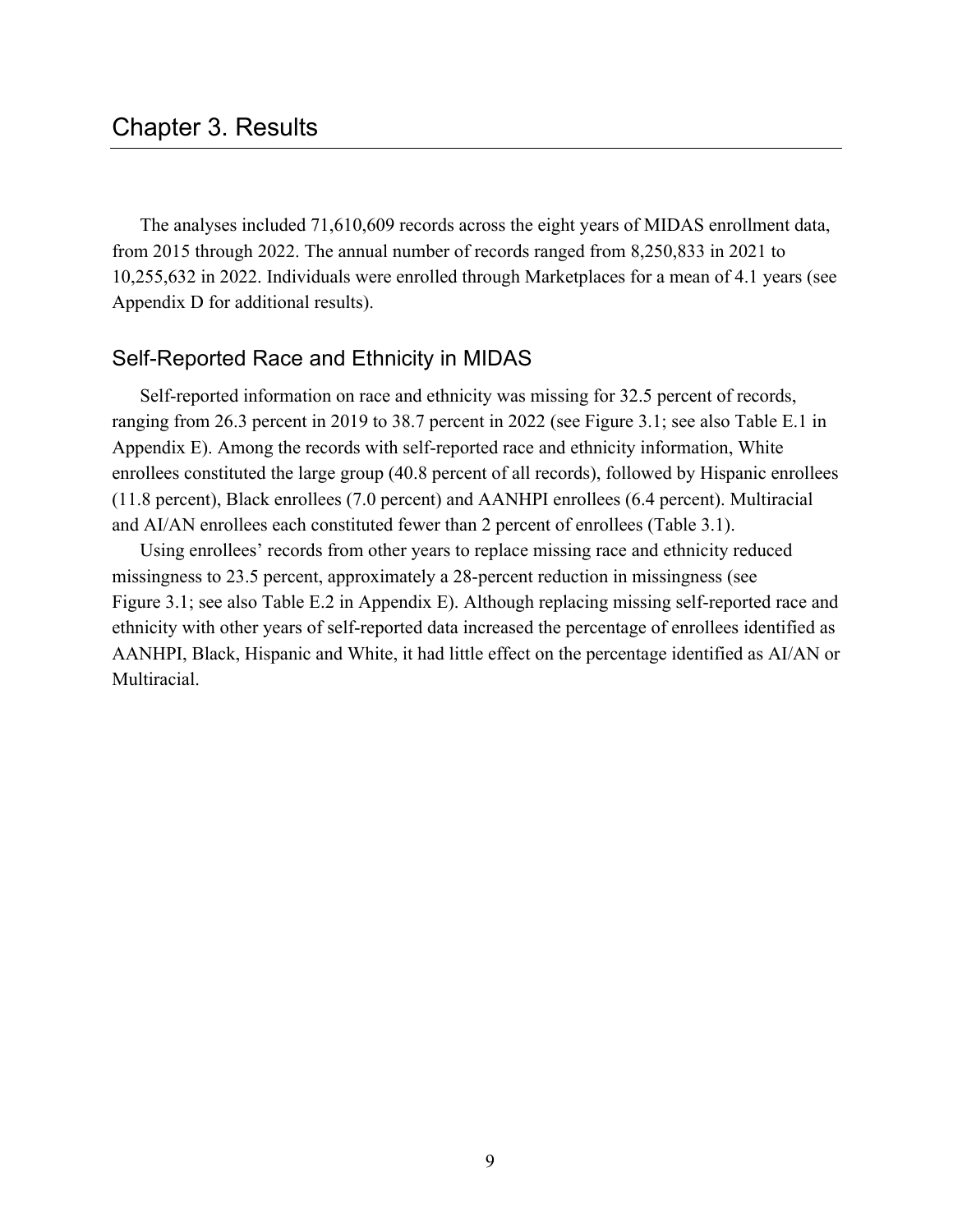

**Figure 3.1. Missing Self-Reported Race and Ethnicity Among Marketplace Enrollees**

|                              | <b>Status of Records</b><br><b>Missing Self-Reported</b><br><b>Race and Ethnicity</b><br><b>Self-Reported Race and</b><br><b>Ethnicity Without</b><br><b>After Missing</b><br><b>Missing Replacement</b><br><b>Replacement</b> |            | <b>Self-Reported Race and</b><br><b>Ethnicity with Missing</b><br><b>Replacement</b> |            | <b>Share</b><br><b>Represented</b><br>by Records<br>with<br><b>Successfully</b><br><b>Replaced</b><br><b>Missing</b><br>Race and<br><b>Ethnicity</b> |            |            |
|------------------------------|--------------------------------------------------------------------------------------------------------------------------------------------------------------------------------------------------------------------------------|------------|--------------------------------------------------------------------------------------|------------|------------------------------------------------------------------------------------------------------------------------------------------------------|------------|------------|
| Race and<br><b>Ethnicity</b> | N                                                                                                                                                                                                                              | Percentage | N                                                                                    | Percentage | N                                                                                                                                                    | Percentage | Percentage |
| Missing                      | 23,266,952                                                                                                                                                                                                                     | 32.49      | 16,841,149                                                                           | 72.38      | 16,841,149                                                                                                                                           | 23.52      | 0.00       |
| AANHPI                       | 4,559,680                                                                                                                                                                                                                      | 6.37       | 577,350                                                                              | 2.48       | 5,137,030                                                                                                                                            | 7.17       | 11.24      |
| AI/AN                        | 282,386                                                                                                                                                                                                                        | 0.39       | 21,746                                                                               | 0.09       | 304,132                                                                                                                                              | 0.42       | 7.15       |
| <b>Black</b>                 | 5,006,122                                                                                                                                                                                                                      | 6.99       | 938,756                                                                              | 4.03       | 5,944,878                                                                                                                                            | 8.30       | 15.79      |
| Hispanic                     | 8,443,451                                                                                                                                                                                                                      | 11.79      | 1,351,985                                                                            | 5.81       | 9,795,436                                                                                                                                            | 13.68      | 13.80      |
| Multiracial                  | 860,396                                                                                                                                                                                                                        | 1.20       | 130,955                                                                              | 0.56       | 911,351                                                                                                                                              | 1.38       | 14.37      |
| White                        | 29,191,622                                                                                                                                                                                                                     | 40.76      | 3,405,011                                                                            | 14.63      | 32,596,633                                                                                                                                           | 45.52      | 10.45      |
| Total                        | 71,610,609                                                                                                                                                                                                                     | 100.00     | 23,266,952                                                                           | 100.00     | 71,610,609                                                                                                                                           | 100.00     | 8.97       |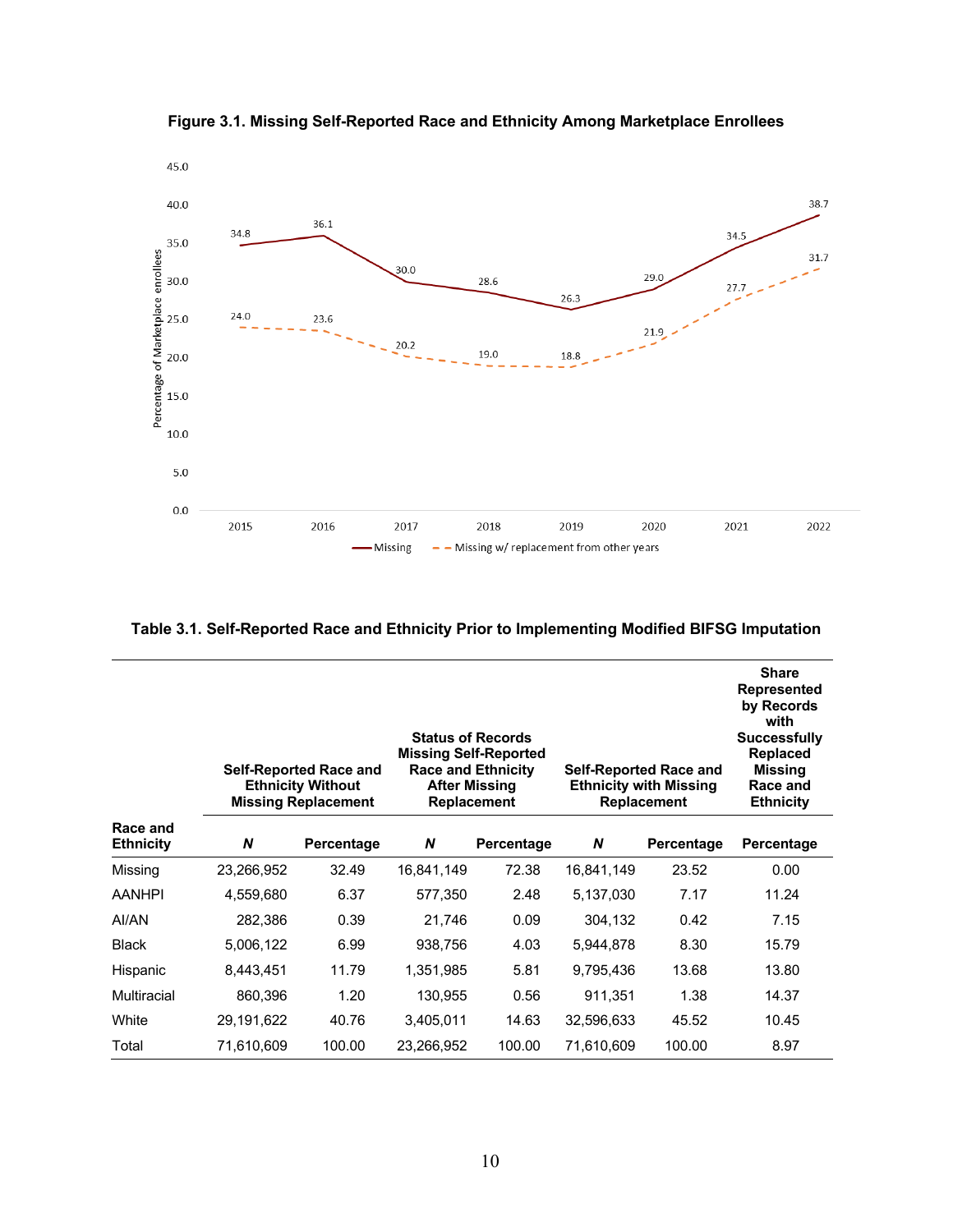### Name and Address Data Used for Modified BIFSG Imputation

The MIDAS data contained first name and surname information for all records. We were able to match first names to the first name file and obtain first name–specific race and ethnicity probabilities for 80.7 percent of records. The remaining 19.3 percent of records received race and ethnicity probabilities associated with "all other first names." We were able to match the surnames for 87.5 percent of records to the surname file. The remaining 12.5 percent of records received race and ethnicity probabilities for "all other surnames."

The MIDAS data contained address information for all records. More than 99.9 percent of the records in MIDAS were successfully geocoded. Full address, the most complete and precise geographic information available, was used for 95.8 percent of records (Table 3.2) and mapped to a latitude and longitude and, ultimately, to a Census block group. The remaining records were geocoded using five-digit ZIP codes (3.2 percent) or nine-digit ZIP codes (1.0 percent), which were mapped to the centroid of Census tracts and Census block groups, respectively. A small number of records were geocoded using street intersections. Fewer than 4,000 records across the seven years of data were unable to be geocoded. Although the number of records that could not be geocoded was small in each year, it steadily increased over time from 239 in 2018 to 1,053 in 2022. This suggests that the more-recent data may include a small number of addresses in newly constructed communities that were not recognized by the geocoding software.

| <b>Level of Geocoding</b> | Ν          | Percentage |
|---------------------------|------------|------------|
| Full address              | 68,581,861 | 95.77      |
| 9-digit ZIP code          | 708.497    | 0.99       |
| 5-digit ZIP code          | 2,316,278  | 3.23       |
| Street intersection       | 91         | 0.00       |
| Not geocoded              | 3,882      | 0.00       |
| Total                     | 71.610.609 | 100.00     |

**Table 3.2. Results of Geocoding Enrollee Residential Addresses**

Although we were able to geocode more than 99.9 percent of records, a small number of these records could not be matched to the Census data  $(n = 3,421; 0.005)$  percent of successfully geocoded records). In these cases, either the Census block group was created after the 2010 Census or the person resided outside the 50 states and the District of Columbia. An additional 2,253 records had addresses that were geocoded and mapped to a Census block group or Census tract that had zero residents in the Census data, which happens in nonresidential areas, such as industrial parks or ZIP codes used only for post office boxes. We were unable to impute race and ethnicity for these two groups of records in addition to the 3,882 records we were unable to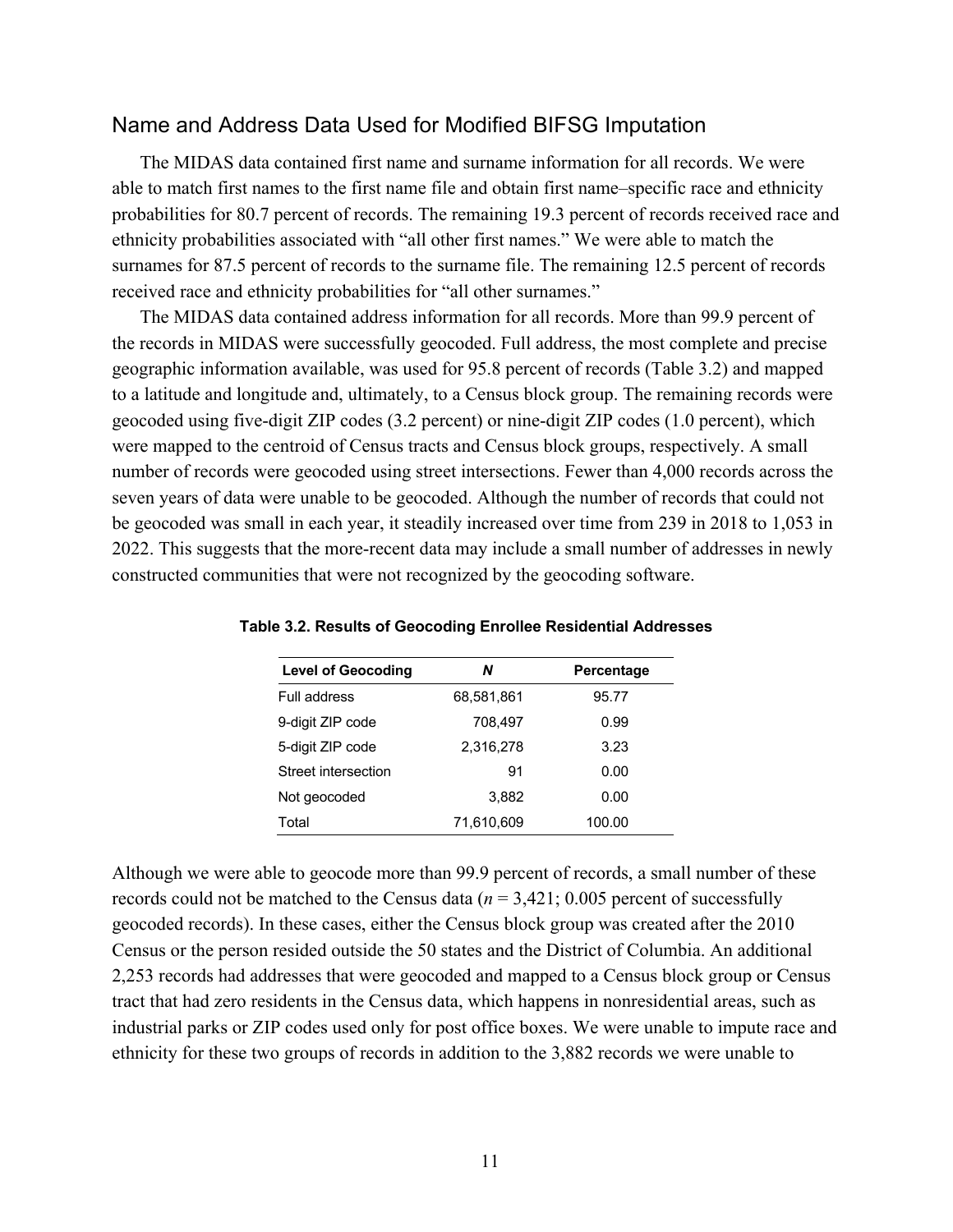geocode (the records could have self-reported race and ethnicity information).4 Using the modified BIFSG, we imputed race and ethnicity for 71,601,053 records (over 99.9 percent of records in the data set). Table 3.3 summarizes our ability to impute race and ethnicity by whether such self-reported information was provided, missing data were replaced by self-reported data from another year or were missing for all years of enrollment. In subsequent tables, information on records for which we were unable to impute race and ethnicity will appear in the modified BIFSG columns in the row labeled "Missing."

|                                                                                        | <b>Successfully</b><br><b>Imputed Race</b><br>and Ethnicity | Unable to Impute<br><b>Race and Ethnicity</b> | Total      |
|----------------------------------------------------------------------------------------|-------------------------------------------------------------|-----------------------------------------------|------------|
| Self-reported race and<br>ethnicity                                                    | 48.336.686                                                  | 6.971                                         | 48.343.657 |
| Missing race and<br>ethnicity replaced with<br>self-reported data from<br>another year | 6.425.162                                                   | 641                                           | 6,425,803  |
| Missing race and<br>ethnicity after missing<br>replacement                             | 16.839.205                                                  | 1.944                                         | 16.841.149 |
| Total                                                                                  | 71,601,053                                                  | 9,556                                         | 71,610,609 |

#### **Table 3.3. Ability to Impute Race and Ethnicity by Self-Reported Race and Ethnicity Status**

# Modified BIFSG Imputation Results

Using the modified BIFSG, we imputed race and ethnicity for 71,601,053, as noted above. First, we compared self-reported and imputed race and ethnicity among the 54,761,848 records with either self-reported or replaced race and ethnicity (hereto referred to as self-reported race and ethnicity with missing replacement). Table 3.4 shows that the means of the probability based modified BIFSG imputations for each of the six race and ethnicity categories matches the distribution of the self-reported race and ethnicity means exactly. This is because we calibrated the imputations to the overall distribution of self-reported race and ethnicity in the sample. Therefore, the matching of the distributions is expected and indicates that calibration was successful. Appendix F presents the uncalibrated results, which are very similar to the calibrated results.

<sup>&</sup>lt;sup>4</sup> The total number of records for which we were unable to impute race and ethnicity was 9,556.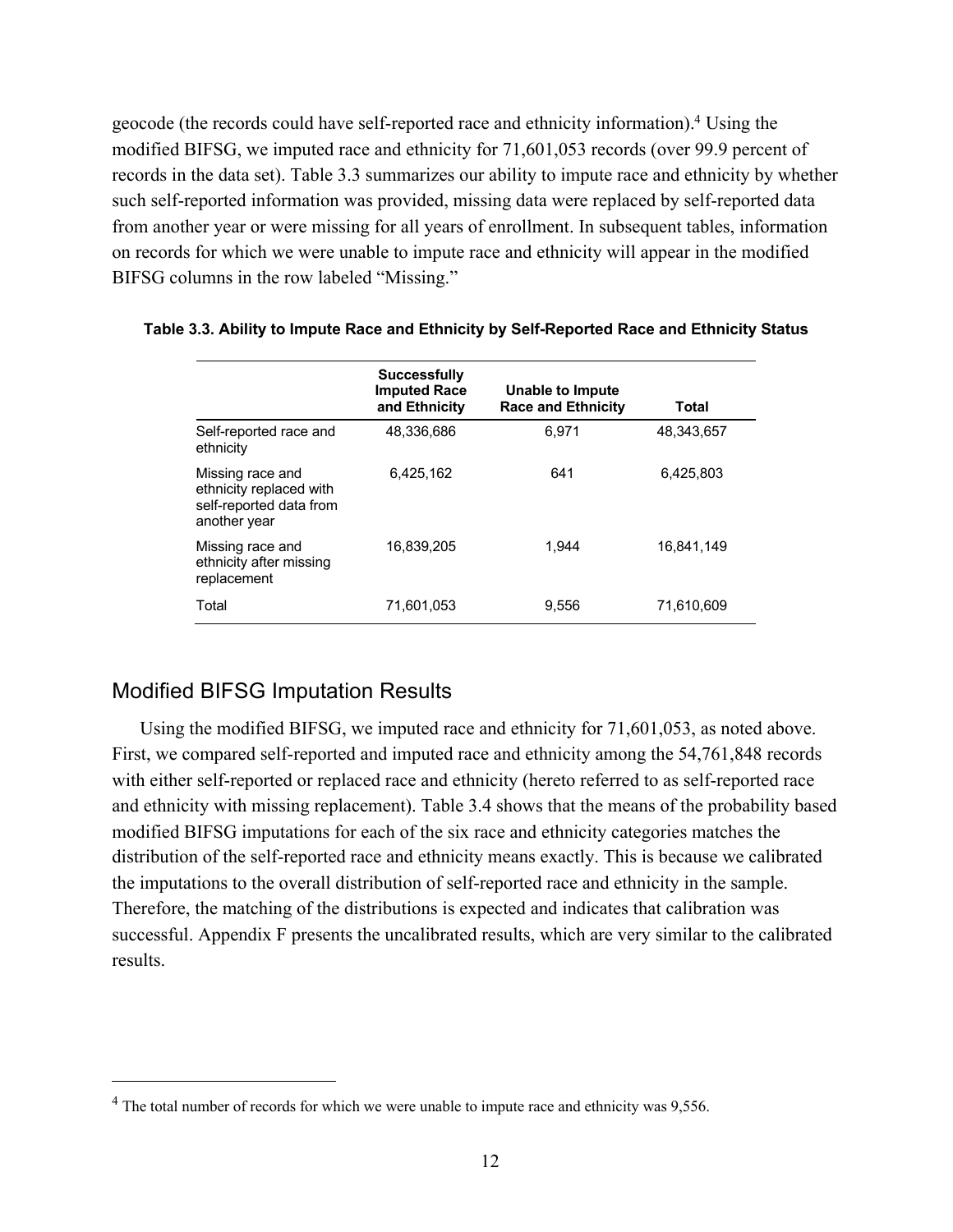| Race and         |            | <b>Self-Reported Race and</b><br><b>Ethnicity with Missing</b><br><b>Replacement</b> | <b>Modified BIFSG-Imputed Results</b> |            |                    |
|------------------|------------|--------------------------------------------------------------------------------------|---------------------------------------|------------|--------------------|
| <b>Ethnicity</b> | N          | Percentage                                                                           | <b>Estimated N</b>                    | Percentage | <b>C-statistic</b> |
| <b>AANHPI</b>    | 5,137,030  | 9.38                                                                                 | 5,134,761                             | 9.38       | 0.96               |
| AI/AN            | 304.132    | 0.56                                                                                 | 303.137                               | 0.55       | 0.62               |
| <b>Black</b>     | 5,944,878  | 10.85                                                                                | 5,944,703                             | 10.85      | 0.95               |
| Hispanic         | 9,795,436  | 17.88                                                                                | 9,795,232                             | 17.88      | 0.96               |
| Multiracial      | 991.351    | 1.81                                                                                 | 991.315                               | 1.81       | 0.68               |
| White            | 32.596.633 | 59.52                                                                                | 32.592.699                            | 59.52      | 0.94               |
| Missing          | 0          | 0                                                                                    | 7,612                                 | 0.01       |                    |
| Total            | 54,769,460 | 100.00                                                                               | 54,769,460                            | 100.00     | 0.94               |

### **Table 3.4. Comparison of Overall Self-Reported and Modified BIFSG-Imputed Racial and Ethnic Distributions Among Enrollees with Self-Reported Race and Ethnicity**

The AUC analysis produced C-statistics of 0.96 for AANHPI, 0.62 for AI/AN, 0.95 for Black, 0.96 for Hispanic, 0.68 for Multiracial, and 0.94 for White groups, resulting in a weighted average of 0.94 across all groups. Thus, the ability of the modified BIFSG to differentiate AANHPI, Black, Hispanic, and White enrollees from other groups is excellent. It did not reach an "acceptable" level for AI/AN or Multiracial enrollees. Currently, we recommend that modified BIFSG-imputed race and ethnicity not be used to make inferences about AI/AN enrollees or Multiracial enrollees.

As shown in Table 3.5, the racial and ethnic distribution for those who self-report race and ethnicity (columns on the right) differed from the imputed race and ethnicity for those who did not report race and ethnicity (column on the left) in multiple ways. Enrollees who self-reported race and ethnicity were more likely to be White than nonreporting enrollees for whom race and ethnicity were imputed (59.5 percent versus 49.3 percent) or AANHPI (9.4 percent versus 6.7 percent), and less likely to be Black (10.9 percent versus 15.7 percent) or Hispanic (17.9 percent versus 26.1 percent).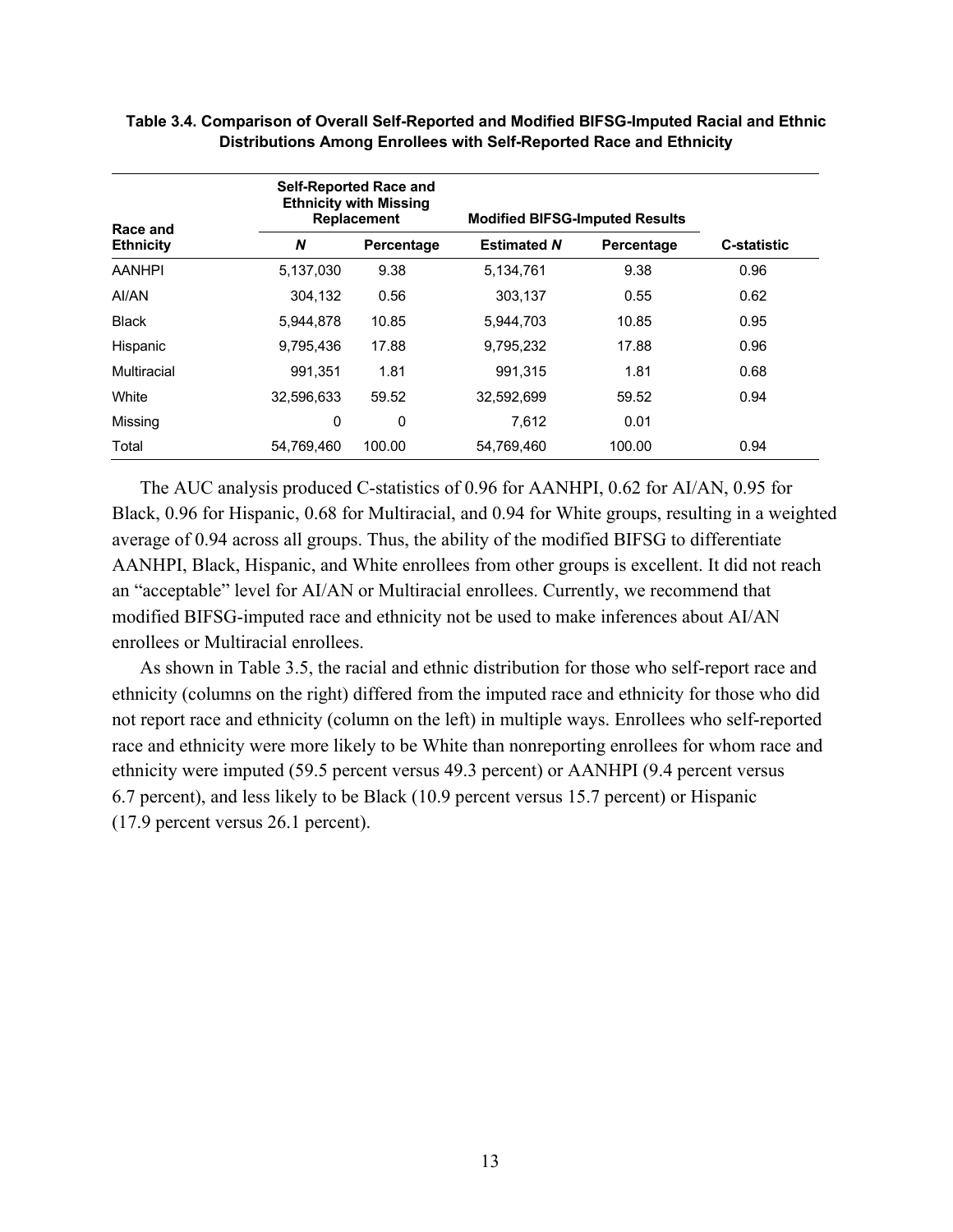| Race and         |            | <b>Self-Reported Race and Ethnicity</b><br>with Missing Replacement | <b>Modified BIFSG-Imputed Results</b><br>for Non-Self-Reporters |            |  |
|------------------|------------|---------------------------------------------------------------------|-----------------------------------------------------------------|------------|--|
| <b>Ethnicity</b> | N          | Percentage                                                          | <b>Estimated N</b>                                              | Percentage |  |
| <b>AANHPI</b>    | 5,137,030  | 9.38                                                                | 1,122,373                                                       | 6.66       |  |
| AI/AN            | 304.132    | 0.56                                                                | 87.205                                                          | 0.52       |  |
| <b>Black</b>     | 5.944.878  | 10.85                                                               | 2,643,536                                                       | 15.70      |  |
| Hispanic         | 9.795.436  | 17.88                                                               | 4,397,238                                                       | 26.11      |  |
| Multiracial      | 991.351    | 1.81                                                                | 294.715                                                         | 1.75       |  |
| White            | 32.596.633 | 59.52                                                               | 8,294,137                                                       | 49.25      |  |
| Missing          | $\Omega$   | 0                                                                   | 1.944                                                           | 0.01       |  |
| Total            | 54,769,460 | 100.00                                                              | 16,841,149                                                      | 100.00     |  |

# **Table 3.5. Comparison of Race and Ethnicity Distribution for Enrollees Who Do and Do Not Self-Report Race and Ethnicity**

NOTE: Sum of estimated *N* for race and ethnicity categories may not match the total because of rounding

Table 3.6 presents the racial and ethnic distribution for the entire sample of 71.6 million Marketplace enrollees. These results combine self-reported data for those who reported their race and ethnicity and the imputed race and ethnicity for those who did not self-report. The combined results estimated that 0.6 percent of Marketplace enrollees were AI/AN; 8.7 percent were AANHPI; 12.0 percent were Black; 19.8 percent were Hispanic; 1.8 percent were Multiracial; and 57.1 percent were White.

|  |  | Table 3.6. Racial and Ethnic Distribution of the Overall Marketplace Enrollee Sample |  |
|--|--|--------------------------------------------------------------------------------------|--|
|  |  |                                                                                      |  |

| Race and         |            | <b>Self-Reported</b><br><b>Race and Ethnicity with Missing</b><br><b>Replacement, Excluding</b><br><b>Records with</b><br><b>Missing Race and Ethnicity</b> | <b>Self-Reported Race and</b><br><b>Ethnicity with Missing</b><br><b>Replacement and Including</b><br><b>Records with Missing Race</b><br>and Ethnicity |            | <b>Combined Self-Reported</b><br>and Modified BIFSG-<br><b>Imputed Results</b> |            |
|------------------|------------|-------------------------------------------------------------------------------------------------------------------------------------------------------------|---------------------------------------------------------------------------------------------------------------------------------------------------------|------------|--------------------------------------------------------------------------------|------------|
| <b>Ethnicity</b> | N          | Percentage                                                                                                                                                  | N                                                                                                                                                       | Percentage | <b>Estimated N</b>                                                             | Percentage |
| <b>AANHPI</b>    | 5,137,030  | 9.38                                                                                                                                                        | 5.137.030                                                                                                                                               | 7.17       | 6,259,403                                                                      | 8.74       |
| AI/AN            | 304.132    | 0.56                                                                                                                                                        | 304,132                                                                                                                                                 | 0.42       | 391.337                                                                        | 0.55       |
| <b>Black</b>     | 5,944,878  | 10.85                                                                                                                                                       | 5,944,878                                                                                                                                               | 8.30       | 8,588,414                                                                      | 11.99      |
| Hispanic         | 9,795,436  | 17.88                                                                                                                                                       | 9,795,436                                                                                                                                               | 13.68      | 14,192,674                                                                     | 19.82      |
| Multiracial      | 991.351    | 1.81                                                                                                                                                        | 991.351                                                                                                                                                 | 1.38       | 1,286,066                                                                      | 1.80       |
| White            | 32,596,633 | 59.52                                                                                                                                                       | 32,596,633                                                                                                                                              | 45.52      | 40,890,770                                                                     | 57.10      |
| Missing          | 0          | 0                                                                                                                                                           | 16,841,149                                                                                                                                              | 23.52      | 1.944                                                                          | 0.00       |
| Total            | 54,769,460 | 100.00                                                                                                                                                      | 71,610,609                                                                                                                                              | 100.00     | 71.610.609                                                                     | 100.00     |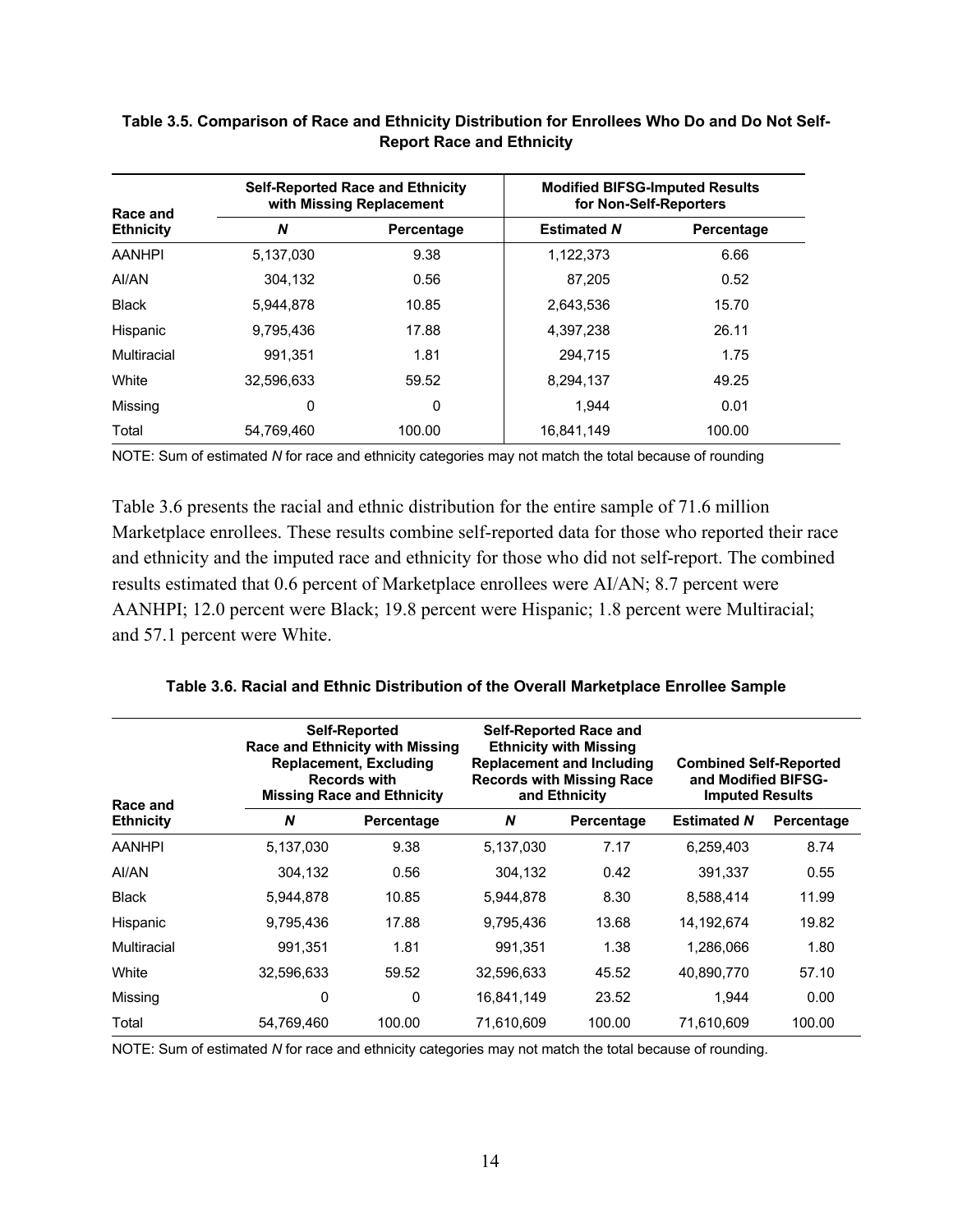#### Imputed Results for Enrollee Subgroups

Next, we report comparisons of self-reported with imputed race and ethnicity for the nearly 55 million Marketplace enrollees who self-reported race and ethnicity for subgroups of enrollees; this includes the records for which we were able to replace missing race and ethnicity with selfreported data from another year for the enrollee. These analyses enable us to identify variation in race and ethnicity across subgroups, whether the imputed racial and ethnic distributions are wellcalibrated to the self-reported distributions for different subgroups and whether the modified BIFSG differentiates well between racial and ethnic groups within each subgroup.

We report when the mean percentage in a racial and ethnic group was slightly over- or underestimated by the modified BIFSG (i.e., the mean imputed percentage for a racial and ethnic group based on the modified BIFSG was different from the self-reported mean percentage by 1.0 to 2.0 percentage points) or was over- or underestimated (mean difference of 2.0 to 3.0 percentage points). Overestimation occurs when the modified BIFSG-imputed percentage is larger than the self-reported percentage; underestimation occurs when the modified BIFSGimputed percentage is smaller than the self-reported percentage.

Tables 3.7 through 3.10 compare the distributions of self-reported and modified BIFSGimputed race and ethnicity by age categories. Table 8 presents results for Marketplace enrollees aged 0–17 years. Table 3.8 present results for enrollees aged 18–34 years. Table 3.9 presents results for enrollees aged 35–64 years, and Table 3.10 presents results for enrollees aged 65 years and older. Age was missing for 201 enrollees who self-reported race and ethnicity, and they were excluded from these tables.

The percentage of Marketplace enrollees self-identifying as Hispanic or AANHPI was substantially larger among enrollees 65 and older than among younger enrollees, and the percentage of enrollees self-identifying as White was substantially lower among enrollees 65 and older. The percentage of enrollees self-identifying as Multiracial was higher among younger enrollees than older enrollees.

The modified BIFSG overestimates the probability of being a Black enrollee and slightly underestimates the probability of being a Multiracial enrollee in the 0–17 age group. It slightly overestimates the probability of being a White enrollee in the 18–34 age group. The modified BIFSG overestimates the probability of being a White enrollee, underestimates the probability of being an AANHPI enrollee, and slightly underestimates the probability of being a Black enrollee in the 65-and-older age group. The C-statistics indicate that modified BIFSG imputations differentiate well between the racial and ethnic groups for each age group. However, the Cstatistics do vary, ranging from an average C-statistic for those ages 0 to 17 of 0.90 to a high of 0.97 for those 65 and older.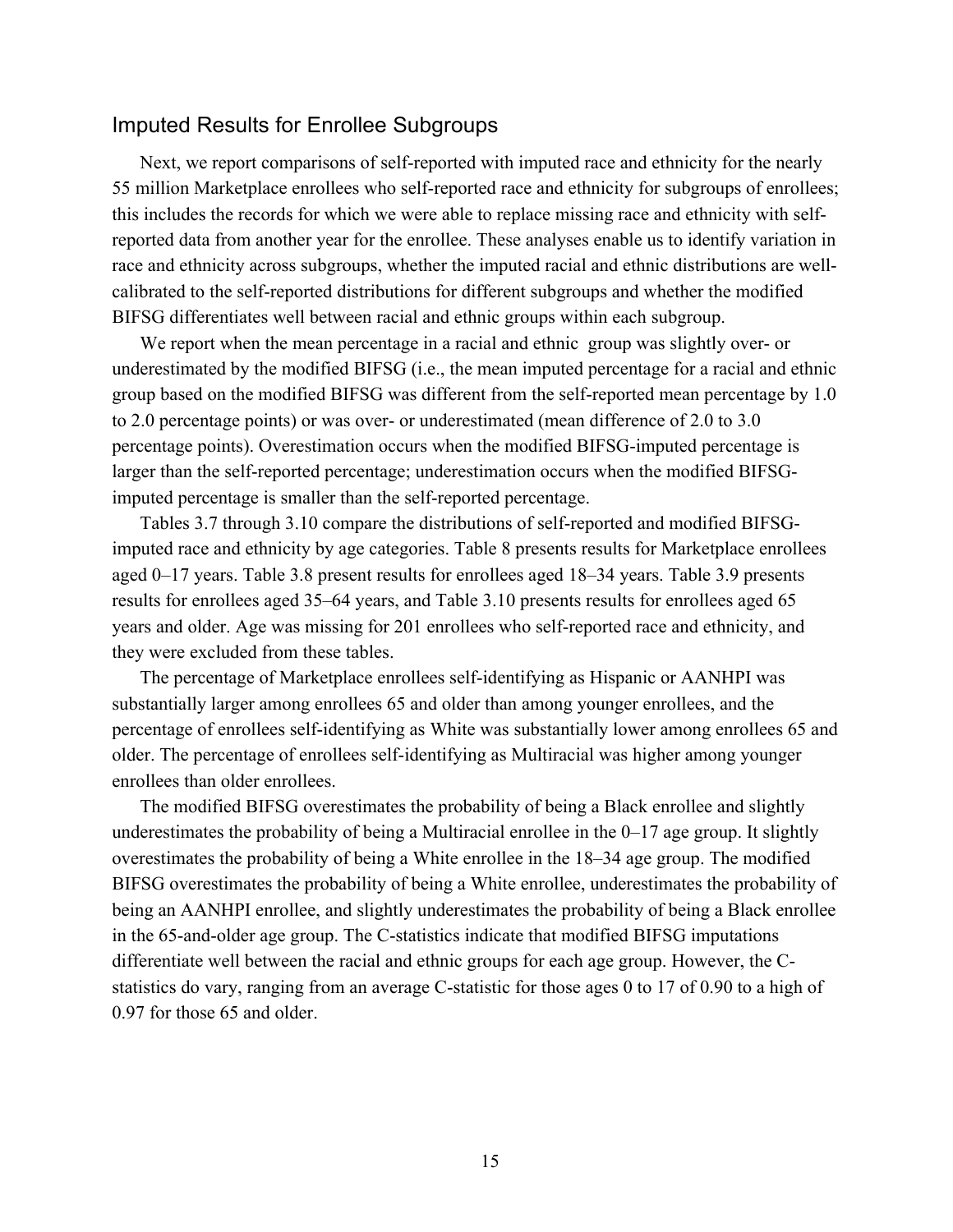| Race and         | <b>Self-Reported Race and</b><br><b>Ethnicity with Missing</b><br><b>Replacement</b> |            | <b>Modified BIFSG-Imputed Results</b><br><b>Among Self-Reporters</b> |            |                    |
|------------------|--------------------------------------------------------------------------------------|------------|----------------------------------------------------------------------|------------|--------------------|
| <b>Ethnicity</b> | N                                                                                    | Percentage | <b>Estimated N</b>                                                   | Percentage | <b>C-statistic</b> |
| <b>AANHPI</b>    | 483.408                                                                              | 9.90       | 497.388                                                              | 10.19      | 0.96               |
| AI/AN            | 46.766                                                                               | 0.96       | 35,078                                                               | 0.72       | 0.80               |
| <b>Black</b>     | 282.170                                                                              | 5.78       | 400.880                                                              | 8.21       | 0.91               |
| Hispanic         | 853.602                                                                              | 17.49      | 787.696                                                              | 16.14      | 0.92               |
| Multiracial      | 188.497                                                                              | 3.86       | 99.932                                                               | 2.05       | 0.67               |
| White            | 3.027.232                                                                            | 62.01      | 3.059.702                                                            | 62.68      | 0.89               |
| Missing          | 0                                                                                    | 0.00       | 999                                                                  | 0.01       |                    |
| Total            | 4,881,675                                                                            | 100.00     | 4,881,675                                                            | 100.00     | 0.90               |

### **Table 3.7. Comparison of Self-Reported and Modified BIFSG-Imputed Racial and Ethnic Distributions Among Marketplace Enrollees, Ages 0–17 Years**

NOTE: Sum of estimated *N* for race and ethnicity categories may not match the total because of rounding.

#### **Table 3.8. Comparison of Self-Reported and Modified BIFSG-Imputed Racial and Ethnic Distributions Among Marketplace Enrollees, Ages 18–34 Years**

| Race and         | <b>Self-Reported Race and Ethnicity</b><br>with Missing Replacement |            | <b>Modified BIFSG-Imputed Results</b><br><b>Among Self-Reporters</b> |            |                    |
|------------------|---------------------------------------------------------------------|------------|----------------------------------------------------------------------|------------|--------------------|
| <b>Ethnicity</b> | N                                                                   | Percentage | <b>Estimated N</b>                                                   | Percentage | <b>C-statistic</b> |
| <b>AANHPI</b>    | 1,332,,677                                                          | 9.42       | 1,336,205                                                            | 9.45       | 0.96               |
| AI/AN            | 80.890                                                              | 0.57       | 78.156                                                               | 0.55       | 0.62               |
| <b>Black</b>     | 1.722.724                                                           | 12.18      | 1,687,228                                                            | 11.93      | 0.95               |
| Hispanic         | 2,598,115                                                           | 18.37      | 2,504,262                                                            | 17.70      | 0.95               |
| Multiracial      | 361.519                                                             | 2.56       | 264.823                                                              | 1.87       | 0.67               |
| White            | 8.050.673                                                           | 56.91      | 8.274.043                                                            | 58.49      | 0.93               |
| Missing          | 0                                                                   | 0.00       | 1,881                                                                | 0.01       |                    |
| Total            | 14.146.598                                                          | 100.00     | 14.146.598                                                           | 100.00     | 0.93               |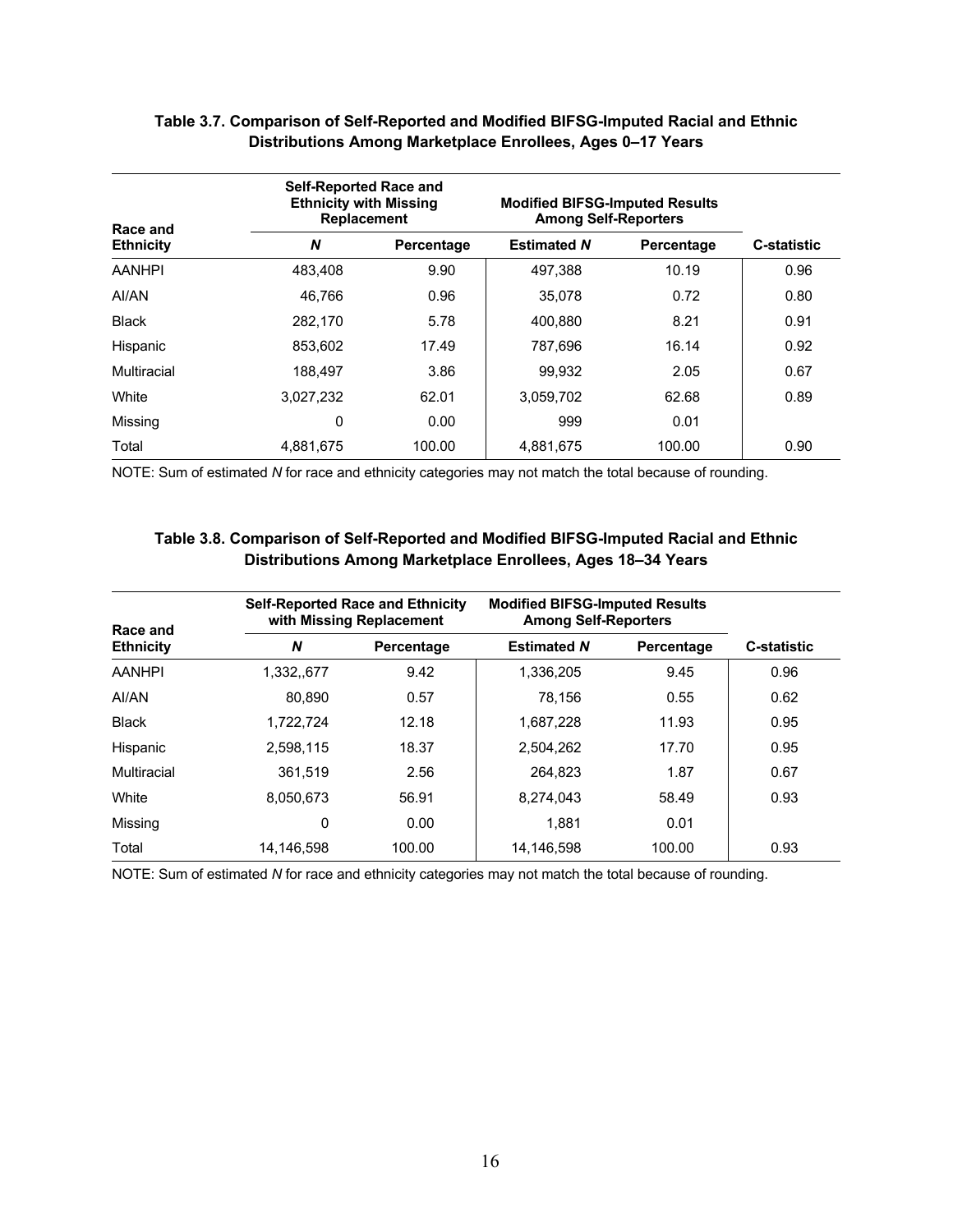| Race and         |            | <b>Self-Reported Race and</b><br><b>Ethnicity with Missing</b><br><b>Replacement</b> | <b>Modified BIFSG-Imputed Results</b><br><b>Among Self-Reporters</b> |            |                    |
|------------------|------------|--------------------------------------------------------------------------------------|----------------------------------------------------------------------|------------|--------------------|
| <b>Ethnicity</b> | N          | Percentage                                                                           | <b>Estimated N</b>                                                   | Percentage | <b>C-Statistic</b> |
| <b>AANHPI</b>    | 3.147.239  | 8.95                                                                                 | 3,139,121                                                            | 8.93       | 0.97               |
| AI/AN            | 174.940    | 0.50                                                                                 | 187.981                                                              | 0.53       | 0.60               |
| <b>Black</b>     | 3,876,159  | 11.03                                                                                | 3,799,761                                                            | 10.81      | 0.96               |
| Hispanic         | 6.153.020  | 17.50                                                                                | 6,313,385                                                            | 17.96      | 0.97               |
| Multiracial      | 434.038    | 1.23                                                                                 | 616.631                                                              | 1.75       | 0.66               |
| White            | 21,371,125 | 60.79                                                                                | 21,095,039                                                           | 60.00      | 0.95               |
| Missing          | 0          | 0.00                                                                                 | 4.603                                                                | 0.01       |                    |
| Total            | 35.156.521 | 100.00                                                                               | 35,156,521                                                           | 100.00     | 0.95               |

### **Table 3.9. Comparison of Self-Reported and Modified BIFSG-Imputed Racial and Ethnic Distributions Among Marketplace Enrollees, Ages 35–64 Years**

NOTE: Sum of estimated *N* for race and ethnicity categories may not match the total because of rounding.

#### **Table 3.10. Comparison of Self-Reported and Modified BIFSG-Imputed Racial and Ethnic Distributions Among Marketplace Enrollees, 65 Years And Older**

| Race and         |         | <b>Self-Reported Race and</b><br><b>Ethnicity with Missing</b><br><b>Replacement</b> |                    | <b>Modified BIFSG-Imputed Results</b><br><b>Among Self-Reporters</b> |                    |  |
|------------------|---------|--------------------------------------------------------------------------------------|--------------------|----------------------------------------------------------------------|--------------------|--|
| <b>Ethnicity</b> | N       | Percentage                                                                           | <b>Estimated N</b> | Percentage                                                           | <b>C-statistic</b> |  |
| <b>AANHPI</b>    | 173.701 | 29.72                                                                                | 162.043            | 27.72                                                                | 0.98               |  |
| AI/AN            | 1.536   | 0.26                                                                                 | 1.920              | 0.33                                                                 | 0.89               |  |
| <b>Black</b>     | 63.795  | 10.92                                                                                | 56.802             | 9.72                                                                 | 0.96               |  |
| Hispanic         | 190.675 | 32.62                                                                                | 189.864            | 32.49                                                                | 0.98               |  |
| Multiracial      | 7.296   | 1.25                                                                                 | 9.926              | 1.70                                                                 | 0.74               |  |
| White            | 147.462 | 25.23                                                                                | 163,782            | 28.02                                                                | 0.95               |  |
| Missing          | 0       | 0.00                                                                                 | 129                | 0.02                                                                 |                    |  |
| Total            | 584,465 | 100.00                                                                               | 584,465            | 100.00                                                               | 0.97               |  |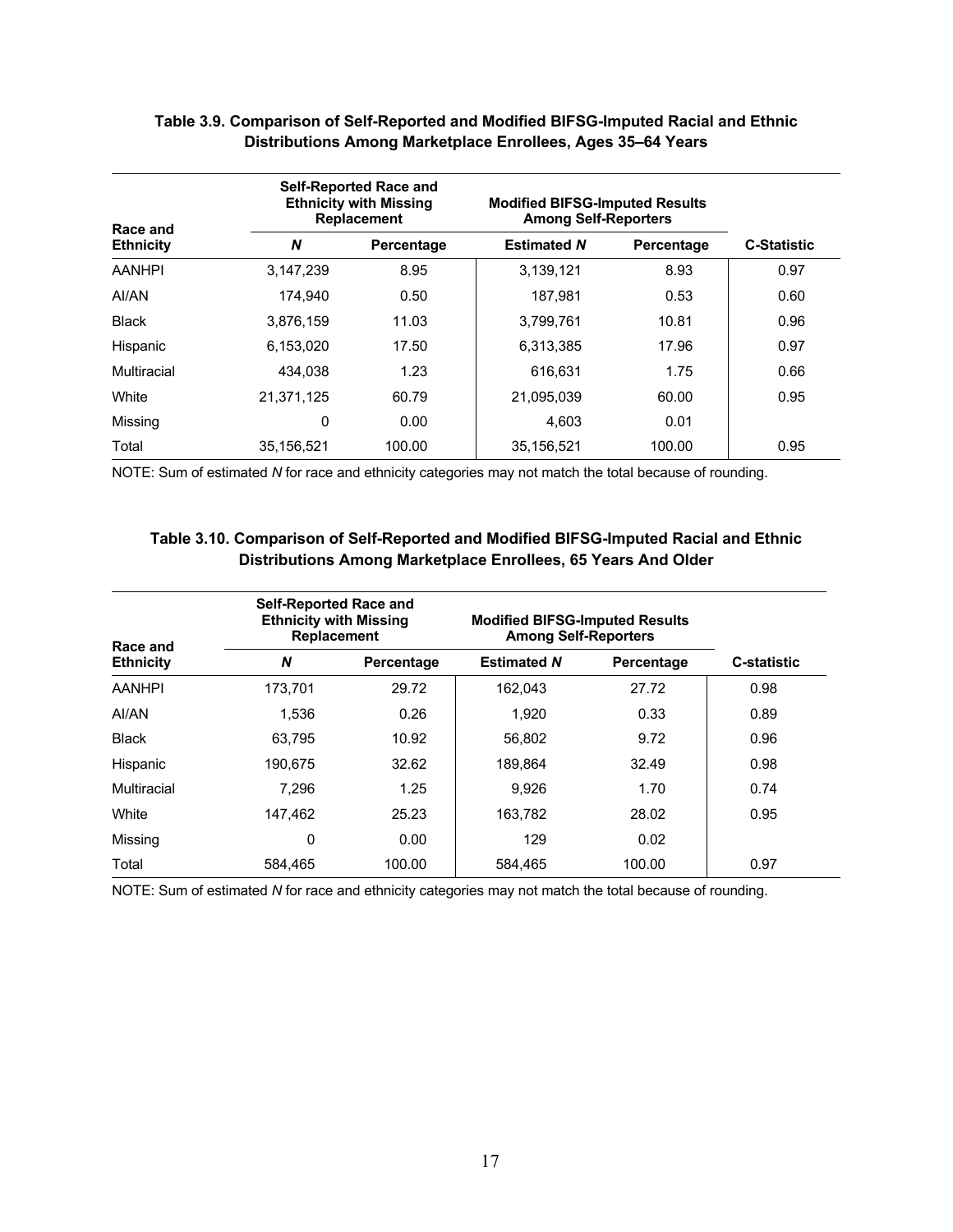Tables 3.11 through 3.19 compare the distributions of self-reported and modified BIFSGimputed race and ethnicity within the nine U.S. Census Bureau divisions: Table 3.11 presents results for Marketplace enrollees residing in the East North Central Division; Table 3.12 presents results for enrollees residing in the East South Central Division; Table 3.13 presents results for enrollees residing in the Middle Atlantic Division; Table 3.14 presents results for enrollees residing in the Mountain Division; Table 3.15 presents results for the New England Division; Table 3.16 presents results for the Pacific Division; Table 3.17 presents results for the South Atlantic Division; Table 3.18 presents results for the West North Central Division; and Table 3.19 presents results for the West South Central Division. The states included in each Census division are presented in Appendix G.

The racial and ethnic distributions varied substantially across Census divisions. The percentage of Marketplace enrollees self-identifying as AANHPI was highest among enrollees residing in the Pacific, West South Central, and Middle Atlantic divisions. The percentage of enrollees self-identifying as Black was highest among enrollees in the South Atlantic and East South Central divisions. The percentage of enrollees self-identifying as Hispanic was highest among enrollees in the South Atlantic, West South Central, and Mountain divisions. The percentage of Marketplace enrollees self-identifying as White was largest among enrollees in the New England, West North Central, and East North Central divisions.

In general, calibration was quite good for each Census division. None of the Census divisions had a difference between the percentage based on the modified BIFSG imputation and selfreported race and ethnicity of greater than 3.0 percentage points for any racial and ethnic group. The percentage of White enrollees was slightly underestimated for three Census divisions (East South Central, Middle Atlantic, and West North Central), underestimated for two Census divisions (East North Central and New England), and overestimated for one Census division (West South Central). The percentage of Hispanic enrollees was slightly overestimated for two Census divisions (East North Central and East South Central). The percentage of Black enrollees was slightly overestimated for three Census divisions (Mountain, New England, and Pacific). The percentage of Multiracial enrollees was slightly underestimated in the Pacific Division.

The C-statistics indicate that modified BIFSG imputations differentiate well between the racial and ethnic groups for each Census division. However, the C-statistics varied, ranging from an average C-statistic for those residing in the New England Division of 0.84 to a high of 0.95 for those residing in the Middle Atlantic and West South Central divisions. Although the overall C-statistics for the Census divisions indicated the modified BISFG had "excellent" discrimination, discrimination was "poor" (less than 0.7) for AI/AN enrollees for five of the nine Census divisions and for Multiracial enrollees in all Census divisions except the West South Central Division, where it was "acceptable."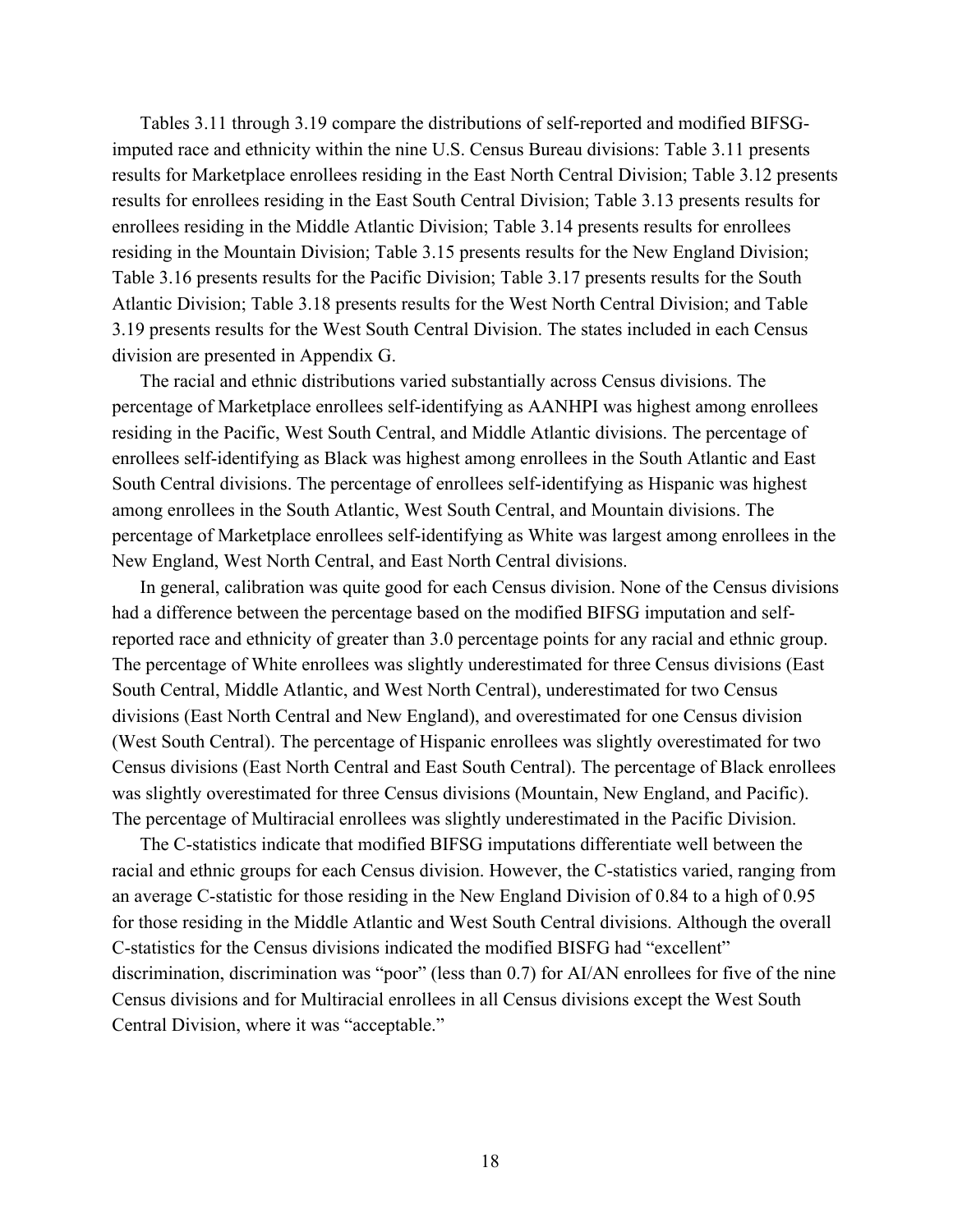| Race and         |           | <b>Self-Reported Race and</b><br><b>Ethnicity with Missing</b><br><b>Replacement</b> |                    | <b>Modified BIFSG-Imputed Results</b><br><b>Among Self-Reporters</b> |                    |
|------------------|-----------|--------------------------------------------------------------------------------------|--------------------|----------------------------------------------------------------------|--------------------|
| <b>Ethnicity</b> | N         | Percentage                                                                           | <b>Estimated N</b> | Percentage                                                           | <b>C-statistic</b> |
| <b>AANHPI</b>    | 573.141   | 7.18                                                                                 | 587,129            | 7.35                                                                 | 0.95               |
| AI/AN            | 20,889    | 0.26                                                                                 | 41,856             | 0.52                                                                 | 0.54               |
| <b>Black</b>     | 450.761   | 5.65                                                                                 | 506.824            | 6.35                                                                 | 0.94               |
| Hispanic         | 433,001   | 5.42                                                                                 | 523.346            | 6.56                                                                 | 0.92               |
| Multiracial      | 127.491   | 1.60                                                                                 | 143,515            | 1.80                                                                 | 0.64               |
| White            | 6.378.008 | 79.89                                                                                | 6.180.499          | 77.42                                                                | 0.93               |
| Missing          | 0         | 0                                                                                    | 122                | 0.00                                                                 |                    |
| Total            | 7.983.291 | 100.00                                                                               | 7,983,291          | 100.00                                                               | 0.92               |

**Table 3.11. Comparison of Self-Reported and Modified BIFSG-Imputed Racial and Ethnic Distributions Among Marketplace Enrollees Residing in the East North Central Census Division**

NOTE: Sum of estimated *N* for race and ethnicity categories may not match the total because of rounding.

#### **Table 3.12. Comparison of Self-Reported and Modified BIFSG-Imputed Racial and Ethnic Distributions Among Marketplace Enrollees Residing in the East South Central Census Division**

| Race and         |           | <b>Self-Reported Race and</b><br><b>Ethnicity with Missing</b><br><b>Replacement</b> |                    | <b>Modified BIFSG-Imputed Results</b><br><b>Among Self-Reporters</b> |                    |  |
|------------------|-----------|--------------------------------------------------------------------------------------|--------------------|----------------------------------------------------------------------|--------------------|--|
| <b>Ethnicity</b> | N         | Percentage                                                                           | <b>Estimated N</b> | Percentage                                                           | <b>C-statistic</b> |  |
| <b>AANHPI</b>    | 225.023   | 6.13                                                                                 | 219,600            | 5.98                                                                 | 0.97               |  |
| AI/AN            | 11.229    | 0.31                                                                                 | 19.060             | 0.52                                                                 | 0.65               |  |
| <b>Black</b>     | 724.990   | 19.75                                                                                | 711,121            | 19.37                                                                | 0.95               |  |
| Hispanic         | 119.713   | 3.26                                                                                 | 161.114            | 4.39                                                                 | 0.91               |  |
| Multiracial      | 58,021    | 1.58                                                                                 | 75,985             | 2.07                                                                 | 0.61               |  |
| White            | 2.532.036 | 68.97                                                                                | 2.484.021          | 67.67                                                                | 0.93               |  |
| Missing          | 0         | 0.00                                                                                 | 111                | 0.00                                                                 |                    |  |
| Total            | 3,671,012 | 100.00                                                                               | 3,671,012          | 100.00                                                               | 0.93               |  |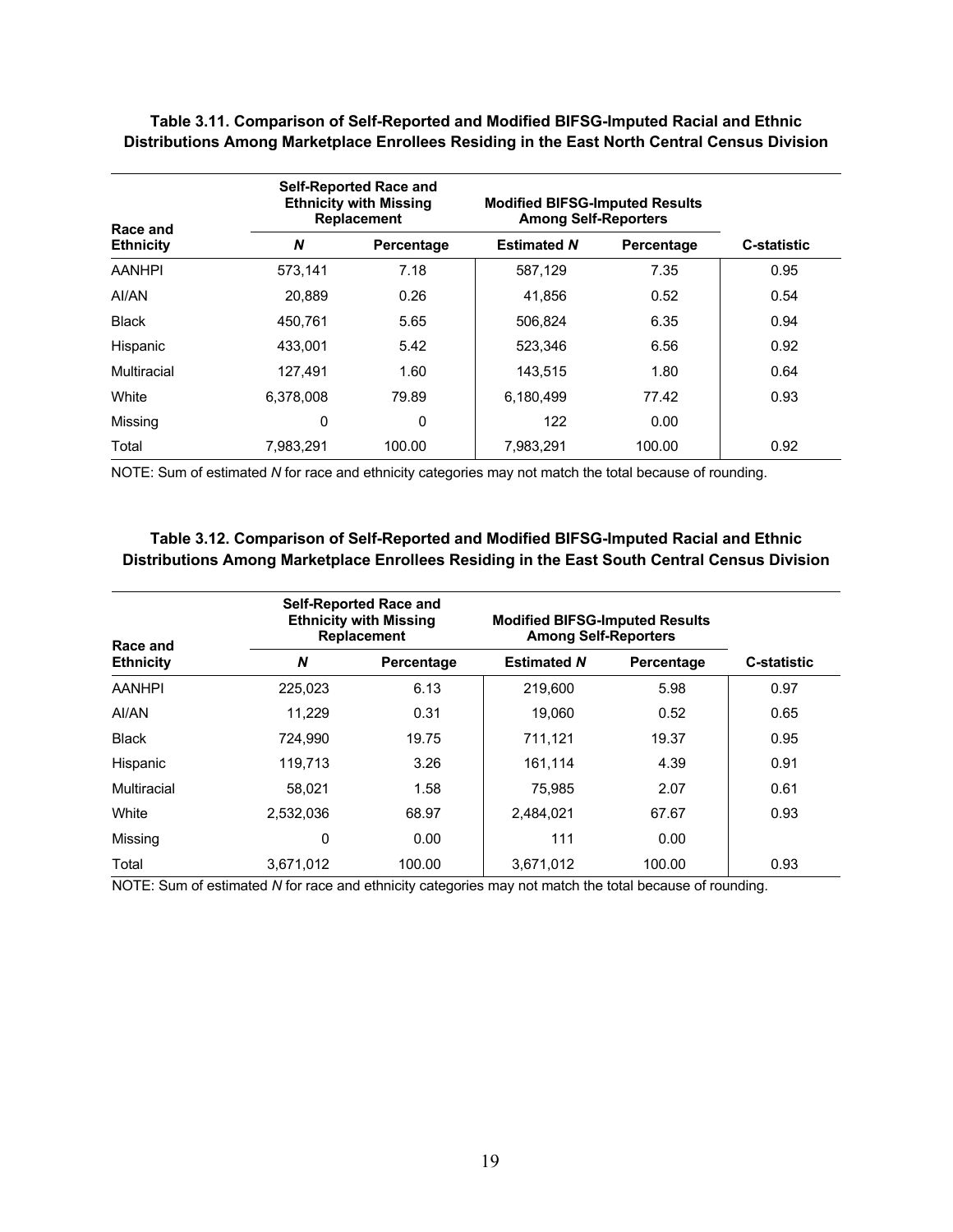| Race and         |           | <b>Self-Reported Race and</b><br><b>Ethnicity with Missing</b><br><b>Replacement</b> | <b>Modified BIFSG-Imputed Results</b><br><b>Among Self-Reporters</b> |            |                    |
|------------------|-----------|--------------------------------------------------------------------------------------|----------------------------------------------------------------------|------------|--------------------|
| <b>Ethnicity</b> | N         | Percentage                                                                           | <b>Estimated N</b>                                                   | Percentage | <b>C-statistic</b> |
| <b>AANHPI</b>    | 400.738   | 11.98                                                                                | 405.151                                                              | 12.11      | 0.98               |
| AI/AN            | 2.967     | 0.09                                                                                 | 12,932                                                               | 0.39       | 0.53               |
| <b>Black</b>     | 222.289   | 6.65                                                                                 | 230,868                                                              | 6.90       | 0.96               |
| Hispanic         | 336.546   | 10.06                                                                                | 352,766                                                              | 10.55      | 0.95               |
| Multiracial      | 50.581    | 1.51                                                                                 | 56,303                                                               | 1.68       | 0.67               |
| White            | 2,331,307 | 69.71                                                                                | 2,286,331                                                            | 68.36      | 0.95               |
| Missing          | 0         | 0.00                                                                                 | 77                                                                   | 0.00       |                    |
| Total            | 3.344.428 | 100.00                                                                               | 3.344.428                                                            | 100.00     | 0.95               |

**Table 3.13. Comparison of Self-Reported and Modified BIFSG-Imputed Racial and Ethnic Distributions Among Marketplace Enrollees Residing in the Middle Atlantic Census Division**

NOTE: Sum of estimated *N* for race and ethnicity categories may not match the total because of rounding

#### **Table 3.14. Comparison of Self-Reported and Modified BIFSG-Imputed Racial and Ethnic Distributions Among Marketplace Enrollees Residing in the Mountain Census Division**

| Race and         | <b>Self-Reported Race and</b><br><b>Ethnicity with Missing Replacement</b> |            | <b>Modified BIFSG-Imputed Results</b><br><b>Among Self-Reporters</b> |            |                    |
|------------------|----------------------------------------------------------------------------|------------|----------------------------------------------------------------------|------------|--------------------|
| <b>Ethnicity</b> | N                                                                          | Percentage | <b>Estimated N</b>                                                   | Percentage | <b>C-statistic</b> |
| <b>AANHPI</b>    | 238.161                                                                    | 6.78       | 229.343                                                              | 6.53       | 0.95               |
| AI/AN            | 31.594                                                                     | 0.90       | 31.135                                                               | 0.89       | 0.73               |
| <b>Black</b>     | 61.239                                                                     | 1.74       | 100.801                                                              | 2.87       | 0.90               |
| Hispanic         | 608.914                                                                    | 17.34      | 593.695                                                              | 16.91      | 0.93               |
| Multiracial      | 77.662                                                                     | 2.21       | 61.516                                                               | 1.75       | 0.68               |
| White            | 2,493,793                                                                  | 71.02      | 2,494,232                                                            | 71.03      | 0.91               |
| Missing          | 0                                                                          | 0.00       | 641                                                                  | 0.02       |                    |
| Total            | 3,511,363                                                                  | 100.00     | 3,511,363                                                            | 100.00     | 0.91               |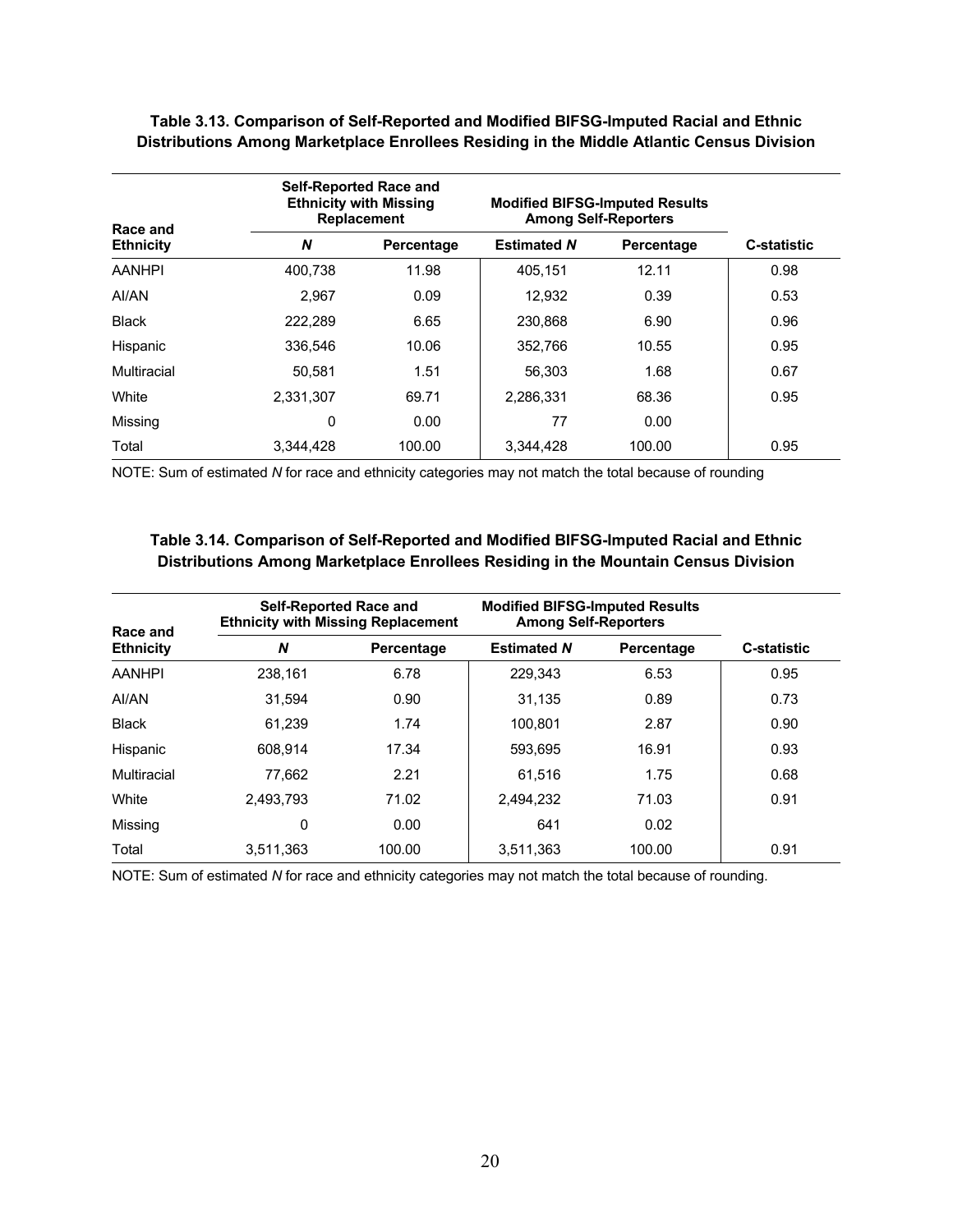| Race and         |         | <b>Self-Reported Race and</b><br><b>Ethnicity with Missing</b><br><b>Replacement</b> |                    | <b>Modified BIFSG-Imputed Results</b><br><b>Among Self-Reporters</b> |                    |  |
|------------------|---------|--------------------------------------------------------------------------------------|--------------------|----------------------------------------------------------------------|--------------------|--|
| <b>Ethnicity</b> | N       | Percentage                                                                           | <b>Estimated N</b> | Percentage                                                           | <b>C-statistic</b> |  |
| <b>AANHPI</b>    | 23.167  | 3.03                                                                                 | 22,957             | 3.00                                                                 | 0.95               |  |
| AI/AN            | 1.656   | 0.22                                                                                 | 4,129              | 0.54                                                                 | 0.56               |  |
| <b>Black</b>     | 5.687   | 0.74                                                                                 | 16.035             | 2.10                                                                 | 0.85               |  |
| Hispanic         | 16.304  | 2.13                                                                                 | 23.859             | 3.12                                                                 | 0.85               |  |
| Multiracial      | 10,614  | 1.39                                                                                 | 12.304             | 1.61                                                                 | 0.62               |  |
| White            | 707.939 | 92.50                                                                                | 685.995            | 89.63                                                                | 0.85               |  |
| Missing          | 0       | 0.00                                                                                 | 89                 | 0.01                                                                 |                    |  |
| Total            | 765.367 | 100.00                                                                               | 765.367            | 100.00                                                               | 0.84               |  |

**Table 3.15. Comparison of Self-Reported and Modified BIFSG-Imputed Racial and Ethnic Distributions Among Marketplace Enrollees Residing in the New England Census Division**

NOTE: Sum of estimated *N* for race and ethnicity categories may not match the total because of rounding.

#### **Table 3.16. Comparison of Self-Reported and Modified BIFSG-Imputed Racial and Ethnic Distributions Among Marketplace Enrollees Residing in the Pacific Census Division**

| Race and         | <b>Self-Reported Race and Ethnicity</b><br>with Missing Replacement |            | <b>Modified BIFSG-Imputed Results</b><br><b>Among Self-Reporters</b> |            |                    |
|------------------|---------------------------------------------------------------------|------------|----------------------------------------------------------------------|------------|--------------------|
| <b>Ethnicity</b> | N                                                                   | Percentage | <b>Estimated N</b>                                                   | Percentage | <b>C-statistic</b> |
| <b>AANHPI</b>    | 145.371                                                             | 11.95      | 145.090                                                              | 11.92      | 0.96               |
| AI/AN            | 11.941                                                              | 0.98       | 12.081                                                               | 0.99       | 0.72               |
| <b>Black</b>     | 12.402                                                              | 1.02       | 33.574                                                               | 2.76       | 0.86               |
| Hispanic         | 80.704                                                              | 6.63       | 88.757                                                               | 7.29       | 0.88               |
| Multiracial      | 49.981                                                              | 4.11       | 29.413                                                               | 2.42       | 0.67               |
| White            | 916.438                                                             | 75.31      | 906.468                                                              | 74.49      | 0.89               |
| Missing          | 0                                                                   | 0.00       | 1.454                                                                | 0.12       |                    |
| Total            | 1.216.837                                                           | 100.00     | 1.216.837                                                            | 100.00     | 0.88               |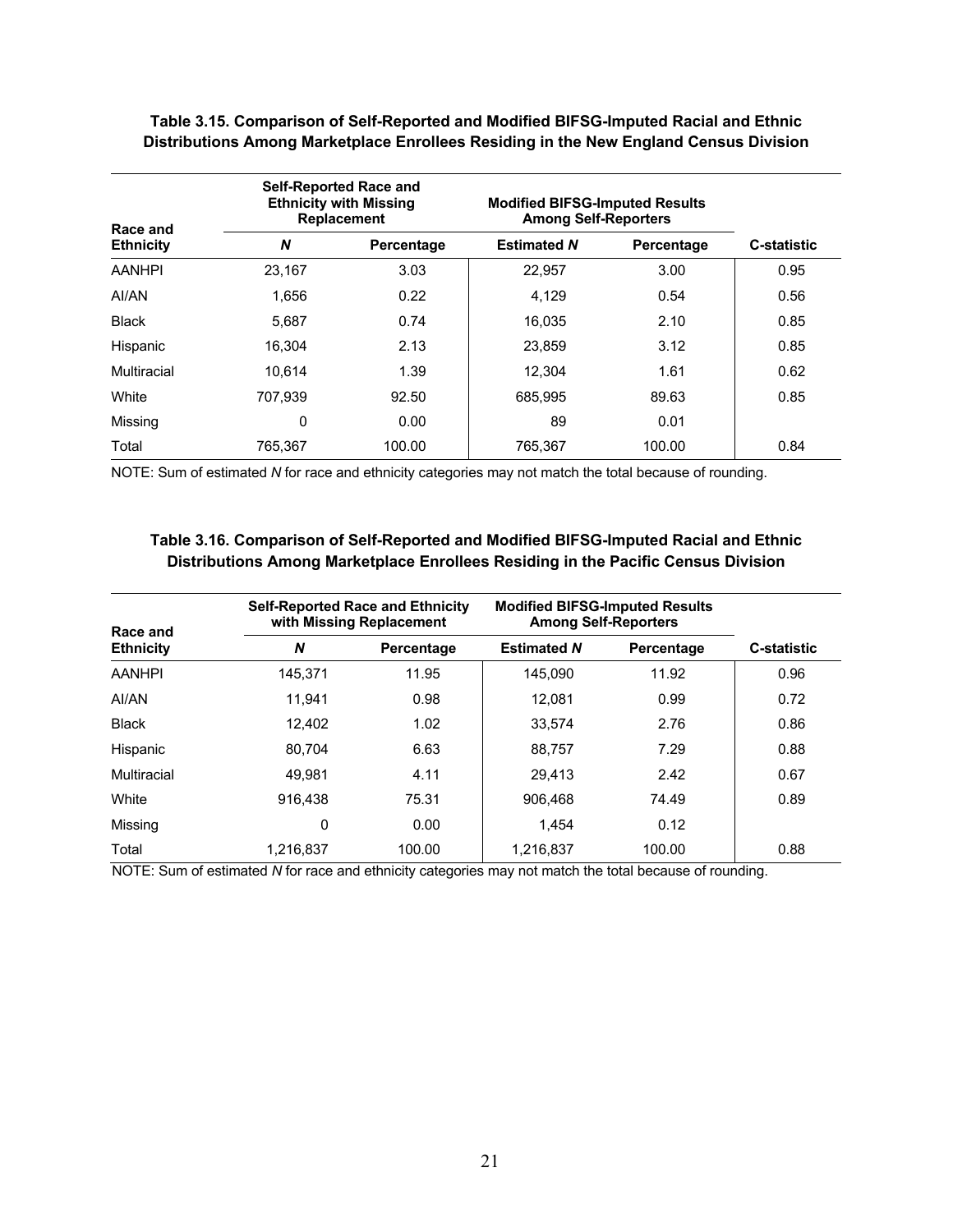| Race and         |            | <b>Self-Reported Race and Ethnicity</b><br>with Missing Replacement |                    | <b>Modified BIFSG-Imputed Results</b><br><b>Among Self-Reporters</b> |                    |  |
|------------------|------------|---------------------------------------------------------------------|--------------------|----------------------------------------------------------------------|--------------------|--|
| <b>Ethnicity</b> | N          | Percentage                                                          | <b>Estimated N</b> | Percentage                                                           | <b>C-statistic</b> |  |
| <b>AANHPI</b>    | 1,919,750  | 9.18                                                                | 1,929,573          | 9.23                                                                 | 0.96               |  |
| AI/AN            | 49.303     | 0.24                                                                | 92,552             | 0.44                                                                 | 0.66               |  |
| <b>Black</b>     | 3.370.754  | 16.12                                                               | 3.245.053          | 15.52                                                                | 0.95               |  |
| Hispanic         | 4.868.280  | 23.28                                                               | 4.757.090          | 22.75                                                                | 0.97               |  |
| Multiracial      | 358.146    | 1.71                                                                | 379.208            | 1.81                                                                 | 0.68               |  |
| White            | 10.346.248 | 49.47                                                               | 10.506.687         | 50.24                                                                | 0.94               |  |
| Missing          | 0          | 0.00                                                                | 2,318              | 0.01                                                                 |                    |  |
| Total            | 20.912.481 | 100.00                                                              | 20.912.481         | 100.00                                                               | 0.94               |  |

**Table 3.17. Comparison of Self-Reported and Modified BIFSG-Imputed Racial and Ethnic Distributions Among Marketplace Enrollees Residing in the South Atlantic Census Division**

NOTE: Sum of estimated *N* for race and ethnicity categories may not match the total because of rounding.

#### **Table 3.18. Comparison of Self-Reported and Modified BIFSG-Imputed Racial and Ethnic Distributions Among Marketplace Enrollees Residing in the West North Central Census Division**

| Race and         |           | <b>Self-Reported Race and Ethnicity</b><br>with Missing Replacement |                    | <b>Modified BIFSG-Imputed Results</b><br><b>Among Self-Reporters</b> |                    |  |
|------------------|-----------|---------------------------------------------------------------------|--------------------|----------------------------------------------------------------------|--------------------|--|
| <b>Ethnicity</b> | N         | Percentage                                                          | <b>Estimated N</b> | Percentage                                                           | <b>C-statistic</b> |  |
| <b>AANHPI</b>    | 175.560   | 5.11                                                                | 175.832            | 5.11                                                                 | 0.96               |  |
| AI/AN            | 26.501    | 0.77                                                                | 25.954             | 0.76                                                                 | 0.71               |  |
| <b>Black</b>     | 178.687   | 5.20                                                                | 198.297            | 5.77                                                                 | 0.95               |  |
| Hispanic         | 168.933   | 4.91                                                                | 195.380            | 5.68                                                                 | 0.91               |  |
| Multiracial      | 65.721    | 1.91                                                                | 62.931             | 1.83                                                                 | 0.65               |  |
| White            | 2.822.197 | 82.10                                                               | 2.777.967          | 80.81                                                                | 0.90               |  |
| Missing          | 0         | 0.00                                                                | 1.238              | 0.04                                                                 |                    |  |
| Total            | 3,437,599 | 100.00                                                              | 3,437,599          | 100.00                                                               | 0.90               |  |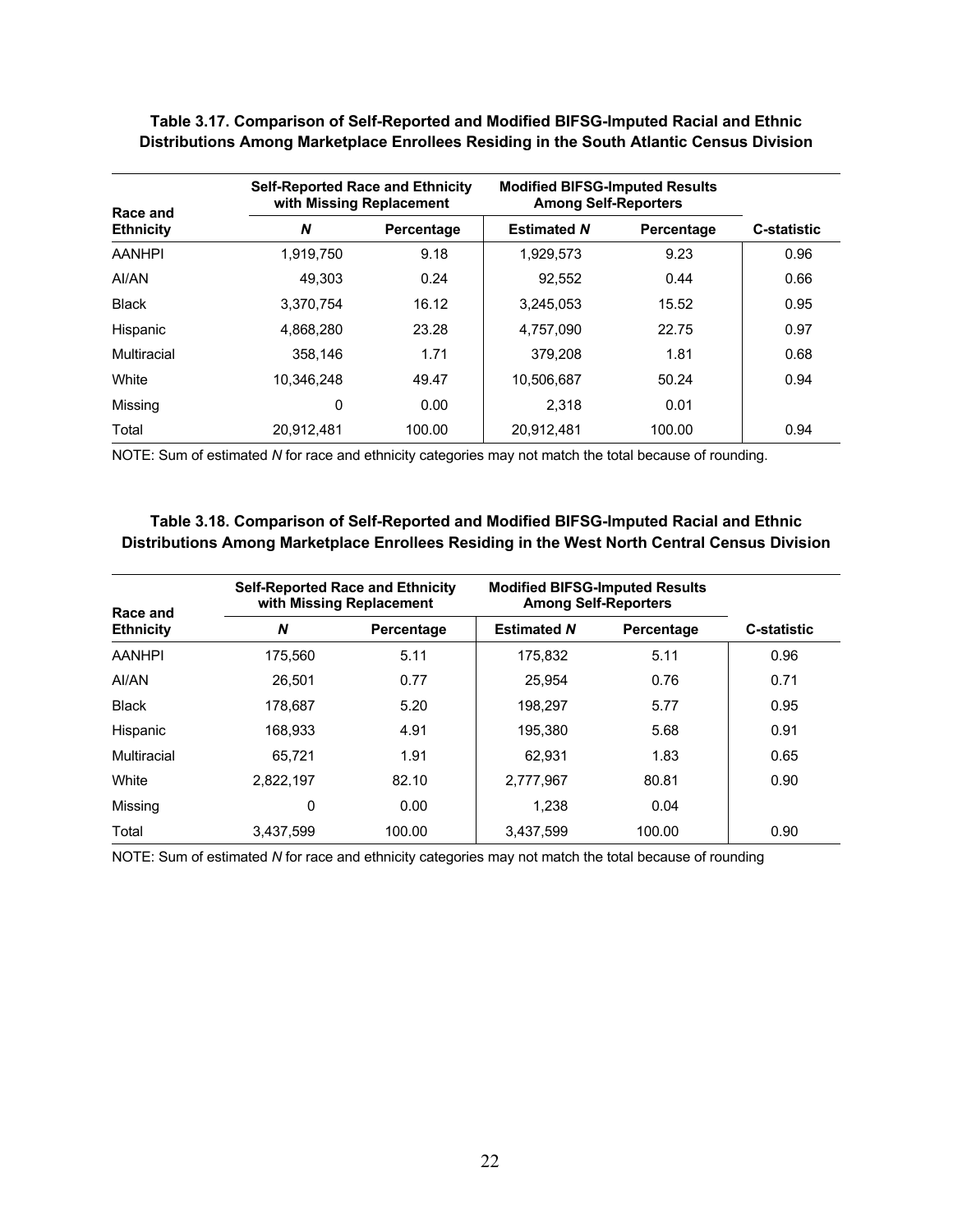| Race and         | <b>Self-Reported Race and</b><br><b>Ethnicity with Missing</b><br><b>Replacement</b> |            |                    | <b>Modified BIFSG-Imputed Results</b><br><b>Among Self-Reporters</b> |                    |  |
|------------------|--------------------------------------------------------------------------------------|------------|--------------------|----------------------------------------------------------------------|--------------------|--|
| <b>Ethnicity</b> | N                                                                                    | Percentage | <b>Estimated N</b> | Percentage                                                           | <b>C-statistic</b> |  |
| <b>AANHPI</b>    | 1,436,119                                                                            | 14.47      | 1,420,087          | 14.31                                                                | 0.98               |  |
| AI/AN            | 148.052                                                                              | 1.49       | 63.436             | 0.64                                                                 | 0.74               |  |
| <b>Black</b>     | 918.069                                                                              | 9.25       | 902.129            | 9.09                                                                 | 0.95               |  |
| Hispanic         | 3,163,041                                                                            | 31.86      | 3,099,225          | 31.22                                                                | 0.97               |  |
| Multiracial      | 193.134                                                                              | 1.95       | 170.143            | 1.71                                                                 | 0.72               |  |
| White            | 4.068.667                                                                            | 40.99      | 4.270.502          | 43.02                                                                | 0.94               |  |
| Missing          | 0                                                                                    | 0.00       | 1.562              | 0.02                                                                 |                    |  |
| Total            | 9.927.082                                                                            | 100.00     | 9.927.082          | 100.00                                                               | 0.95               |  |

**Table 3.19. Comparison of Self-Reported and Modified BIFSG-Imputed Racial and Ethnic Distributions Among Marketplace Enrollees Residing in the West South Central Census Division**

NOTE: Sum of estimated *N* for race and ethnicity categories may not match the total because of rounding.

Last, we examined the modified BIFSG's calibration by plans' percentage of enrollees who did not self-report race and ethnicity because of the possibility that plans with lower percentages of self-reporting enrollees might differ in ways that affect the accuracy of the modified BIFSG algorithm. Table 3.20 shows the distributions of self-reported and modified BIFSG-imputed race and ethnicity within plans in which fewer than 60 percent of enrollees self-reported race and ethnicity, while Table 3.21 presents information for plans with at least 60 percent of enrollees self-reporting race and ethnicity. Nineteen percent of Marketplace enrollees who self-reported race and ethnicity were in a plan in which fewer than 60 percent of the enrollees were selfreporters. The percentage of Marketplace enrollees self-identifying as Black or Hispanic was larger than 60 percent of the enrollees self-reporting, and the percentage reporting as White was smaller in plans with fewer than 60 percent of enrollees self-reporting race and ethnicity than in plans with more than 60 percent of enrollees self-reporting. This is consistent with disproportionate nonreporting by Black and Hispanic enrollees.

Calibration was very good for both groups of plans. Among plans with fewer than 60 percent of enrollees self-reporting race and ethnicity, the percentage of White enrollees was slightly overestimated, and the percentage of Black enrollees was slightly underestimated. There were no substantial differences among contracts with at least 60 percent of enrollees self-reporting race and ethnicity. The C-statistic was very high for both groups of health plans (0.96 for plans with fewer than 60 percent self-reporters versus 0.93 for plans with at least 60 percent self-reporters).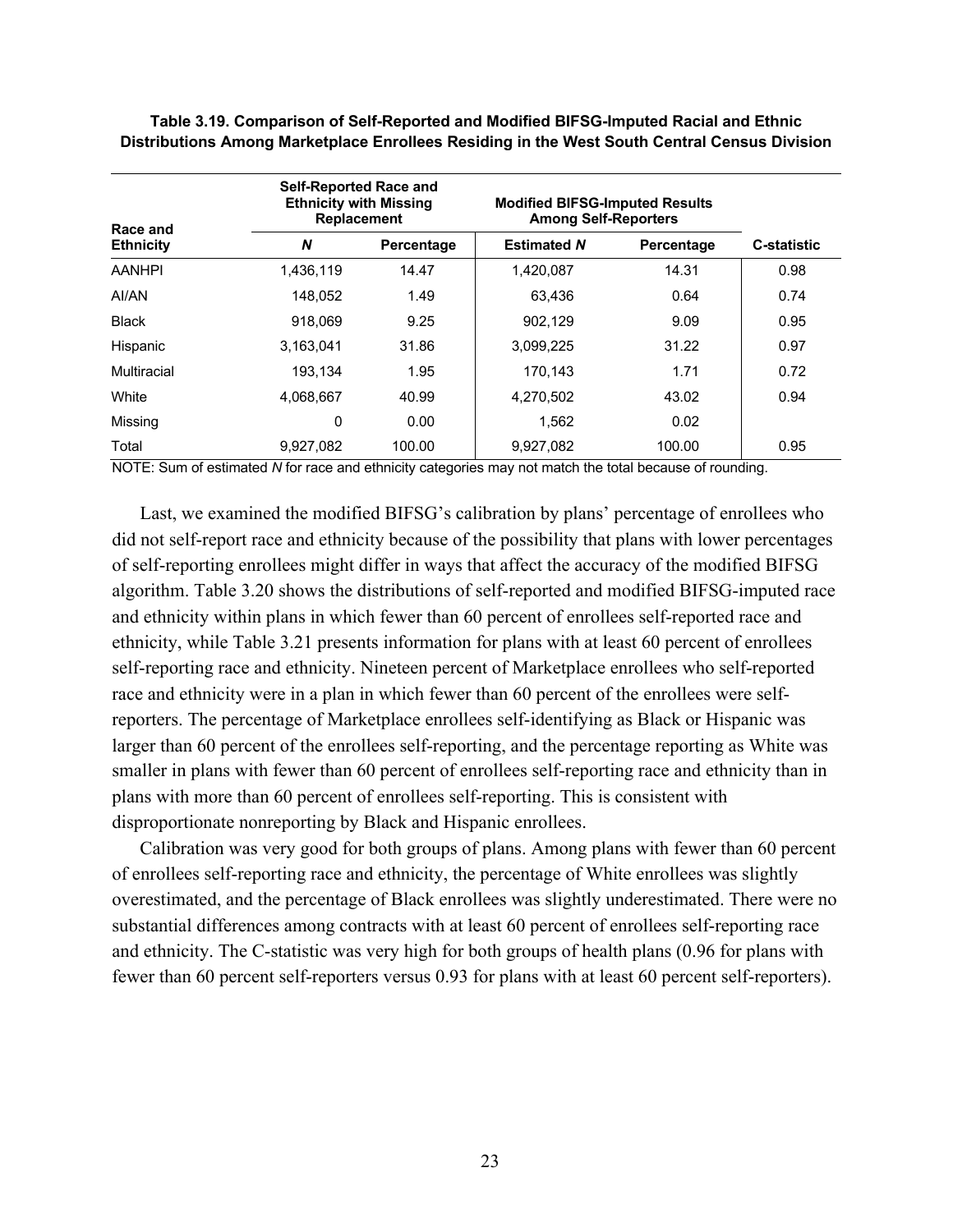| PISUIDUUDIS AINUNG MARGUNAGE LINURGS IN FIANS WILLI EWEL THAN OU FERGHLUI LINURGS JEN-<br><b>Reporting Race and Ethnicity</b> |            |                                                                     |                    |                                                                      |                    |  |  |  |  |
|-------------------------------------------------------------------------------------------------------------------------------|------------|---------------------------------------------------------------------|--------------------|----------------------------------------------------------------------|--------------------|--|--|--|--|
| Race and                                                                                                                      |            | <b>Self-Reported Race and Ethnicity</b><br>with Missing Replacement |                    | <b>Modified BIFSG-Imputed Results</b><br><b>Among Self-Reporters</b> |                    |  |  |  |  |
| <b>Ethnicity</b>                                                                                                              | N          | Percentage                                                          | <b>Estimated N</b> | Percentage                                                           | <b>C-statistic</b> |  |  |  |  |
| <b>AANHPI</b>                                                                                                                 | 1,072,937  | 9.23                                                                | 1,066,414          | 9.18                                                                 | 0.97               |  |  |  |  |
| AI/AN                                                                                                                         | 17,334     | 0.15                                                                | 44.447             | 0.38                                                                 | 0.60               |  |  |  |  |
| <b>Black</b>                                                                                                                  | 1.853.678  | 15.95                                                               | 1.702.163          | 14.65                                                                | 0.96               |  |  |  |  |
| Hispanic                                                                                                                      | 3.877.002  | 33.37                                                               | 3.770.250          | 32.45                                                                | 0.97               |  |  |  |  |
| Multiracial                                                                                                                   | 151.681    | 1.31                                                                | 181.184            | 1.56                                                                 | 0.72               |  |  |  |  |
| White                                                                                                                         | 4,646,487  | 39.99                                                               | 4,853,983          | 41.78                                                                | 0.95               |  |  |  |  |
| Missing                                                                                                                       | 0          | 0.00                                                                | 678                | 0.00                                                                 |                    |  |  |  |  |
| Total                                                                                                                         | 11.619.119 | 100.00                                                              | 11.619.119         | 100.00                                                               | 0.96               |  |  |  |  |

# **Table 3.20. Comparison of Self-Reported and Modified BIFSG-Imputed Racial and Ethnic Distributions Among Marketplace Enrollees in Plans with Fewer Than 60 Percent of Enrollees Self-**

NOTE: Sum of estimated *N* for race and ethnicity categories may not match the total because of rounding.

### **Table 3.21. Comparison of Self-Reported and Modified BIFSG-Imputed Racial and Ethnic Distributions Among Marketplace Enrollees in Plans with at Least 60 Percent of Enrollees Self-Reporting Race and Ethnicity**

| Race and         |            | <b>Self-Reported Race and Ethnicity</b><br>with Missing Replacement |                    | <b>Modified BIFSG-Imputed Results</b><br><b>Among Self-Reporters</b> |                    |  |
|------------------|------------|---------------------------------------------------------------------|--------------------|----------------------------------------------------------------------|--------------------|--|
| <b>Ethnicity</b> | N          | Percentage                                                          | <b>Estimated N</b> | Percentage                                                           | <b>C-statistic</b> |  |
| <b>AANHPI</b>    | 4.064.093  | 9.42                                                                | 4.068.347          | 9.43                                                                 | 0.96               |  |
| AI/AN            | 286.798    | 0.66                                                                | 258,690            | 0.60                                                                 | 0.71               |  |
| <b>Black</b>     | 4.091.200  | 9.48                                                                | 4.242.540          | 9.83                                                                 | 0.95               |  |
| Hispanic         | 5.918.434  | 13.72                                                               | 6.024.982          | 13.96                                                                | 0.95               |  |
| Multiracial      | 839,670    | 1.95                                                                | 810.132            | 1.88                                                                 | 0.66               |  |
| White            | 27.950.146 | 64.77                                                               | 27.738.716         | 64.28                                                                | 0.94               |  |
| Missing          | 0          | 0.00                                                                | 6.934              | 0.02                                                                 |                    |  |
| Total            | 43,150,341 | 100.00                                                              | 43,150,341         | 100.00                                                               | 0.93               |  |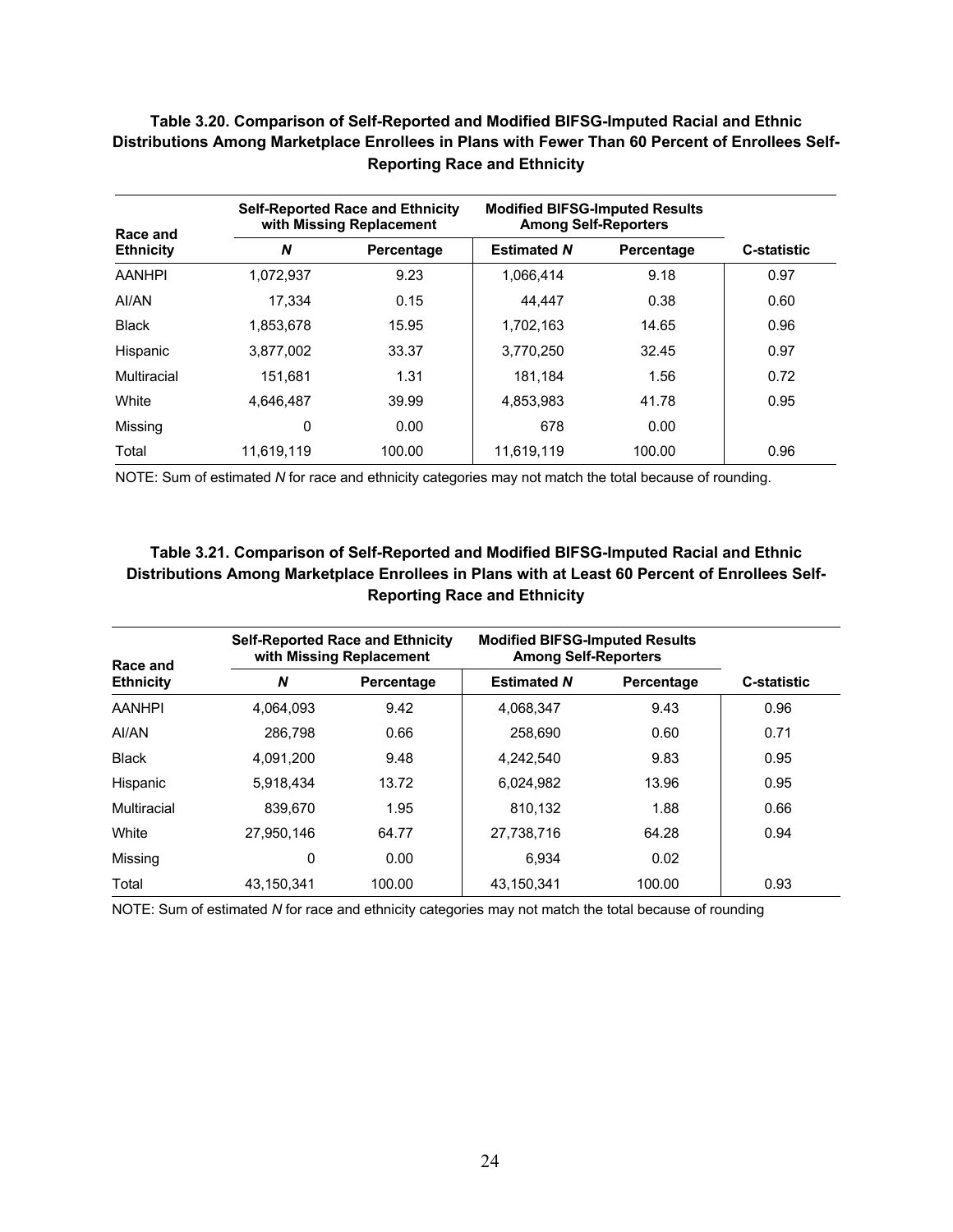### **Summary**

Self-reported race and ethnicity are collected when individuals enroll in health plans. However, approximately one-third of insurance applicants do not complete two optional questions on race and ethnicity on the Marketplace application. The probabilities of six mutually exclusive racial and ethnic categories (AI/AN, AANHPI, Black, Hispanic, Multiracial, and White) were imputed using the modified BIFSG. Race and ethnicity imputations using the modified BIFSG are highly accurate for API, Black, Hispanic, and White enrollees. As shown in our AUC analyses, the predictive accuracy of the modified BIFSG is lower for AI/AN and Multiracial enrollees. As a result, to ensure adequate precision of estimates, based on our experience, we caution against making inferences for AI/AN or Multiracial enrollees. Furthermore, the accuracy was lower for children and young adults than for older enrollees and varied by Census division. Accuracy was high for plans regardless of the plan level of missingness of their race and ethnicity data.

# Potential Uses for Imputed Race and Ethnicity

Information on the race and ethnicity of individuals enrolling through the Health Insurance Marketplace is critical for assessing past enrollment efforts. The Department of Health and Human Services could use self-reported race and ethnicity augmented by imputed race and ethnicity when self-reported information is unavailable to identify and address disparities in health insurance enrollment. For example, the department could compare Marketplace enrollment by race and ethnicity with estimates of expected enrollment to identify subgroups for which enrollment is lagging and to determine whether outreach campaigns should be modified or tailored moving forward to better target these populations. This information could also be used to identify enrollees that could benefit from tailored materials. For example, if reenrollment is lower among Hispanic enrollees than other groups, tailored reenrollment materials that are culturally sensitive could be sent to enrollees with a probability of being Hispanic that is above a prespecified cutoff, such as 75 percent. As an alternative, materials could be sent to a prespecified number of enrollees with the highest probability of being Hispanic.

ASPE could also use race and ethnicity probabilities to understand whether the plan selection patterns vary by race and ethnicity, for example, choice of plan metal level, channel used to purchase Marketplace plans, and the extent to which brokerage assistance or navigators supported plan selections. ASPE could also explore whether plan costs vary by race and ethnicity.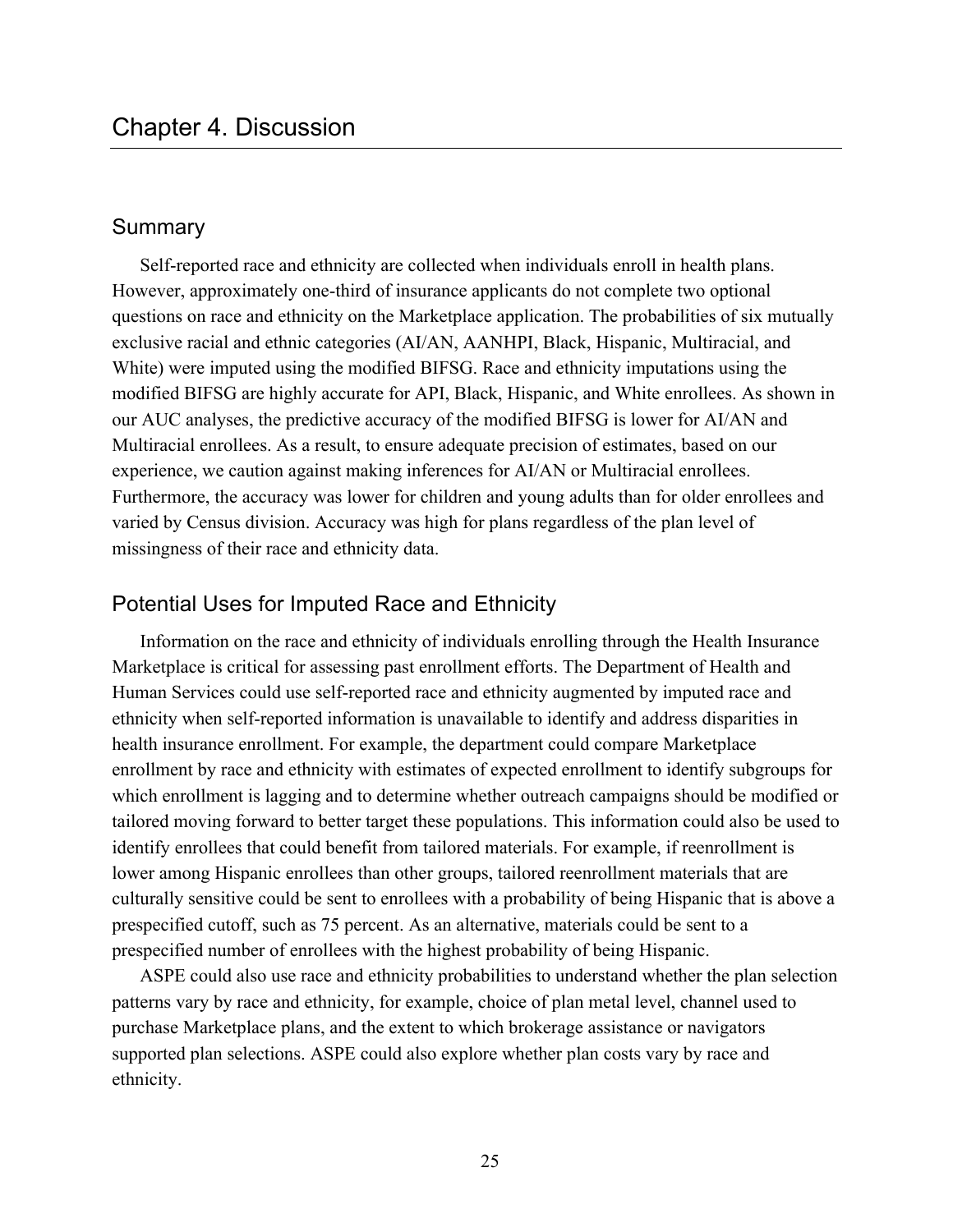# Limitations

Our analyses were limited in a few ways. First, the lack of information on enrollee gender in our MIDAS extract meant that we were unable to assess how gender affects the accuracy of the imputation among Marketplace enrollees. However, BISG and Medicare BISG accuracy varies little by gender, especially when first name is included in the imputation, which further reduces variation by gender (Elliott et al., 2009; Haas et al., 2019). Thus, we do not expect much variation in accuracy by gender in Marketplace enrollees.

Second, the probabilities of race and ethnicity for first names were developed from a large sample of mortgage applications. Given the variable rates of home ownership in the United States by race and ethnicity, first names that are more common among non-White racial and ethnic groups may be underrepresented in the data. The states participating in the Federally Facilitated Marketplace (or State-Based Marketplaces using the Federal Platform [[HealthCare.gov\]](http://HealthCare.gov)) varied by year, with states contributing between one and eight years of data. In addition, Medicaid expansion occurred during the same period in some of the included states, reducing the number of Marketplace enrollees and potentially changing the distribution of enrollees' demographic characteristics. For these reasons, we only reported results by year in the appendixes, with the exception of the percentage of records missing self-reported race and ethnicity.

Last, in our approach, we first examined prior years using the closest year with self-reported data on race and ethnicity; if none of the prior years had such data, we then looked at the subsequent years. A small of percentage (0.5 percent) of Marketplace enrollees self-reported inconsistent race and ethnicity across years. Although enrollees self-identifying as Multiracial accounted for only 1.4 percent of records in our data, the Multiracial category accounted for more than 50 percent of inconsistencies in self-reported race and ethnicity (additional details presented in Appendix C). These inconsistencies likely contributed to the low C-statistic for the Multiracial group.

# Potential Opportunities for Modified BIFSG Refinement

Although the modified BIFSG performed well, there is room for improvement, particularly in the identification of enrollees who are AI/AN and Multiracial. There are potential opportunities to further enhance the algorithm. There are additional variables in the MIDAS data that could be incorporated into the BIFSG. By including enrollee age, we could adjust estimates for generational changes in the distribution of race and ethnicity and address the observed differences in calibration by age. MIDAS contains information on membership in federally recognized American Indian tribes, which affects eligibility for cost-sharing reductions. Eligibility varies by tribe, but being 1/16 AI (6.25 percent) is a common requirement, and this information could be used to refine imputations. In addition, updating imputations using the 2020 Census data, which recently became available, may improve the accuracy of the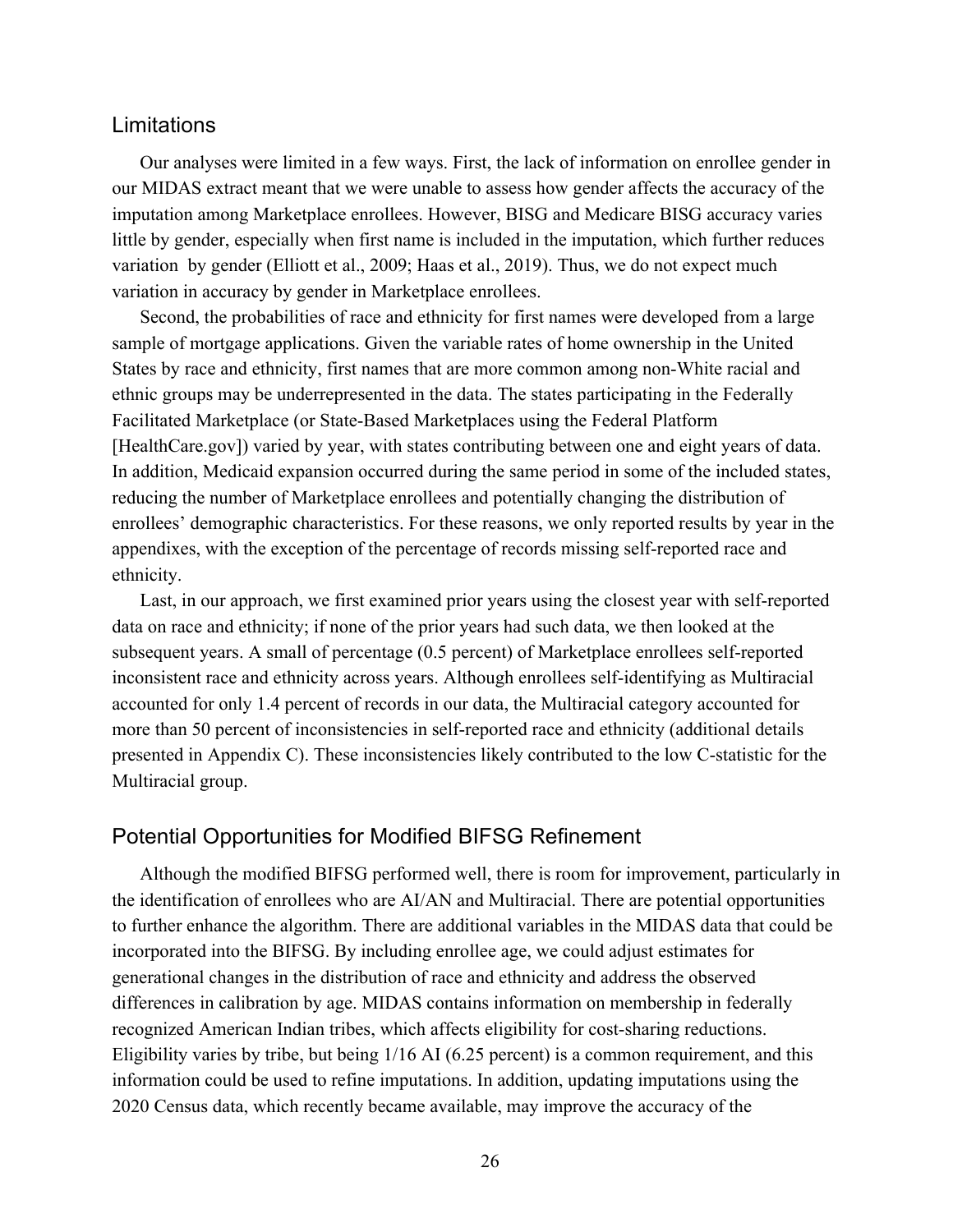imputation, particularly for the Multiracial group.<sup>5</sup> The percentage of the U.S. population selfidentifying as Multiracial increased from 2.9 percent in the 2010 Census to 10.2 percent in the 2020 Census, with the increase stemming from multiple factors, such as changing demographics in the United States and improvements in question design (Jones et al., 2021).

<sup>5</sup> Such analyses would, however, need to account for the introduction of statistical noise to 2020 Census data via the "differential privacy" procedure, which is a newly implemented mathematical approach to safeguard privacy, particularly for those who reside in a small area and whose race or ethnicity differs from that of their neighbors (U.S. Census Bureau, 2021).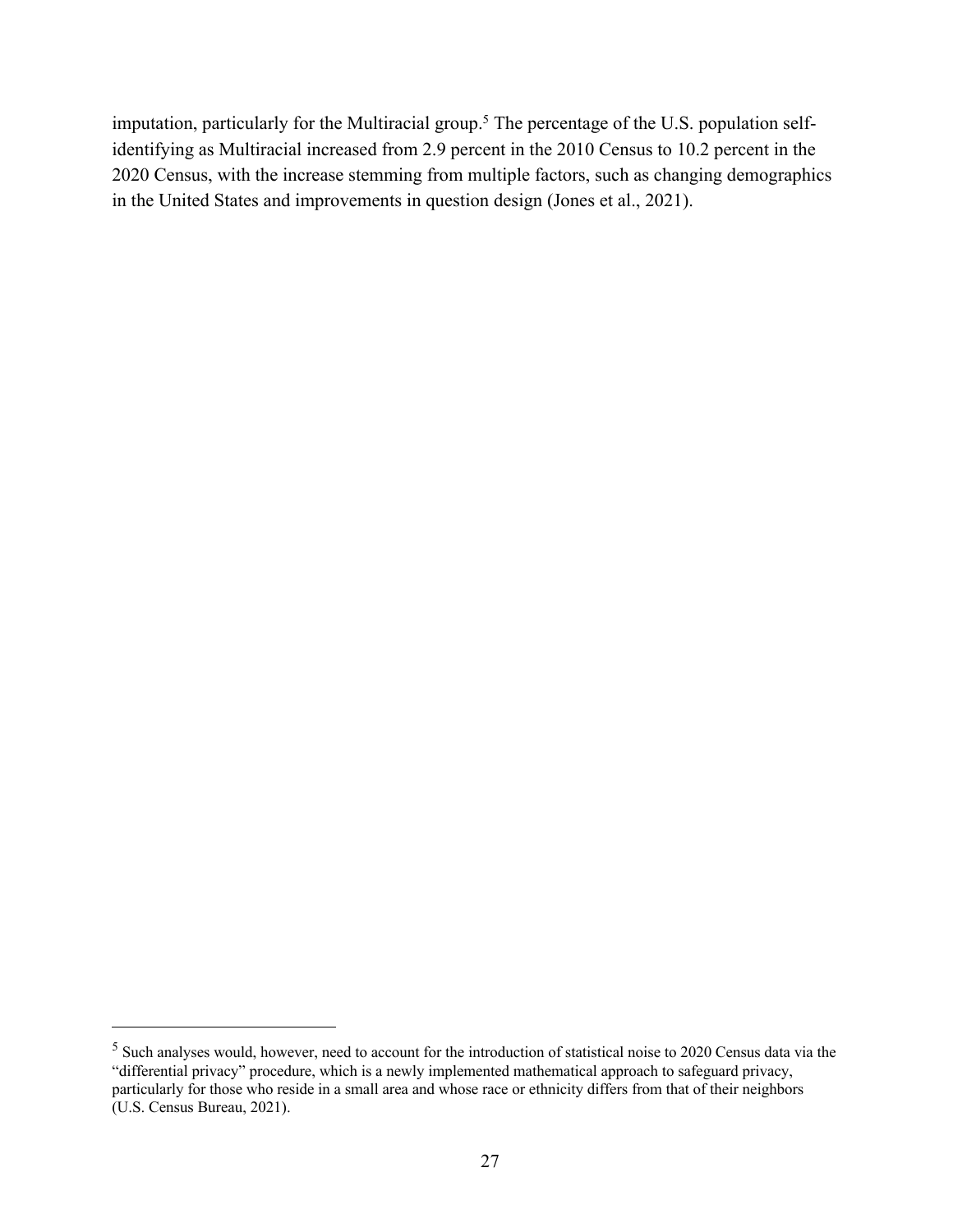# Appendix A. States Participating in the Federally Facilitated Marketplaces and State-Based Marketplaces Using Federal Platform

Federally Facilitated Marketplaces are organized markets developed by the U.S. Department of Health and Human Services for the purchase of qualified health insurance plans in states that have opted not to build their own Marketplace, or website for offering ACA-compliant individual insurance. States that operate their own State-Based Marketplaces may also opt to use the federal platform [\(HealthCare.gov\)](http://HealthCare.gov) while retaining other state administrative functions creating a State-Based Marketplace–federal platform. The states with Federally Facilitated Marketplaces or State-Based Marketplace–federal platforms vary by year with some states participating in all years since 2015 (Table A.1). California, Colorado, Connecticut, Washington, D.C., Idaho, Maryland, Massachusetts, Minnesota, New York, Rhode Island, Vermont, and Washington each operated its own SBM that did not use the federal platform in all years.

| <b>State</b> | 2015           | 2016                      | 2017 | 2018           | 2019           | 2020 | 2021           | 2022           |
|--------------|----------------|---------------------------|------|----------------|----------------|------|----------------|----------------|
| Alaska       | $\mathsf X$    | $\boldsymbol{\mathsf{X}}$ | X    | $\pmb{\times}$ | $\pmb{\times}$ | X    | $\pmb{\times}$ | $\pmb{\times}$ |
| Alabama      | X              | $\mathsf X$               | X    | $\mathsf X$    | Χ              | X    | X              | Χ              |
| Arizona      | $\sf X$        | $\mathsf X$               | X    | X              | Χ              | X    | X              | X              |
| Arkansas     | X              | X                         | X    | X              | X              | X    | X              | X              |
| Delaware     | $\mathsf X$    | $\pmb{\times}$            | X    | X              | $\mathsf X$    | Χ    | X              | Χ              |
| Florida      | $\sf X$        | X                         | X    | $\mathsf X$    | Χ              | X    | X              | Χ              |
| Georgia      | $\sf X$        | $\pmb{\times}$            | X    | X              | X              | X    | X              | X              |
| Hawaii       |                | $\pmb{\times}$            | X    | $\pmb{\times}$ | X              | X    | X              | X              |
| lowa         | X              | X                         | X    | X              | X              | X    | X              | X              |
| Illinois     | X              | X                         | X    | $\pmb{\times}$ | Χ              | X    | X              | Χ              |
| Indiana      | $\pmb{\times}$ | X                         | X    | X              | X              | X    | X              | X              |
| Kansas       | X              | X                         | X    | X              | X              | X    | X              | Χ              |
| Kentucky     |                |                           | X    | $\pmb{\times}$ | X              | X    | X              |                |
| Louisiana    | X              | X                         | X    | X              | X              | X    | X              | X              |
| Maine        | X              | X                         | X    | X              | X              | X    | X              |                |
| Michigan     | X              | X                         | X    | X              | X              | X    | X              | X              |
| Mississippi  | X              | X                         | X    | X              | Χ              | X    | X              | X              |
| Missouri     | Χ              | X                         | X    | X              | Χ              | X    | X              | X              |

**Table A.1. States Participating in a Federally Facilitated Marketplace or State-Based Marketplace– Federal Platform**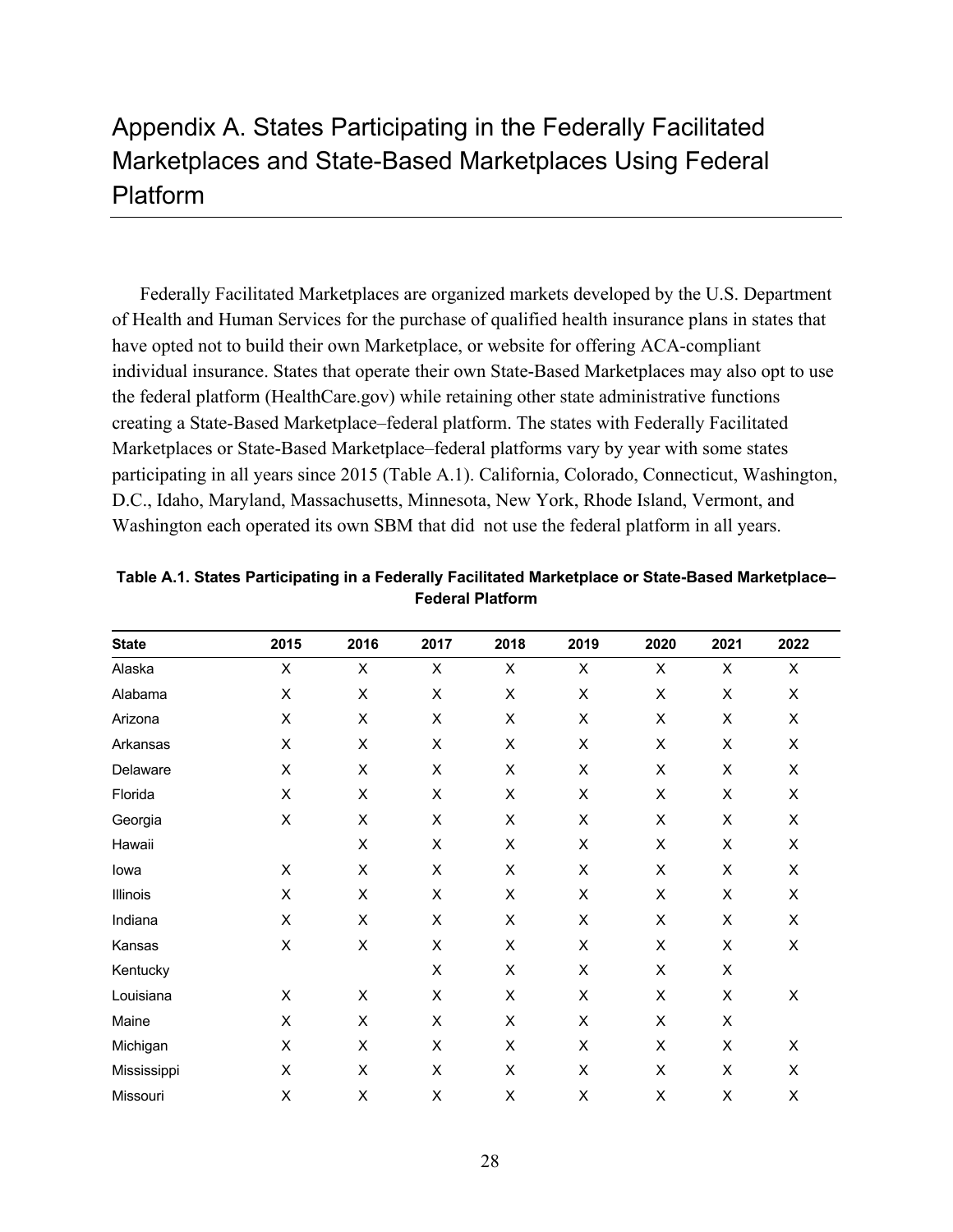| <b>State</b>   | 2015 | 2016 | 2017 | 2018           | 2019               | 2020           | 2021                      | 2022           |
|----------------|------|------|------|----------------|--------------------|----------------|---------------------------|----------------|
| Montana        | X    | X    | X    | X              | X                  | X              | X                         | X              |
| North Carolina | X    | X    | X    | X              | X                  | X              | X                         | X              |
| North Dakota   | X    | X    | X    | X              | X                  | X              | $\pmb{\times}$            | X              |
| Nebraska       | X    | X    | X    | $\pmb{\times}$ | $\mathsf X$        | $\pmb{\times}$ | X                         | X              |
| New Hampshire  | X    | X    | X    | X              | X                  | X              | X                         | X              |
| New Jersey     | X    | X    | X    | X              | X                  | X              |                           |                |
| New Mexico     | X    | X    | X    | $\mathsf X$    | $\mathsf X$        | $\pmb{\times}$ | $\mathsf X$               |                |
| Nevada         | X    | X    | X    | $\times$       | $\pmb{\times}$     |                |                           |                |
| Ohio           | X    | X    | X    | X              | X                  | X              | X                         | X              |
| Oklahoma       | X    | X    | X    | $\mathsf X$    | $\sf X$            | $\pmb{\times}$ | $\pmb{\times}$            | X              |
| Oregon         | X    | X    | X    | $\mathsf X$    | $\sf X$            | X              | $\sf X$                   | $\mathsf{X}$   |
| Pennsylvania   | X    | X    | X    | $\pmb{\times}$ | $\sf X$            | X              |                           |                |
| South Carolina | X    | X    | X    | $\pmb{\times}$ | X                  | $\pmb{\times}$ | $\boldsymbol{\mathsf{X}}$ | $\pmb{\times}$ |
| South Dakota   | X    | X    | X    | X              | X                  | X              | $\pmb{\times}$            | X              |
| Tennessee      | X    | X    | X    | $\mathsf X$    | X                  | X              | $\mathsf X$               | X              |
| Texas          | X    | X    | X    | $\pmb{\times}$ | $\pmb{\mathsf{X}}$ | X              | $\pmb{\times}$            | X              |
| Utah           | X    | X    | X    | X              | X                  | X              | X                         | X              |
| Virginia       | X    | X    | X    | X              | X                  | X              | X                         | X              |
| West Virginia  | X    | X    | X    | X              | $\pmb{\times}$     | X              | $\pmb{\times}$            | X              |
| Wisconsin      | X    | X    | X    | $\pmb{\times}$ | X                  | X              | X                         | X              |
| Wyoming        | X    | X    | X    | $\pmb{\times}$ | X                  | X              | X                         | X              |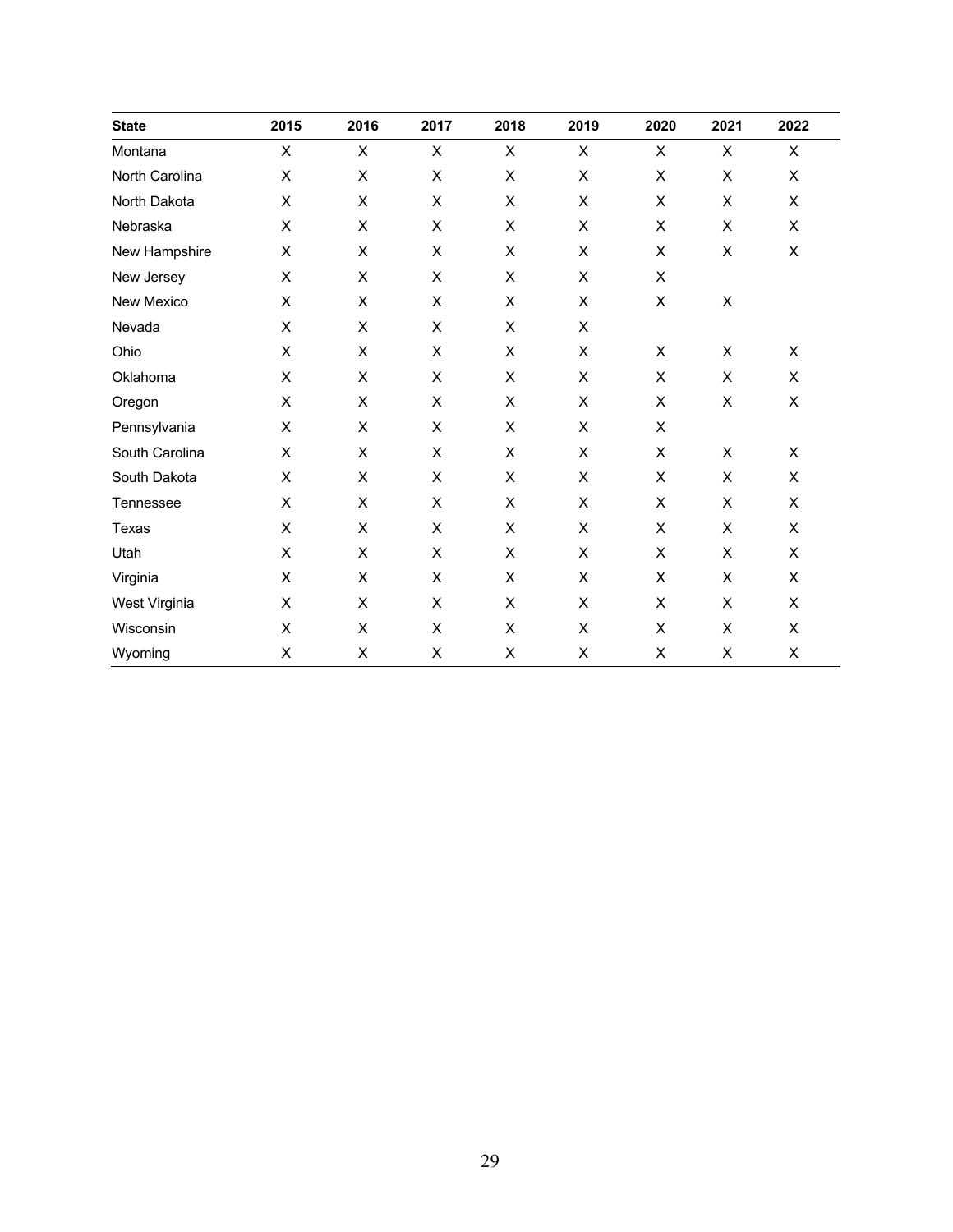In accordance with an Executive Order issued by President Joseph Biden in January 2021, CMS provided a SEP in response to the COVID-19 public health emergency that enabled qualifying consumers to enroll in Marketplace plans from February 15, 2021, through May 15, 2021.<sup>6</sup> Subsequently, the SEP was extended through August 15, 2021.<sup>7</sup>

MIDAS included 2,069,596 records for the 2021 SEP. Self-reported information on race and ethnicity was missing for 48.9 percent of records, which is substantially higher than the missingness observed during OEPs (Table B.1). White enrollees comprised the largest group of self-reported race and ethnicity (28.2 percent of all records), followed by Hispanic enrollees (11.4 percent), Black enrollees (7.0 percent), and AANHPI enrollees (3.1 percent). Multiracial and AI/AN enrollees each comprised fewer than 2 percent of enrollees.

Using enrollees' records from 2021 and other years' OEP data to replace missing race and ethnicity reduced missingness to 45.7 percent, just a 6.5 percent reduction in missingness (Table B.2). Replacing missing self-reported race and ethnicity with other years of self-reported data slightly increased the percentage of enrollees identified as Black, Hispanic, and White.

|                              |           | <b>Self-Reported Race and</b><br><b>Ethnicity Without</b><br><b>Missing Replacement</b> |         | <b>Status of Records</b><br><b>Missing Self-Reported</b><br><b>Race and Ethnicity</b><br><b>After Missing</b><br><b>Replacement</b> |         | <b>Self-Reported Race and</b><br><b>Ethnicity with Missing</b><br><b>Replacement</b> | <b>Share</b><br><b>Represented</b><br>by Records<br>with<br><b>Successfully</b><br><b>Replaced</b><br><b>Missing</b><br>Race and<br><b>Ethnicity</b> |
|------------------------------|-----------|-----------------------------------------------------------------------------------------|---------|-------------------------------------------------------------------------------------------------------------------------------------|---------|--------------------------------------------------------------------------------------|------------------------------------------------------------------------------------------------------------------------------------------------------|
| Race and<br><b>Ethnicity</b> | N         | Percentage                                                                              | N       | Percentage                                                                                                                          | N       | Percentage                                                                           | Percentage                                                                                                                                           |
| Missing                      | 1,011,400 | 48.87                                                                                   | 946,040 | 93.54                                                                                                                               | 946,040 | 45.71                                                                                | 0.00                                                                                                                                                 |
| <b>AANHPI</b>                | 64,145    | 3.10                                                                                    | 4,135   | 0.41                                                                                                                                | 68,280  | 3.30                                                                                 | 6.06                                                                                                                                                 |
| AI/AN                        | 8,402     | 0.41                                                                                    | 263     | 0.03                                                                                                                                | 8,665   | 0.42                                                                                 | 3.04                                                                                                                                                 |
| <b>Black</b>                 | 144,990   | 7.01                                                                                    | 15,855  | 1.57                                                                                                                                | 160,845 | 7.77                                                                                 | 9.86                                                                                                                                                 |
| Hispanic                     | 234,987   | 11.35                                                                                   | 17,037  | 1.68                                                                                                                                | 252,024 | 12.18                                                                                | 6.76                                                                                                                                                 |
| Multiracial                  | 22,160    | 1.07                                                                                    | 1,068   | 0.11                                                                                                                                | 23,228  | 1.12                                                                                 | 4.60                                                                                                                                                 |
| White                        | 583,512   | 28.19                                                                                   | 27,002  | 2.67                                                                                                                                | 610,514 | 29.50                                                                                | 4.42                                                                                                                                                 |

**Table B.1. Self-Reported Race and ethnicity Prior to Implementing Modified BIFSG Imputation**

<sup>6</sup> CMS, "2021 Special Enrollment Period in Response to the COVID-19 Emergency," fact sheet, January 28, 2021.

<sup>&</sup>lt;sup>7</sup> U.S. Department of Health and Human Services, "2021 Special Enrollment Period Access Extended to August 15 on [HealthCare.gov](http://HealthCare.gov) for Marketplace Coverage," press release, March 23, 2021.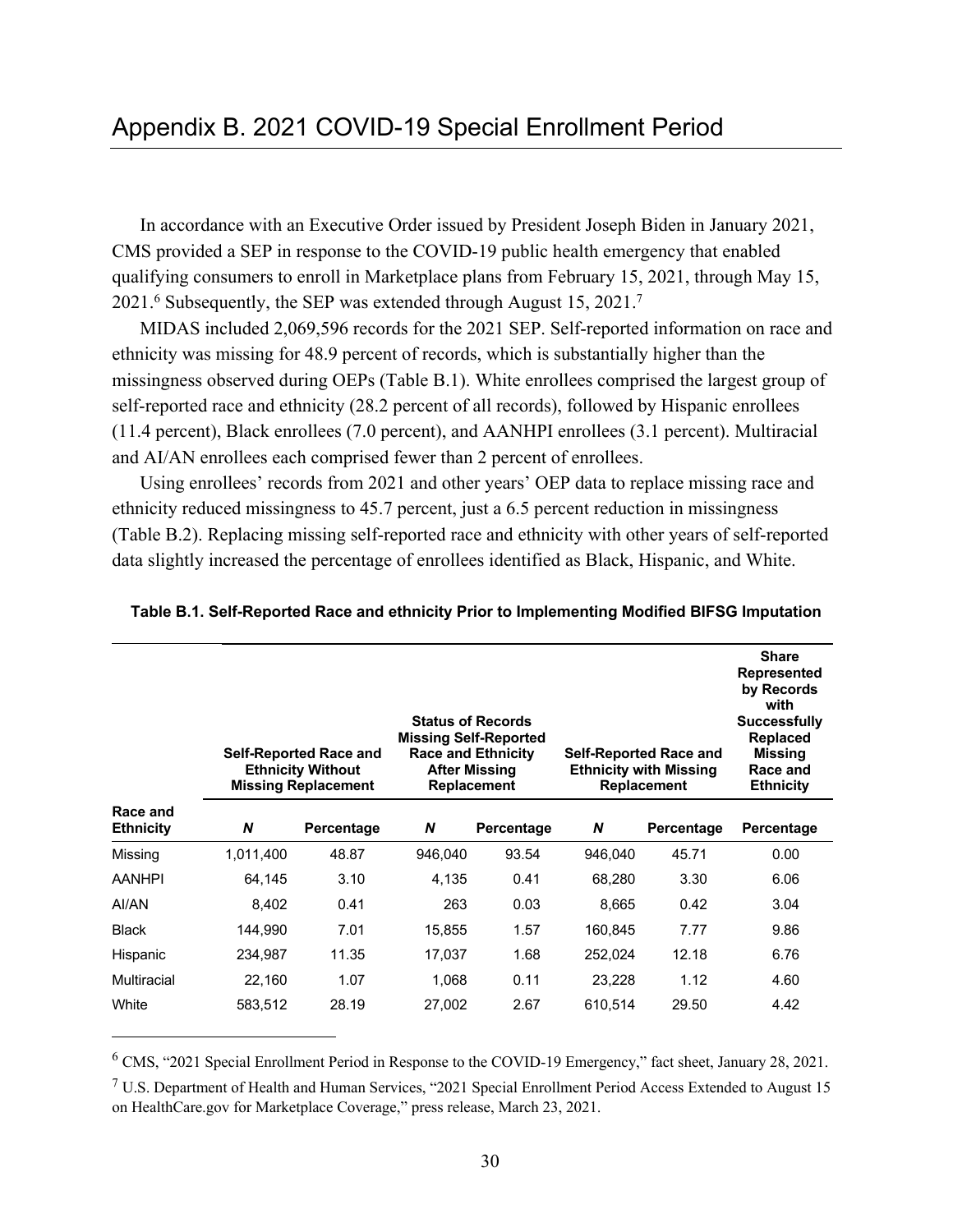|                              |           | <b>Self-Reported Race and</b><br><b>Ethnicity Without</b><br><b>Missing Replacement</b> |           | <b>Status of Records</b><br><b>Missing Self-Reported</b><br><b>Race and Ethnicity</b><br><b>After Missing</b><br><b>Replacement</b> |           | <b>Self-Reported Race and</b><br><b>Ethnicity with Missing</b><br><b>Replacement</b> | <b>Share</b><br>Represented<br>by Records<br>with<br><b>Successfully</b><br><b>Replaced</b><br>Missing<br>Race and<br><b>Ethnicity</b> |
|------------------------------|-----------|-----------------------------------------------------------------------------------------|-----------|-------------------------------------------------------------------------------------------------------------------------------------|-----------|--------------------------------------------------------------------------------------|----------------------------------------------------------------------------------------------------------------------------------------|
| Race and<br><b>Ethnicity</b> | N         | Percentage                                                                              | N         | Percentage                                                                                                                          | N         | Percentage                                                                           | Percentage                                                                                                                             |
| Total                        | 2,069,596 | 100.00                                                                                  | 1,011,400 | 100.00                                                                                                                              | 2,069,596 | 100.00                                                                               | 3.16                                                                                                                                   |

| <b>Level of Geocoding</b> | N         | Percentage |
|---------------------------|-----------|------------|
| Full address              | 1,921,480 | 92.84      |
| 9-digit ZIP code          | 21,617    | 1.04       |
| 5-digit ZIP code          | 126,277   | 6.10       |
| Street intersection       | 3         | 0.00       |
| Not geocoded              | 219       | 0.01       |
| Total                     | 2,069,596 | 100.00     |

#### **Table B.2. Results of Geocoding Enrollee Residential Addresses**

Although we were able to geocode 99.9 percent of records, a small number of these records could not be matched to the Census data  $(n = 53; 0.003$  percent of successfully geocoded records). In these cases, either the Census block group was created after the 2010 Census or the person resided outside the 50 states and the District of Columbia. An additional 97 records had addresses that were geocoded and mapped to a Census block group or Census tract that had zero residents in the Census data, which happens in nonresidential areas, such as industrial parks or ZIP codes used only for post office boxes. We were unable to impute race and ethnicity for these two groups of records in addition to the 219 records we were unable to geocode (the records could have self-reported race and ethnicity information).8 Using the modified BIFSG, we imputed race and ethnicity for 2,069,227 records (over 99.9 percent of 2021 SEP records). Table B.3 summarizes our ability to impute race and ethnicity by whether such self-reported information was provided; missing data was replaced by self-reported data from another year or missing for all years of enrollment. In subsequent tables, information on records for which we were unable to impute race and ethnicity will appear in the modified BIFSG columns in the row labeled "Missing."

<sup>&</sup>lt;sup>8</sup> The total number of records for which we were unable to impute race and ethnicity was 369.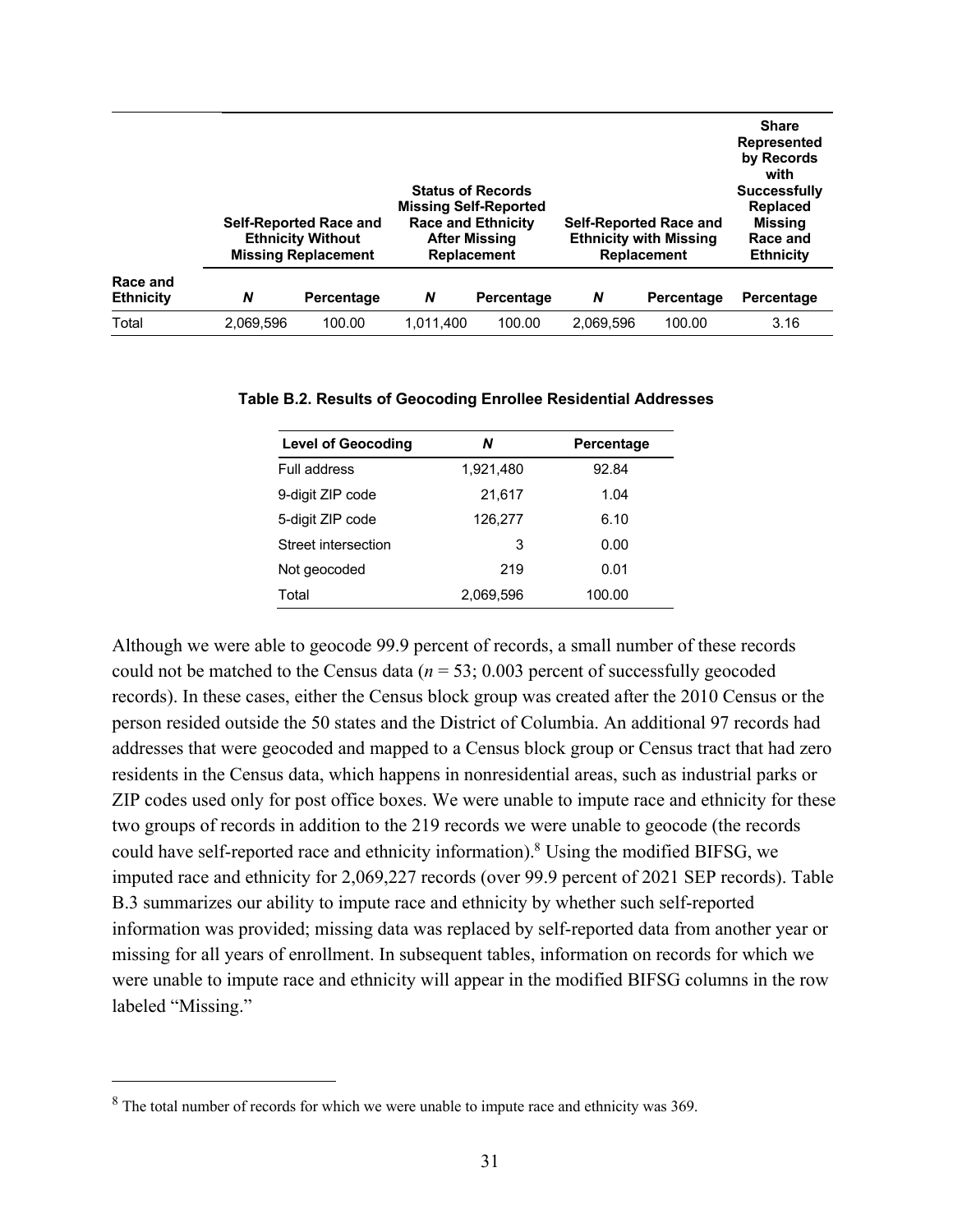|                                                                                        | <b>Successfully</b><br><b>Imputed Race</b><br>and Ethnicity | Unable to Impute<br>Race and<br><b>Ethnicity</b> | Total     |
|----------------------------------------------------------------------------------------|-------------------------------------------------------------|--------------------------------------------------|-----------|
| Self-reported race and<br>ethnicity                                                    | 1.057.980                                                   | 216                                              | 1,058,196 |
| Missing race and<br>ethnicity replaced with<br>self-reported data<br>from another year | 65.356                                                      | 4                                                | 65.360    |
| Missing race and<br>ethnicity after missing<br>replacement                             | 945.891                                                     | 149                                              | 946.040   |
| Total                                                                                  | 2.069.227                                                   | 369                                              | 2,069,596 |

#### **Table B.3. Ability to Impute Race And Ethnicity by Self-Reported Race and Ethnicity Status**

# Modified BIFSG Imputation Results

Using the modified BIFSG, we imputed race and ethnicity for 2,069,227 individuals, as noted above. First, we compare self-reported and imputed race and ethnicity among the 1,123,556 records with either self-reported or replaced race and ethnicity (hereto referred to as self-reported race and ethnicity with missing replacement). Table B.4 shows that the means of the probability-based modified BIFSG imputations for each of the six race and ethnicity categories matches the distribution of the self-reported race and ethnicity means exactly. This is because we calibrated the imputations to the overall distribution of self-reported race and ethnicity in the sample. Therefore, the matching of the distributions is expected and indicates that calibration was successful.

| Race and         |           | <b>Self-Reported Race and</b><br><b>Ethnicity with Missing</b><br><b>Replacement</b> | <b>Modified BIFSG Imputed Results</b> |            |                    |
|------------------|-----------|--------------------------------------------------------------------------------------|---------------------------------------|------------|--------------------|
| <b>Ethnicity</b> | N         | Percentage                                                                           | <b>Estimated N</b>                    | Percentage | <b>C-statistic</b> |
| <b>AANHPI</b>    | 68.280    | 6.08                                                                                 | 68.233                                | 6.07       | 0.96               |
| AI/AN            | 8.665     | 0.77                                                                                 | 8,636                                 | 0.77       | 0.81               |
| <b>Black</b>     | 160,845   | 14.32                                                                                | 160,830                               | 14.31      | 0.95               |
| Hispanic         | 252,024   | 22.43                                                                                | 252,003                               | 22.43      | 0.95               |
| Multiracial      | 23,228    | 2.07                                                                                 | 23,228                                | 2.07       | 0.69               |
| White            | 610,514   | 54.34                                                                                | 610.406                               | 54.33      | 0.93               |
| Missing          | 0         | 0                                                                                    | 220                                   | 0.02       |                    |
| Total            | 1.123.556 | 100.00                                                                               | 1.123.556                             | 100.00     | 0.93               |

| Table B.4. Comparison of Overall Self-Reported and Modified BIFSG Imputed Racial and Ethnic |
|---------------------------------------------------------------------------------------------|
| Distributions Among Enrollees with Self-Reported Race And Ethnicity                         |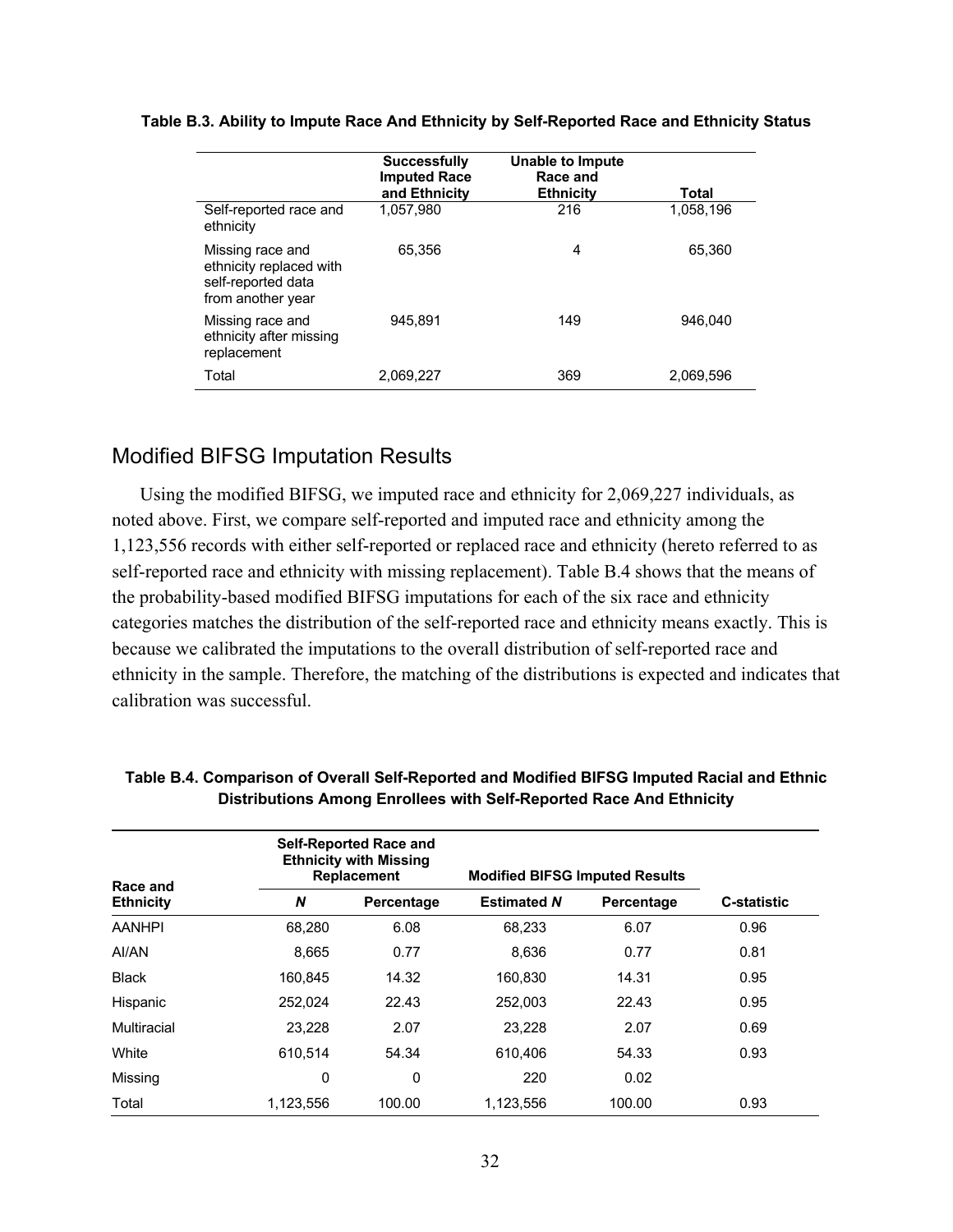The AUC analysis produced C-statistics of 0.96 for AANHPI, 0.81 for AI/AN, 0.95 for Black, 0.95 for Hispanic, 0.69 for Multiracial, and 0.93 for White groups, resulting in a weighted average of 0.93 across all groups. Thus, the ability of the modified BIFSG to differentiate AANHPI, Black, Hispanic, and White enrollees from other groups is excellent. It is "acceptable" for AI/AN and "marginally acceptable" for Multiracial enrollees.

The racial and ethnic distribution for those who self-report race and ethnicity (columns on the right) differed from the imputed race and ethnicity for those who did not report race and ethnicity (column on the left) in multiple ways (Table B.5). Enrollees who self-reported race and ethnicity were more likely to be White than nonreporting enrollees for whom race and ethnicity were imputed (54.3 percent versus 41.3 percent) or AANHPI (6.1 percent versus 4.1 percent), and less likely to be Black (14.3 percent versus 18.5 percent) or Hispanic (22.4 percent versus 33.8 percent).

|                              |           | <b>Self-Reported Race and Ethnicity</b><br>with Missing Replacement | <b>Modified BIFSG Imputed Results</b><br>for Non-Self-Reporters |            |  |  |  |
|------------------------------|-----------|---------------------------------------------------------------------|-----------------------------------------------------------------|------------|--|--|--|
| Race and<br><b>Ethnicity</b> | N         | Percentage                                                          | <b>Estimated N</b>                                              | Percentage |  |  |  |
| <b>AANHPI</b>                | 68.280    | 6.08                                                                | 38.398                                                          | 4.06       |  |  |  |
| AI/AN                        | 8.665     | 0.77                                                                | 5.685                                                           | 0.60       |  |  |  |
| <b>Black</b>                 | 160.845   | 14.32                                                               | 174.581                                                         | 18.45      |  |  |  |
| Hispanic                     | 252.024   | 22.43                                                               | 319.768                                                         | 33.80      |  |  |  |
| Multiracial                  | 23.228    | 2.07                                                                | 17,208                                                          | 1.82       |  |  |  |
| White                        | 610.514   | 54.34                                                               | 390.251                                                         | 41.25      |  |  |  |
| Missing                      | 0         | 0                                                                   | 149                                                             | 0.02       |  |  |  |
| Total                        | 1,123,556 | 100.00                                                              | 946.040                                                         | 100.00     |  |  |  |

#### **Table B.5. Comparison of Race and Ethnicity Distribution for Enrollees Who Do and Do Not Self-Report Race and Ethnicity**

NOTE: Sum of estimated *N* for race and ethnicity categories may not match the total because of rounding

Table B.6 presents the racial and ethnic distribution for the entire sample of 2021 SEP Marketplace enrollees. These results combine self-reported data for those who reported their race and ethnicity and the imputed race and ethnicity for those who did not self-report. The combined results estimated that 0.7 percent of Marketplace enrollees were AI/AN, 5.2 percent were AANHPI, 16.2 percent were Black, 27.6 percent were Hispanic, 2.0 percent were Multiracial, and 48.4 percent were White.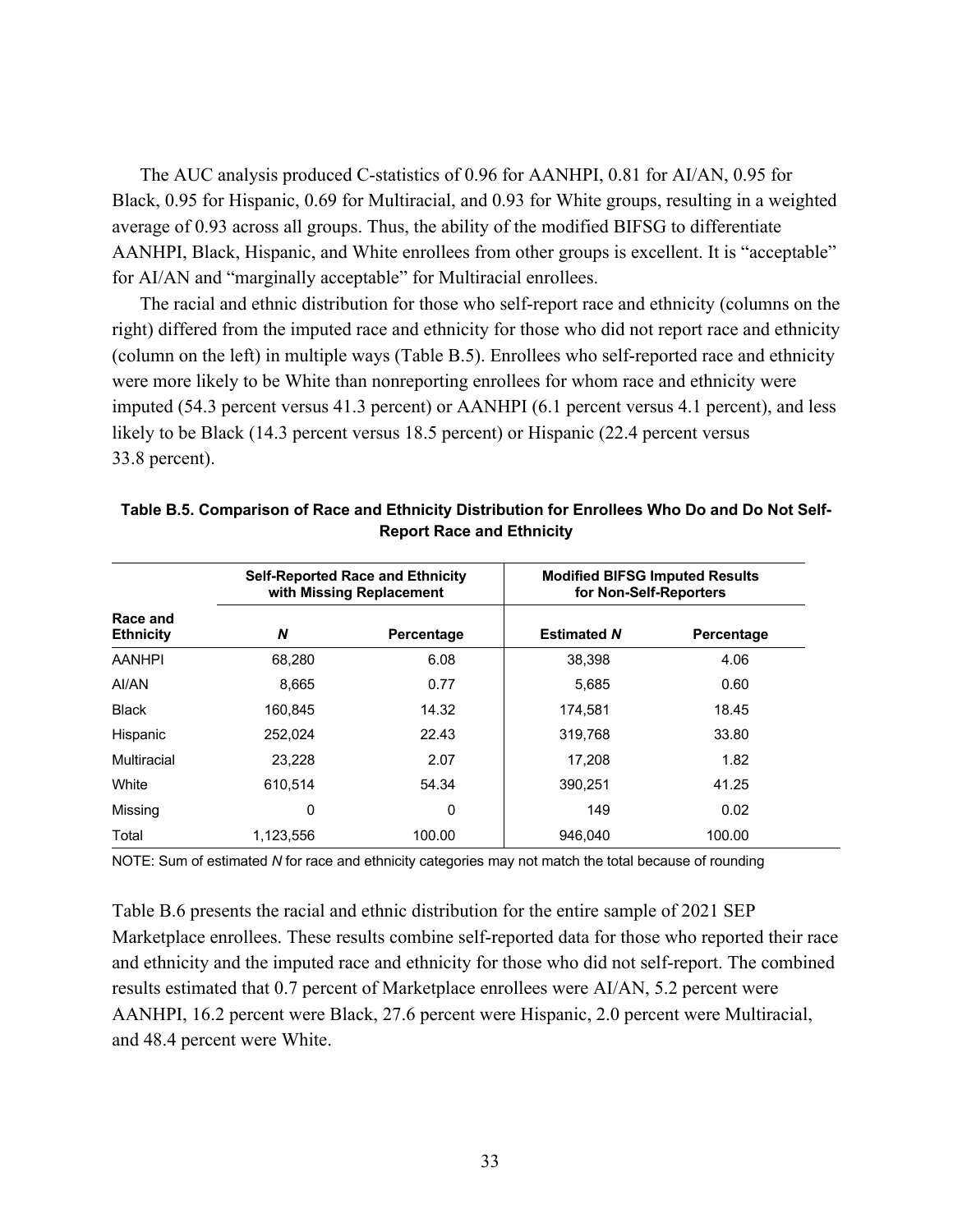|                              |           | <b>Self-Reported</b><br><b>Race and Ethnicity with Missing</b><br><b>Replacement, Excluding</b><br><b>Records with</b><br><b>Missing Race and Ethnicity</b> |           | <b>Self-Reported Race and</b><br><b>Ethnicity with Missing</b><br><b>Replacement and Including</b><br><b>Records with Missing Race</b><br>and Ethnicity | <b>Combined Self-Reported</b><br>and Modified BIFSG<br><b>Imputed Results</b> |            |  |
|------------------------------|-----------|-------------------------------------------------------------------------------------------------------------------------------------------------------------|-----------|---------------------------------------------------------------------------------------------------------------------------------------------------------|-------------------------------------------------------------------------------|------------|--|
| Race and<br><b>Ethnicity</b> | N         | Percentage                                                                                                                                                  | N         | Percentage                                                                                                                                              | <b>Estimated N</b>                                                            | Percentage |  |
| <b>AANHPI</b>                | 68,280    | 6.08                                                                                                                                                        | 68,280    | 3.30                                                                                                                                                    | 106,678                                                                       | 5.15       |  |
| AI/AN                        | 8.665     | 0.77                                                                                                                                                        | 8.665     | 0.42                                                                                                                                                    | 14,350                                                                        | 0.69       |  |
| <b>Black</b>                 | 160.845   | 14.32                                                                                                                                                       | 160.845   | 7.77                                                                                                                                                    | 335.426                                                                       | 16.21      |  |
| Hispanic                     | 252,024   | 22.43                                                                                                                                                       | 252,024   | 12.18                                                                                                                                                   | 571,792                                                                       | 27.63      |  |
| Multiracial                  | 23,228    | 2.07                                                                                                                                                        | 23,228    | 1.12                                                                                                                                                    | 40,436                                                                        | 1.95       |  |
| White                        | 610,514   | 54.34                                                                                                                                                       | 610,514   | 29.50                                                                                                                                                   | 1.000.765                                                                     | 48.36      |  |
| Missing                      | 0         | $\mathbf{0}$                                                                                                                                                | 946.040   | 45.71                                                                                                                                                   | 149                                                                           | 0.01       |  |
| Total                        | 1,123,556 | 100.00                                                                                                                                                      | 2.069.596 | 100.00                                                                                                                                                  | 2.069.596                                                                     | 100.00     |  |

### **Table B.6. Racial and Ethnic Distribution of the Overall Marketplace Enrollee Sample**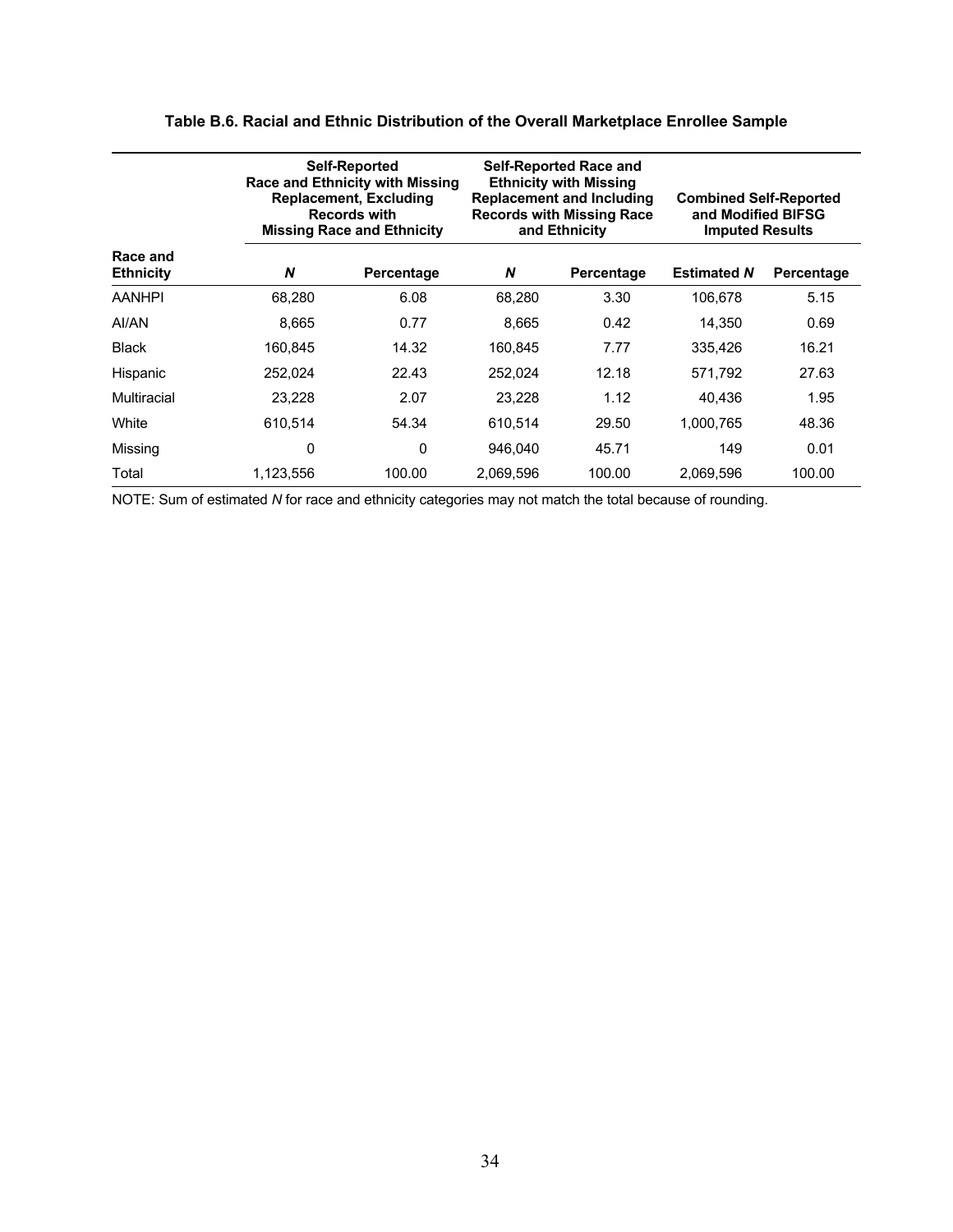# Appendix C. Inconsistencies in Self-Reported Race and Ethnicity Across Years

Approximately 0.5 percent ( $n = 127,810$ ) of Marketplace enrollees self-reported inconsistent race and ethnicity across the years they were included in the data, representing 143,061 changes in self-reported race and ethnicity. We examined all the unique combinations of race and ethnicity for those enrollees who changed their self-reported race and ethnicity across years. We categorized changes as single race and ethnicity to a different single race and ethnicity, single race and ethnicity to Multiracial, and Multiracial to single race and ethnicity (Table C.1). Table C.2 presents the most-common changes in race and ethnicity. We report these for all individuals with inconsistent self-reported race and ethnicity. We also report separately for enrollees who had self-reported race and ethnicity for all enrolled years (107,719 changes) and enrollees who were missing self-reported race and ethnicity in at least one year (35,342 changes).

| <b>Changes in Race</b><br>and Ethnicity                   | <b>All Changes</b><br>$(N = 143.061)$<br>(%) | <b>Changes Among Enrollees</b><br><b>Who Self-Reported Race</b><br>and Ethnicity in All Years<br>Enrolled $(N = 107, 719)$<br>(%) | <b>Changes Among Enrollees</b><br><b>Missing Self-Reported</b><br>Race and Ethnicity in at<br>Least One Year $(N = 35,342)$<br>(%) |
|-----------------------------------------------------------|----------------------------------------------|-----------------------------------------------------------------------------------------------------------------------------------|------------------------------------------------------------------------------------------------------------------------------------|
| Single race and ethnicity<br>to single race and ethnicity | 49.3                                         | 48.0                                                                                                                              | 53.4                                                                                                                               |
| Single race and ethnicity<br>to Multiracial               | 31.1                                         | 32.4                                                                                                                              | 27.2                                                                                                                               |
| Multiracial to single race<br>and ethnicity               | 19.6                                         | 19.6                                                                                                                              | 19.4                                                                                                                               |

|  |  |  | Table C.1. Summary of Changes in Self-Reported Race and Ethnicity |
|--|--|--|-------------------------------------------------------------------|
|--|--|--|-------------------------------------------------------------------|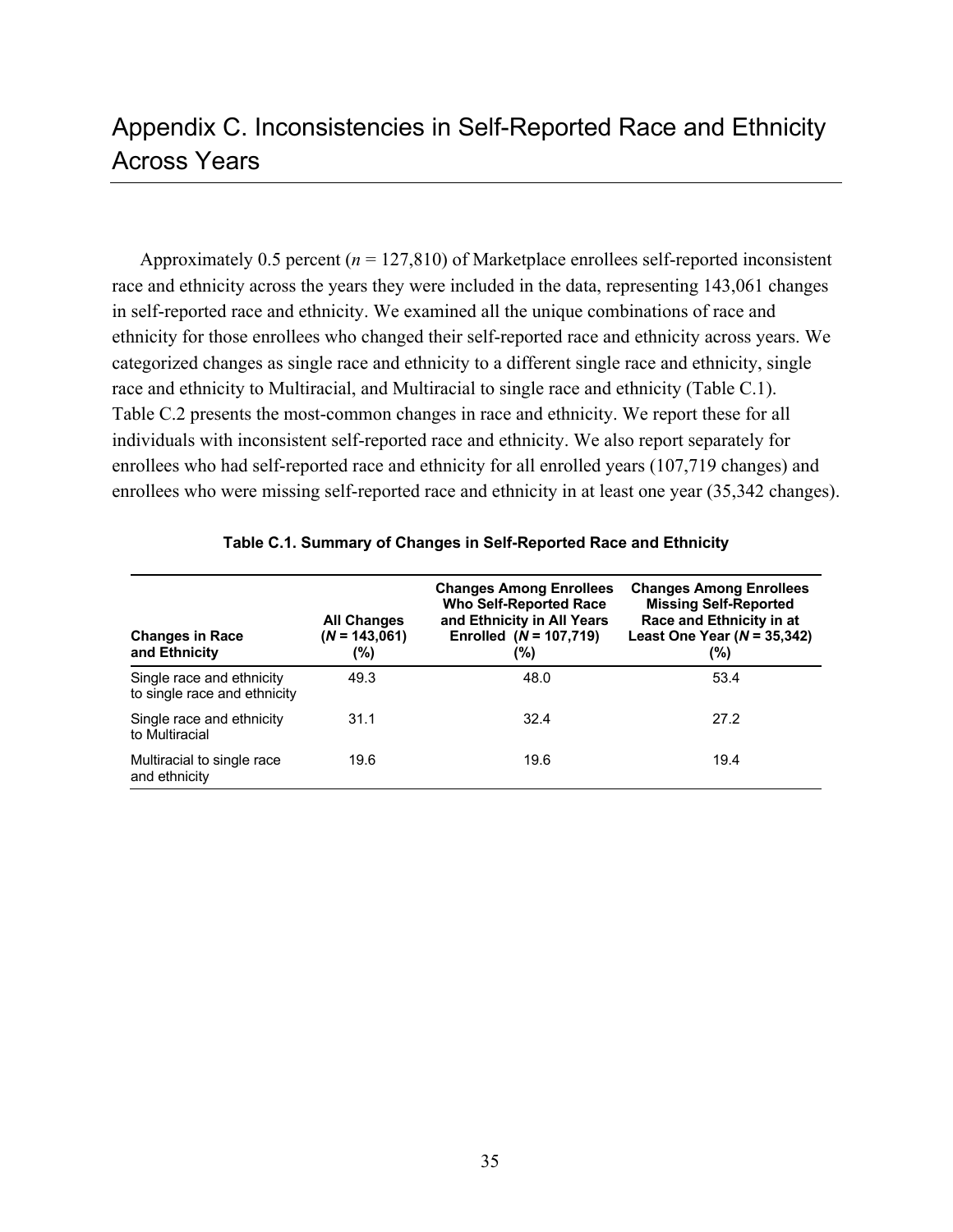| <b>Most-Common Changes</b><br>in Race and Ethnicity | All Changes (%) | <b>Changes Among</b><br><b>Enrollees Who Self-</b><br><b>Reported Race and</b><br><b>Ethnicity in All Years</b><br><b>Enrolled</b><br>$(\% )$ | <b>Changes Among</b><br><b>Enrollees Missing</b><br><b>Self-Reported Race</b><br>and Ethnicity in at<br><b>Least One Year</b><br>$(\%)$ |
|-----------------------------------------------------|-----------------|-----------------------------------------------------------------------------------------------------------------------------------------------|-----------------------------------------------------------------------------------------------------------------------------------------|
| White to Multiracial                                | 18.9            | 19.1                                                                                                                                          | 18.3                                                                                                                                    |
| White to Hispanic                                   | 18.4            | 19.3                                                                                                                                          | 15.6                                                                                                                                    |
| Hispanic to White                                   | 13.3            | 12.8                                                                                                                                          | 14.9                                                                                                                                    |
| Multiracial to White                                | 11.1            | 11.4                                                                                                                                          | 10.2                                                                                                                                    |
| <b>Black to Multiracial</b>                         | 4.6             | 4.5                                                                                                                                           | 4.7                                                                                                                                     |
| AANHPI to Multiracial                               | 4.3             | 4.3                                                                                                                                           | 4.2                                                                                                                                     |
| <b>Multiracial to Black</b>                         | 3.5             | 3.2                                                                                                                                           | 4.3                                                                                                                                     |
| AI/AN to Multiracial                                | 2.6             | 3.0                                                                                                                                           | 1.4                                                                                                                                     |
| White to Black                                      | 2.6             | $2.2^{\circ}$                                                                                                                                 | 3.5                                                                                                                                     |
| AANHPI to White                                     | 2.3             | 2.0                                                                                                                                           | 3.0                                                                                                                                     |
| All other changes                                   | 18.4            | 18.2                                                                                                                                          | 19.9                                                                                                                                    |

### **Table C.2. Most-Common Changes in Self-Reported Race and Ethnicity**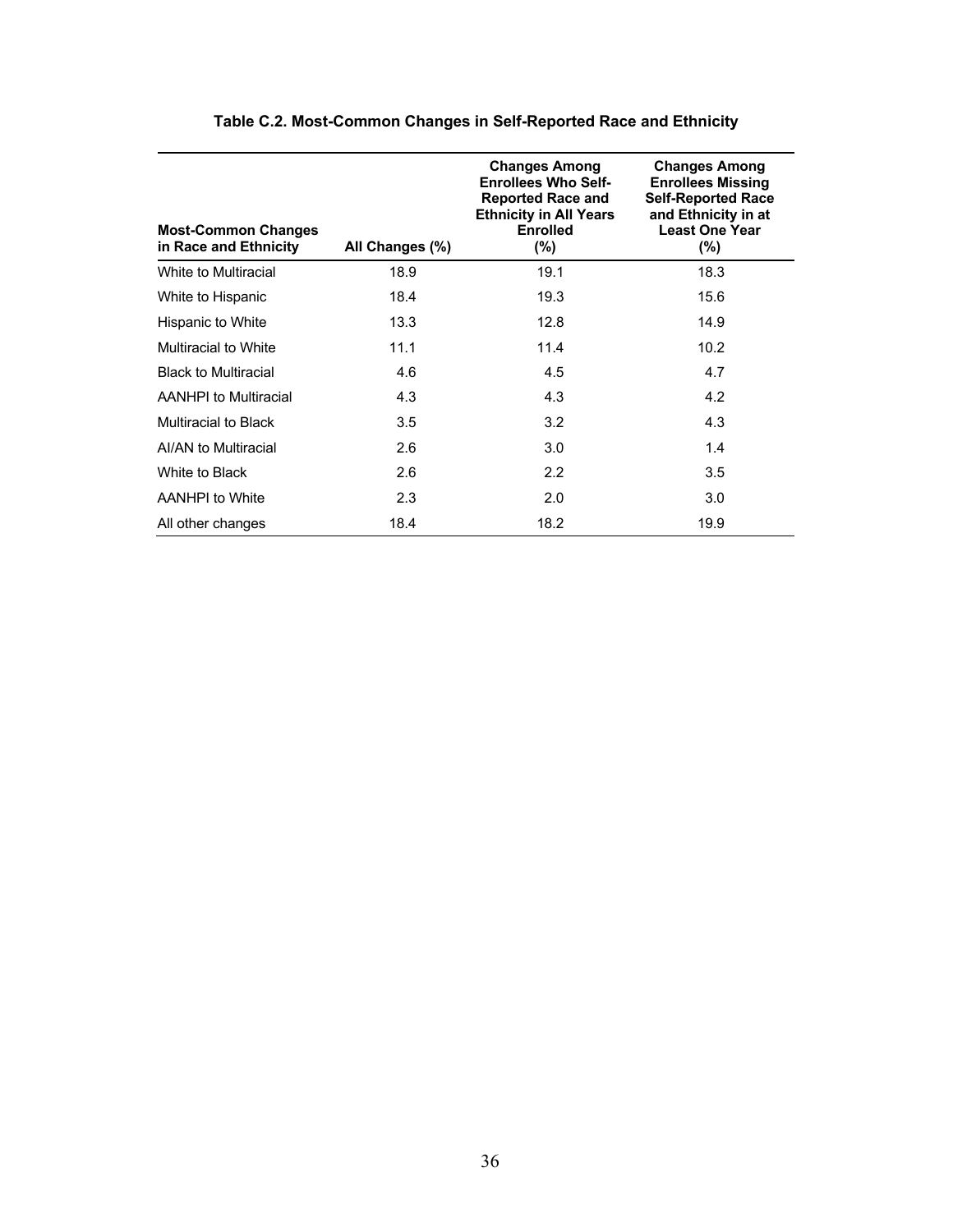Table D.1 reports the number of years that enrollees appeared in the Marketplace data across the eight years included in our analyses, 2015 through 2022. This table is limited to states that participated in Federally Facilitated Marketplaces or State-Based Marketplaces that use the federal platform in all eight years. For each racial and ethnic group, the percentage of records in the year columns sum to 100. The results indicate that most enrollees are enrolled in Marketplace plans for multiple years. The slightly lower mean years of enrollment among AI/AN, Black, and Multiracial enrollees suggest that these groups may be the most challenging to replace missing race and ethnicity with self-reported data from another year.

| Race and         |      |              |      |      |      |      |      |      |                   |
|------------------|------|--------------|------|------|------|------|------|------|-------------------|
| <b>Ethnicity</b> | 1    | $\mathbf{2}$ | 3    | 4    | 5    | 6    | 7    | 8    | <b>Mean Years</b> |
| <b>AANHPI</b>    | 10.4 | 11.5         | 11.9 | 11.4 | 11.6 | 11.3 | 12.1 | 19.7 | 4.83              |
| AI/AN            | 17.9 | 17.4         | 15.7 | 13.1 | 10.1 | 9.1  | 8.0  | 8.7  | 3.83              |
| <b>Black</b>     | 22.4 | 18.3         | 14.6 | 11.2 | 9.2  | 7.8  | 7.6  | 8.9  | 3.65              |
| Hispanic         | 18.7 | 15.8         | 13.7 | 11.3 | 10.0 | 9.0  | 9.1  | 12.2 | 4.02              |
| Multiracial      | 18.5 | 16.6         | 14.4 | 11.7 | 10.3 | 9.1  | 8.7  | 10.7 | 3.94              |
| White            | 16.0 | 15.9         | 14.2 | 12.0 | 10.7 | 9.5  | 9.3  | 12.3 | 4.12              |
| All              | 17.0 | 15.8         | 14.0 | 11.7 | 10.4 | 9.3  | 9.3  | 12.4 | 4.10              |

**Table D.1. Distribution of Years Enrolled in Marketplaces by Race and Ethnicity (%)**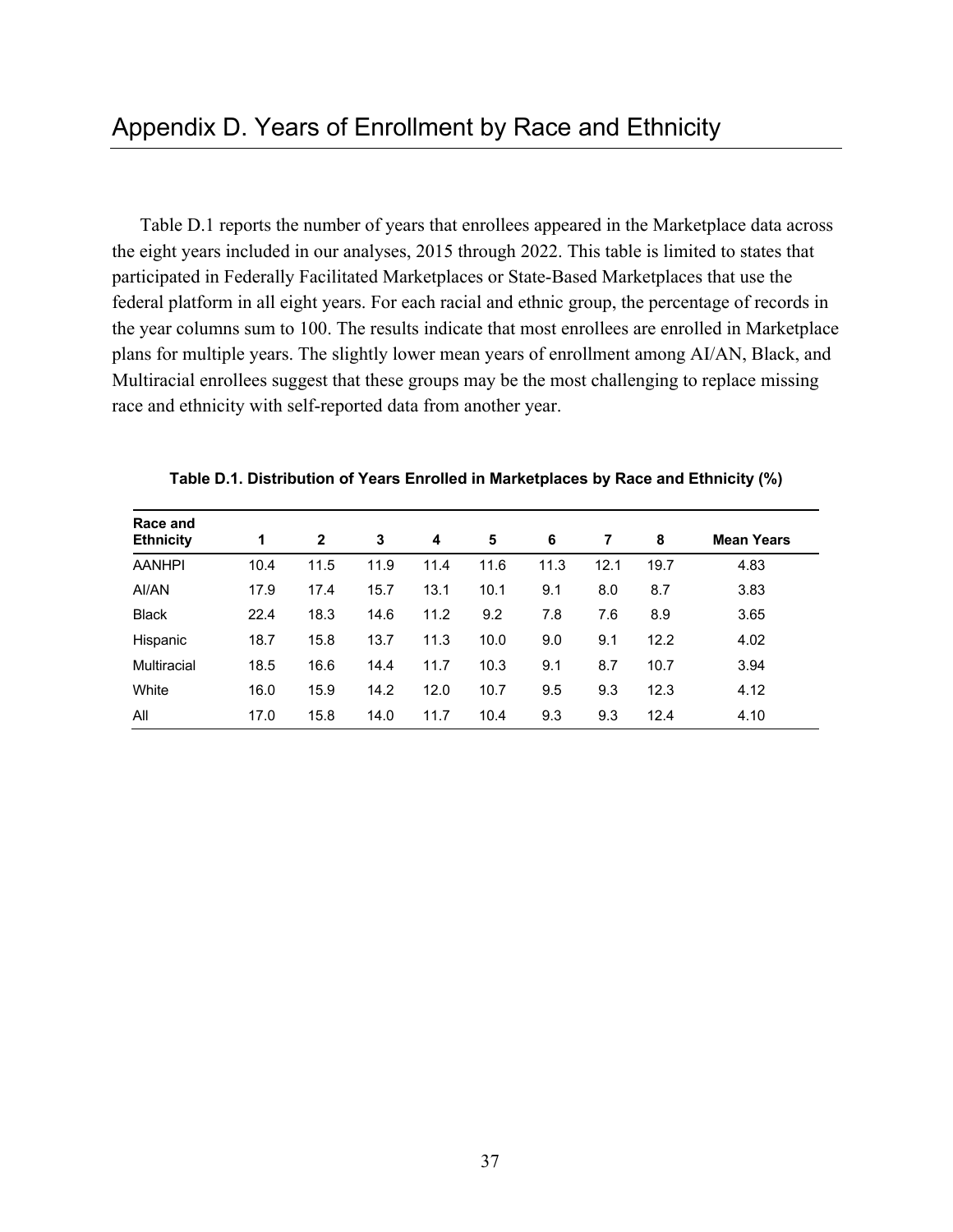# Appendix E. Self-Reported Race and Ethnicity Prior to Implementing Modified BIFSG Imputation, by Year

| Table E.1. Self-Reported Race and Ethnicity Without Missing Replacement with Other Years of Data |
|--------------------------------------------------------------------------------------------------|
|--------------------------------------------------------------------------------------------------|

| Race and<br><b>Ethnicity</b> |                  | <b>Missing</b> |             | <b>AI/AN</b> | <b>AANHPI</b> |      | <b>Black</b> |      | Hispanic  |       | <b>Multiracial</b> |      | White      |       | All        |        |
|------------------------------|------------------|----------------|-------------|--------------|---------------|------|--------------|------|-----------|-------|--------------------|------|------------|-------|------------|--------|
|                              | N                | %              | N           | %            | N             | %    | N            | %    | N         | %     | N                  | %    | N          | %     | N          | %      |
| All Years                    | 23.266.952 32.49 |                | 282.386     | 0.39         | 4,559,680     | 6.37 | 5,006,122    | 6.99 | 8,443,451 | 11.79 | 860,396            | 1.20 | 29.191.622 | 40.76 | 71.610.609 | 100.00 |
| 2015                         | 3,074,330 34.79  |                | 25,085      | 0.28         | 456,858       | 5.17 | 765,919      | 8.67 | 956,390   | 10.82 | 83,657             | 0.95 | 3,475,215  | 39.32 | 8,837,454  | 100.00 |
| 2016                         | 3.471.046 36.06  |                | 28,737      | 0.30         | 533,548       | 5.54 | 701,142      | 7.28 | 1,006,946 | 10.46 | 98,074             | 1.02 | 3,785,517  | 39.33 | 9,625,010  | 100.00 |
| 2017                         | 2,797,175 30.40  |                | 31,663      | 0.34         | 600,152       | 6.52 | 646,611      | 7.03 | 1,056,774 | 11.49 | 110,862            | 1.20 | 3,957,961  | 43.02 | 9,201,198  | 100.00 |
| 2018                         | 2,496,218 28.55  |                | 32.619 0.37 |              | 633.756       | 7.25 | 589,476      | 6.74 | 1.033.640 | 11.82 | 111.411            | 1.27 | 3,846,253  | 43.99 | 8.743.373  | 100.00 |
| 2019                         | 2.212.947        | 26.31          | 36,880      | 0.44         | 638,122       | 7.59 | 576,205      | 6.85 | 1.037.133 | 12.33 | 110,767            | 1.32 | 3.798.985  | 45.17 | 8.411.039  | 100.00 |
| 2020                         | 2,405,342 29.03  |                | 39,477      | 0.48         | 597,326       | 7.21 | 532,264      | 6.42 | 1,020,654 | 12.32 | 110,507            | 1.33 | 3,580,500  | 43.21 | 8,286,070  | 100.00 |
| 2021                         | 2,845,465 34.49  |                | 40,935 0.50 |              | 521,480       | 6.32 | 507,630      | 6.15 | 1,030,330 | 12.49 | 109,878            | 1.33 | 3,195,115  | 38.72 | 8,250,833  | 100.00 |
| 2022                         | 3.964.429 38.66  |                | 46.990      | 0.46         | 578,438       | 5.64 | 686,875      | 6.70 | 1,301,584 | 12.69 | 125,240            | 1.22 | 3,552,076  | 34.64 | 10.255.632 | 100.00 |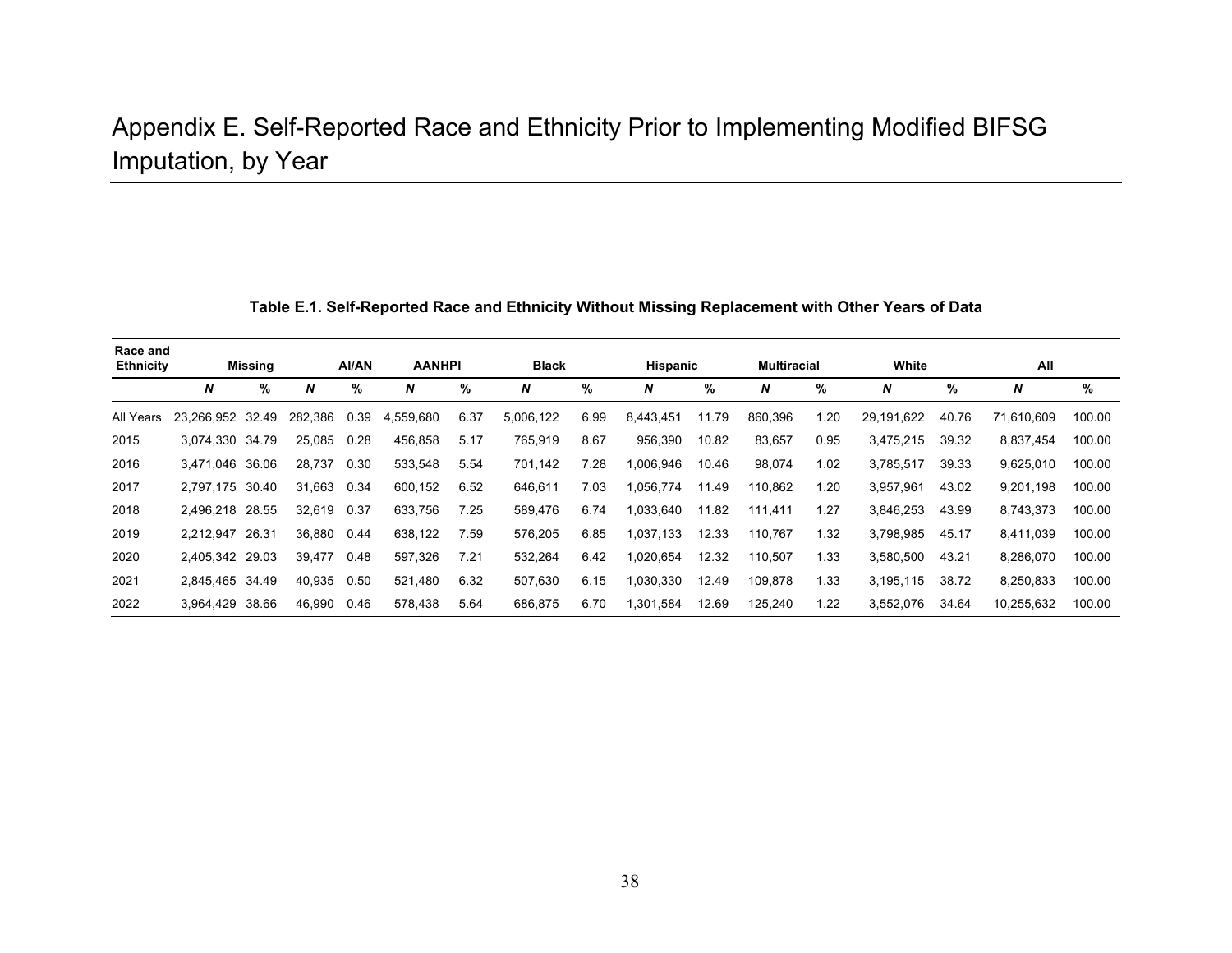| Race and<br><b>Ethnicity</b> |                  | Missing |             | <b>AI/AN</b> | <b>AANHPI</b> |      | <b>Black</b> |       | <b>Hispanic</b> |       | <b>Multiracial</b> |      | White      |       | All        |        |
|------------------------------|------------------|---------|-------------|--------------|---------------|------|--------------|-------|-----------------|-------|--------------------|------|------------|-------|------------|--------|
|                              | N                | %       | N           | %            | N             | %    | N            | %     | N               | %     | N                  | %    | N          | %     | N          | %      |
| All Years                    | 16,841,149 23.52 |         | 304,132     | 0.42         | 5,137,030     | 7.17 | 5,944,878    | 8.30  | 9,795,436       | 13.68 | 991,351            | 1.38 | 32,596,633 | 45.52 | 71,610,609 | 100.00 |
| 2015                         | 2,119,693 23.99  |         | 28,282 0.32 |              | 527,483       | 5.97 | 902,110      | 10.21 | 1,144,783       | 12.95 | 103,036            | 1.17 | 4,012,067  | 45.40 | 8.837.454  | 100.00 |
| 2016                         | 2.272.719 23.61  |         | 32,578      | 0.34         | 613,345       | 6.37 | 873,134      | 9.07  | .238.232        | 12.86 | 122,215            | 1.27 | 4,472,787  | 46.47 | 9,625,010  | 100.00 |
| 2017                         | 1,859,249 20.21  |         | 34.561      | 0.38         | 665,052       | 7.23 | 777.475      | 8.45  | .246,479        | 13.55 | 131,108            | 1.42 | 4,487,274  | 48.77 | 9,201,198  | 100.00 |
| 2018                         | 1,660,915 19.00  |         | 34,882      | 0.40         | 690,519       | 7.90 | 701,301      | 8.02  | ,207,281        | 13.81 | 129,918            | 1.49 | 4,318,557  | 49.39 | 8,743,373  | 100.00 |
| 2019                         | 1,579,762 18.78  |         | 39,012 0.46 |              | 692,564       | 8.23 | 667,683      | 7.94  | 1,192,162       | 14.17 | 127,597            | 1.52 | 4,112,259  | 48.89 | 8,411,039  | 100.00 |
| 2020                         | 1,816,080 21.92  |         | 41,709      | 0.50         | 667,389       | 8.05 | 621,916      | 7.51  | 1,156,873       | 13.96 | 122,865            | 1.48 | 3,859,238  | 46.58 | 8,286,070  | 100.00 |
| 2021                         | 2.284.970 27.69  |         | 43.265 0.52 |              | 611.498       | 7.41 | 601.775      | 7.29  | 1,130,587       | 13.70 | 118.440            | 1.44 | 3.460.298  | 41.94 | 8.250.833  | 100.00 |
| 2022                         | 3,247,761        | 31.67   | 49.843      | 0.49         | 669,180       | 6.53 | 799.484      | 7.80  | 479,039.        | 14.42 | 136,172            | 1.33 | 3,874,153  | 37.78 | 10,255,632 | 100.00 |

**Table E.2. Self-Reported Race and Ethnicity with Missing Replacement with Other Years of Data**

**Table E.3. Combined Self-Reported and Modified BIFSG-Imputed Results for Nonreporters**

| Race and<br><b>Ethnicity</b> |      | Missing |         | AI/AN | <b>AANHPI</b> |      | <b>Black</b> |       | <b>Hispanic</b> |       | <b>Multiracial</b> |      | White      |       | All        |        |
|------------------------------|------|---------|---------|-------|---------------|------|--------------|-------|-----------------|-------|--------------------|------|------------|-------|------------|--------|
|                              | N    | %       | N       | %     | N             | %    | N            | %     | N               | %     | N                  | %    | N          | %     | N          | %      |
| All Years                    | .944 | 0.00    | 391.337 | 0.55  | 6,259,403     | 8.74 | 8.588.414    | 11.99 | 14,192,674      | 19.82 | 1,286,066          | 1.80 | 40.890.770 | 57.10 | 71.610.609 | 100.00 |
| 2015                         | 234  | 0.00    | 38,088  | 0.43  | 638,513       | 7.23 | 1,328,643    | 15.03 | 1,555,091       | 17.60 | 136,625            | 1.56 | 5,140,261  | 58.16 | 8,837,454  | 100.00 |
| 2016                         | 253  | 0.00    | 42,996  | 0.45  | 736,596       | 7.65 | 1,280,152    | 13.30 | 1,670,595       | 17.36 | 161,161            | 1.67 | 5,733,257  | 59.57 | 9,625,010  | 100.00 |
| 2017                         | 201  | 0.00    | 43.354  | 0.47  | 783,920       | 8.52 | 1.060.322    | 11.52 | 1,627,361       | 17.69 | 164.926            | 1.79 | 5.521.115  | 60.00 | 9.201.198  | 100.00 |
| 2018                         | 150  | 0.00    | 42.860  | 0.49  | 811,746       | 9.28 | 930.404      | 10.64 | 1,583,919       | 18.12 | 160,368            | 1.83 | 5,213,926  | 59.63 | 8,743,373  | 100.00 |
| 2019                         | 151  | 0.00    | 47,304  | 0.56  | 820,381       | 9.75 | 882,570      | 10.49 | 1,609,002       | 19.13 | 156,204            | 1.86 | 4,895,427  | 58.20 | 8,411,039  | 100.00 |
| 2020                         | 176  | 0.00    | 51,734  | 0.62  | 815,443       | 9.84 | 873.405      | 10.54 | 1,691,488       | 20.41 | 155,294            | 1.87 | 4.698.530  | 56.70 | 8.286.070  | 100.00 |
| 2021                         | 268  | 0.00    | 56.635  | 0.69  | 785.380       | 9.52 | 929.726      | 11.27 | 1.864.605       | 22.60 | 159,450            | 1.93 | 4.454.769  | 53.99 | 8.250.833  | 100.00 |
| 2022                         | 511  | 0.00    | 68.367  | 0.67  | 867,423       | 8.46 | 1.303.192    | 12.71 | 2,590,613       | 25.26 | 192.040            | 1.87 | 5.233.486  | 51.03 | 10.255.632 | 100.00 |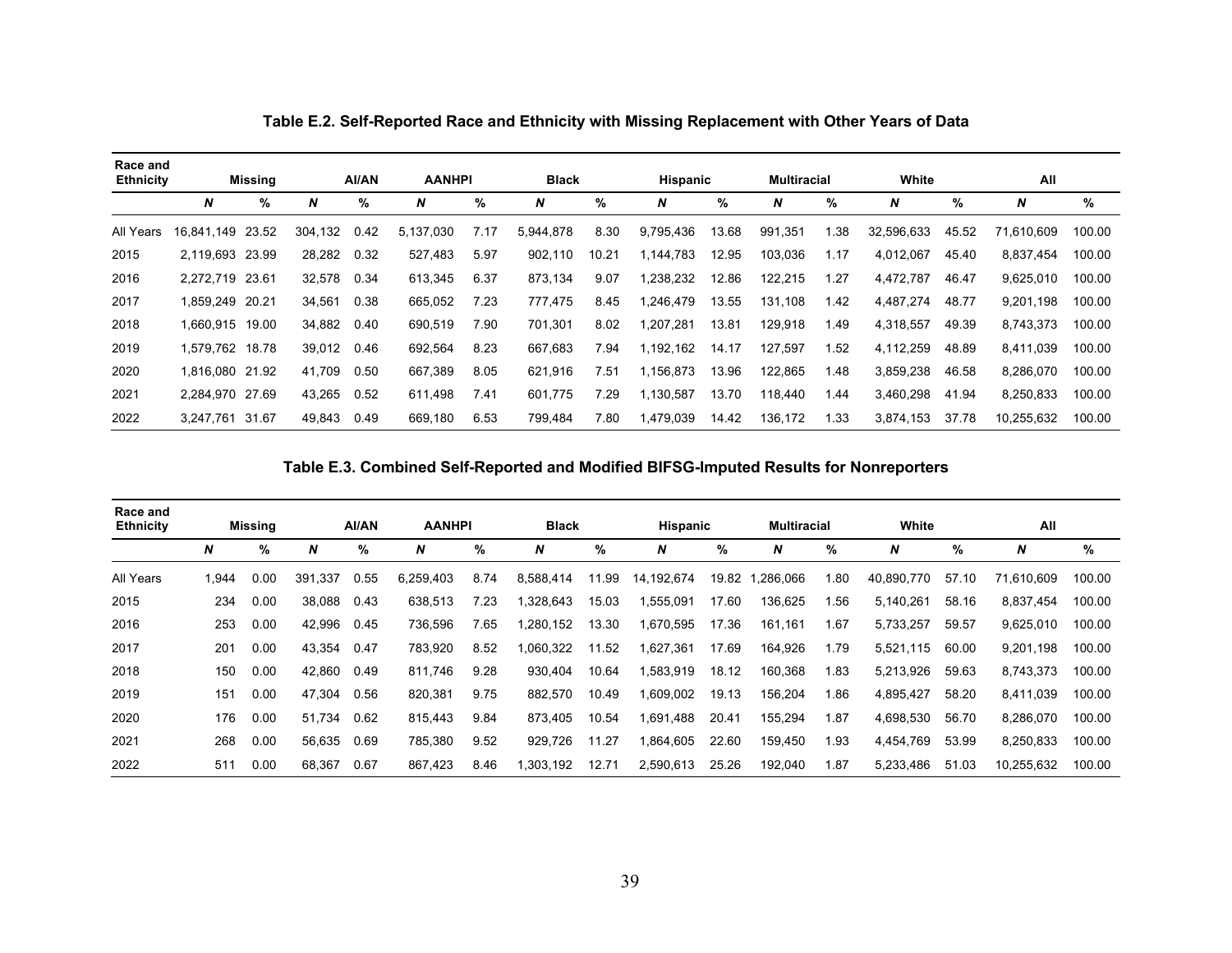The calibrated modified BIFSG results assume Marketplace enrollees in a Census block group who do not self-report race and ethnicity are more similar to enrollees who self-report race and ethnicity than residents in the overall Census block group.

| Race and         |            | <b>Self-Reported Results</b> | <b>Uncalibrated</b><br><b>Modified BIFSG-</b><br><b>Imputed Results</b> | <b>Calibrated Modified</b><br><b>BIFSG-Imputed</b><br><b>Results</b> |
|------------------|------------|------------------------------|-------------------------------------------------------------------------|----------------------------------------------------------------------|
| <b>Ethnicity</b> | N          | Percentage                   | Percentage                                                              | Percentage                                                           |
| AI/AN            | 304.132    | 0.56                         | 0.59                                                                    | 0.55                                                                 |
| <b>AANHPI</b>    | 5,137,030  | 9.38                         | 9.29                                                                    | 9.38                                                                 |
| <b>Black</b>     | 5.944.878  | 10.85                        | 12.22                                                                   | 10.85                                                                |
| Hispanic         | 9.795.436  | 17.88                        | 17.26                                                                   | 17.88                                                                |
| Multiracial      | 991.351    | 1.81                         | 1.60                                                                    | 1.81                                                                 |
| White            | 32,596,633 | 59.52                        | 59.02                                                                   | 59.51                                                                |
| Missing          | 0          | 0.00                         | 0.01                                                                    | 0.01                                                                 |
| Total            | 54.769.460 | 100.00                       | 100.00                                                                  | 100.00                                                               |

### **Table F.1. Comparison of Overall Self-Reported and Modified BIFSG-Imputed Racial and Ethnic Distributions Among Enrollees with Self-Reported Race and Ethnicity, Uncalibrated and Calibrated Results**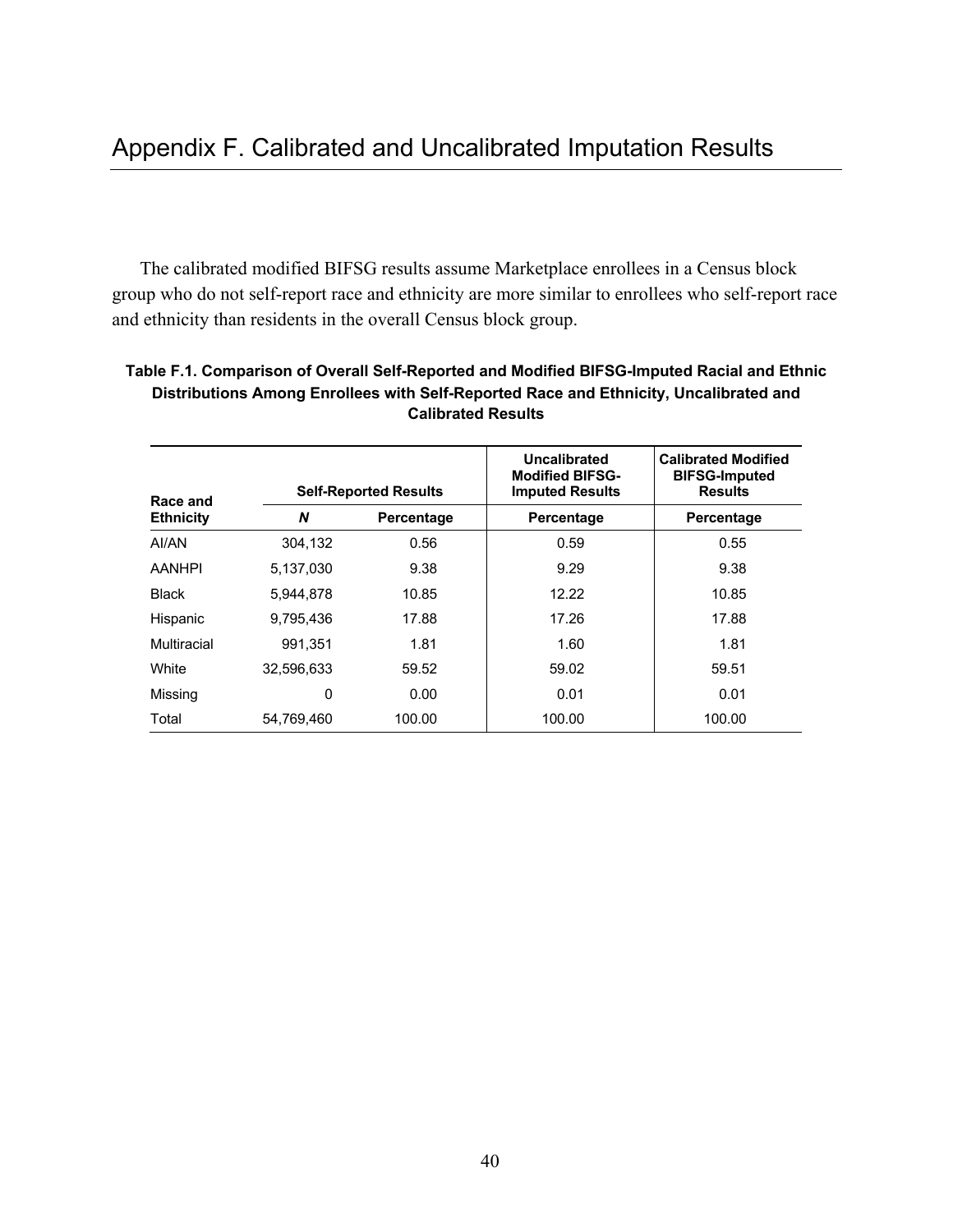There are nine Census divisions. The states included in each Census division are reported in Table G.1.

| <b>Census Division</b>    | <b>States</b>                                                                                                         |
|---------------------------|-----------------------------------------------------------------------------------------------------------------------|
| East North Central        | Illinois, Indiana, Michigan, Ohio, and Wisconsin                                                                      |
| East South Central        | Alabama, Kentucky, Mississippi, and Tennessee                                                                         |
| Middle Atlantic           | New Jersey, New York, and Pennsylvania                                                                                |
| Mountain                  | Arizona, Colorado, Idaho, Montana, Nevada, New Mexico, Utah, and Wyoming                                              |
| New England               | Connecticut, Maine, Massachusetts, New Hampshire, Rhode Island,<br>and Vermont                                        |
| Pacific                   | Alaska, California, Hawaii, Oregon, and Washington                                                                    |
| South Atlantic            | Delaware; Florida; Georgia; Maryland; North Carolina; South<br>Carolina; Virginia; Washington, D.C. and West Virginia |
| <b>West North Central</b> | Iowa, Kansas, Minnesota, Missouri, Nebraska, North Dakota, and South Dakota                                           |
| <b>West South Central</b> | Arkansas, Louisiana, Oklahoma, and Texas                                                                              |

#### **Table G.1. U.S. Census Divisions**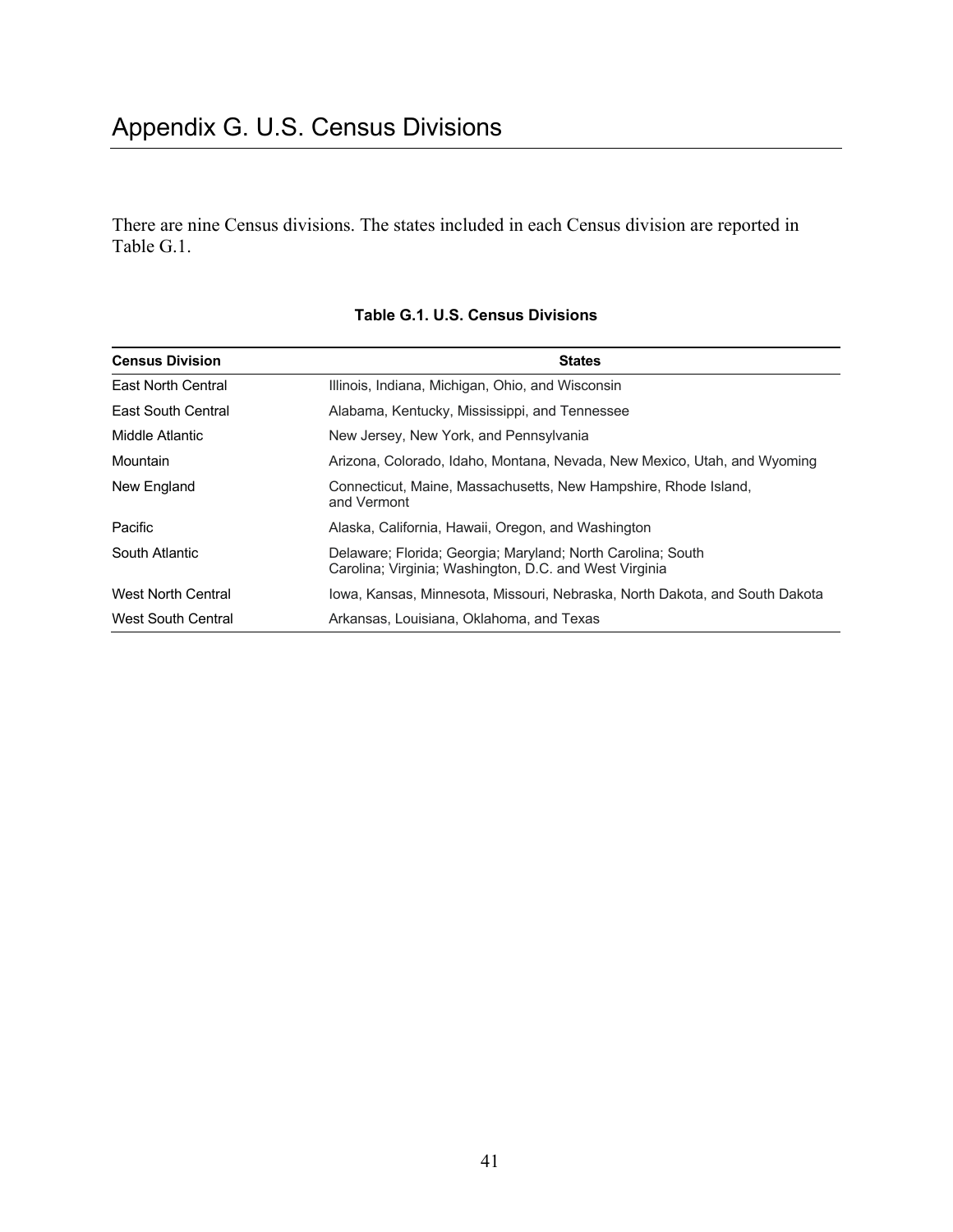# Abbreviations

| <b>AANHPI</b> | Asian American, Native Hawaiian, and Pacific Islander         |
|---------------|---------------------------------------------------------------|
| AI/AN         | American Indian/Alaskan Native                                |
| <b>ASPE</b>   | Office of the Assistant Secretary for Planning and Evaluation |
| <b>AUC</b>    | area under the curve                                          |
| <b>BIFSG</b>  | Bayesian Improved First Name Surname and Geocoding            |
| <b>BISG</b>   | Bayesian Improved Surname and Geocoding                       |
| <b>CMS</b>    | Centers for Medicare and Medicaid Services                    |
| <b>FIPS</b>   | <b>Federal Information Processing System</b>                  |
| <b>MIDAS</b>  | Multidimensional Insurance Data Analytic System               |
| <b>OEP</b>    | open enrollment period                                        |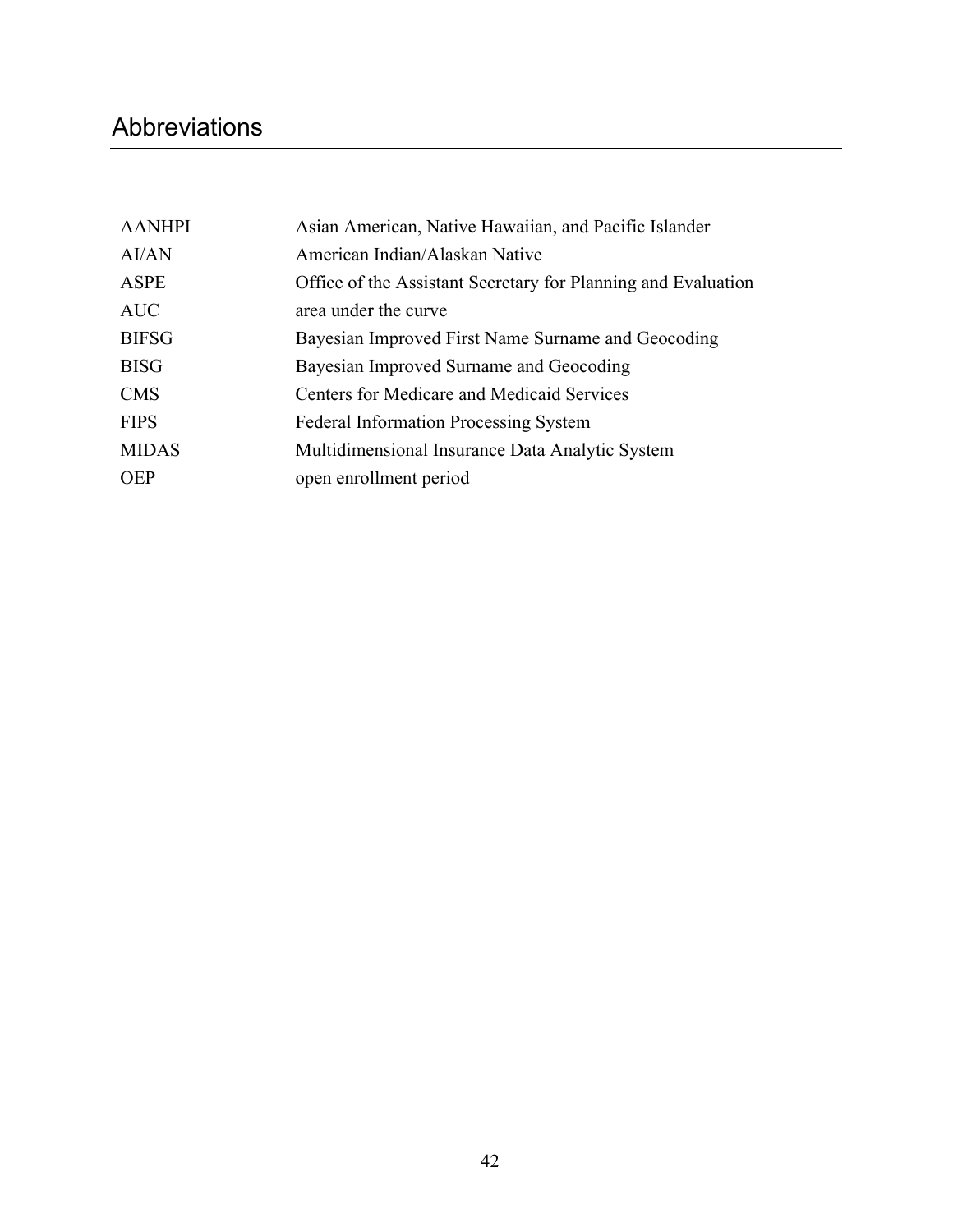# References

- Centers for Medicare and Medicaid Services, "2021 Special Enrollment Period in Response to the COVID-19 Emergency," fact sheet, January 28, 2021. As of March 31, 2022: [https://www.cms.gov/newsroom/fact-sheets/2021-special-enrollment-period-response-covid-](https://www.cms.gov/newsroom/fact-sheets/2021-special-enrollment-period-response-covid-19-emergency)[19-emergency](https://www.cms.gov/newsroom/fact-sheets/2021-special-enrollment-period-response-covid-19-emergency)
- Centers for Medicare and Medicaid Services, Office of Minority Health, "Stratified Reporting," webpage, last updated December 1, 2021. As of January 5, 2022: [https://www.cms.gov/About-CMS/Agency-Information/OMH/research-and-data/statistics](https://www.cms.gov/About-CMS/Agency-Information/OMH/research-and-data/statistics-and-data/stratified-reporting)[and-data/stratified-reporting](https://www.cms.gov/About-CMS/Agency-Information/OMH/research-and-data/statistics-and-data/stratified-reporting)
- CMS—*See* Centers for Medicare and Medicaid Services.
- CMS, Office of Minority Health—*See* Centers for Medicare and Medicaid Services, Office of Minority Health.
- Dembosky, J. W., A. M. Haviland, A. Haas, K. Hamartoma, R. Weech-Maldonado, S. M. Wilson-Frederick, S. Gaillot, and M. N. Elliott, "Indirect Estimation of Race/Ethnicity for Survey Respondents Who Do Not Report Race and Ethnicity," *Medical Care*, Vol. 57, No. 5, May 2019, pp. e28–e33.
- Elliott, M. N., K. Becker, M. K. Beckett, K. Hambarsoomian, P. Pantoja, and B. Karney, "Using Indirect Estimates Based on Name and Census Tract to Improve the Efficiency of Sampling Matched Ethnic Couples from Marriage License Data," *Public Opinion Quarterly*, Vol. 77, No. 1, 2013, pp. 375–384.
- Elliott, M. N., A. Fremont, P. A. Morrison, P. Pantoja, and N. Lurie, "A New Method for Estimating Race/Ethnicity and Associated Disparities Where Administrative Records Lack Self-Reported Race/Ethnicity," *Health Services Research*, Vol. 43, No. 5, Pt. 1, October 2008, pp. 1722–1736.
- Elliott, M. N., P. A. Morrison, A. Fremont, D. M. McCaffrey, P. Pantoja, and N. Lurie, "Using the Census Bureau's Surname List to Improve Estimates of Race/Ethnicity and Associated Disparities," *Health Services and Outcomes Research Methodology*, Vol. 9, No. 2, 2009, pp. 69–83.
- Fremont, A., J. S. Weissman, E. Hoch, and M. N. Elliott, *When Race/Ethnicity Data Are Lacking: Using Advanced Indirect Estimation Methods to Measure Disparities*, Santa Monica, Calif.: RAND Corporation, RR-1162-COMMASS, 2016. As of December 23, 2021: [https://www.rand.org/pubs/research\\_reports/RR1162.html](https://www.rand.org/pubs/research_reports/RR1162.html)